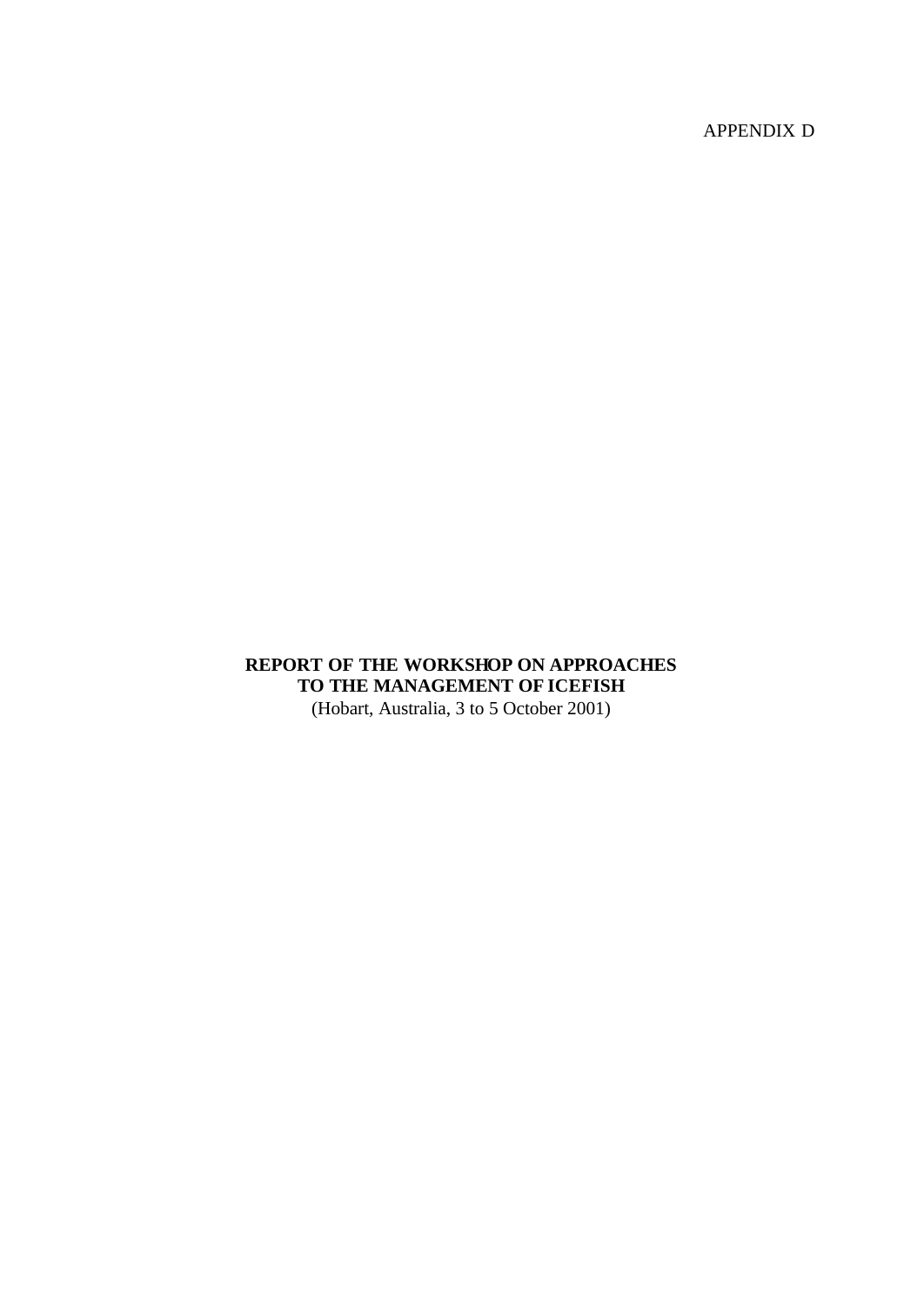## **CONTENTS**

|                           | Page |
|---------------------------|------|
|                           | 469  |
|                           | 469  |
|                           | 469  |
|                           | 471  |
|                           | 471  |
|                           | 471  |
|                           | 472  |
|                           | 473  |
|                           | 473  |
|                           | 473  |
|                           | 474  |
|                           | 475  |
|                           | 475  |
|                           | 476  |
|                           | 476  |
|                           | 476  |
|                           | 477  |
|                           | 478  |
|                           | 478  |
|                           | 479  |
|                           | 479  |
|                           | 479  |
|                           | 480  |
|                           | 480  |
|                           | 481  |
| <b>ASSESSMENT METHODS</b> | 481  |
|                           | 481  |
|                           | 483  |
|                           | 484  |
|                           | 484  |
|                           |      |
|                           | 486  |
|                           | 488  |
|                           | 490  |
|                           | 491  |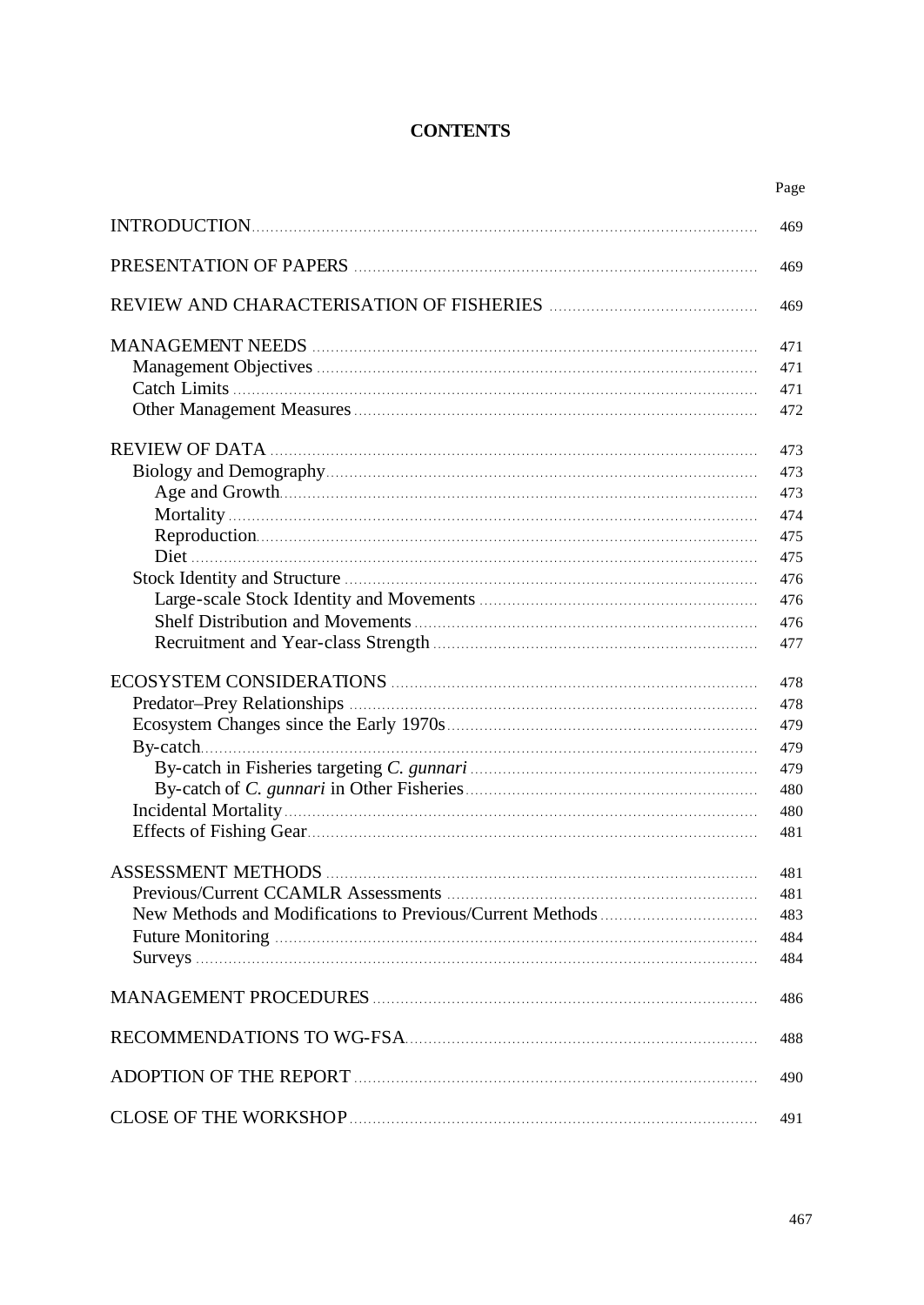|  | 491 |
|--|-----|
|  | 495 |
|  | 499 |
|  | 502 |
|  | 503 |
|  | 505 |
|  | 507 |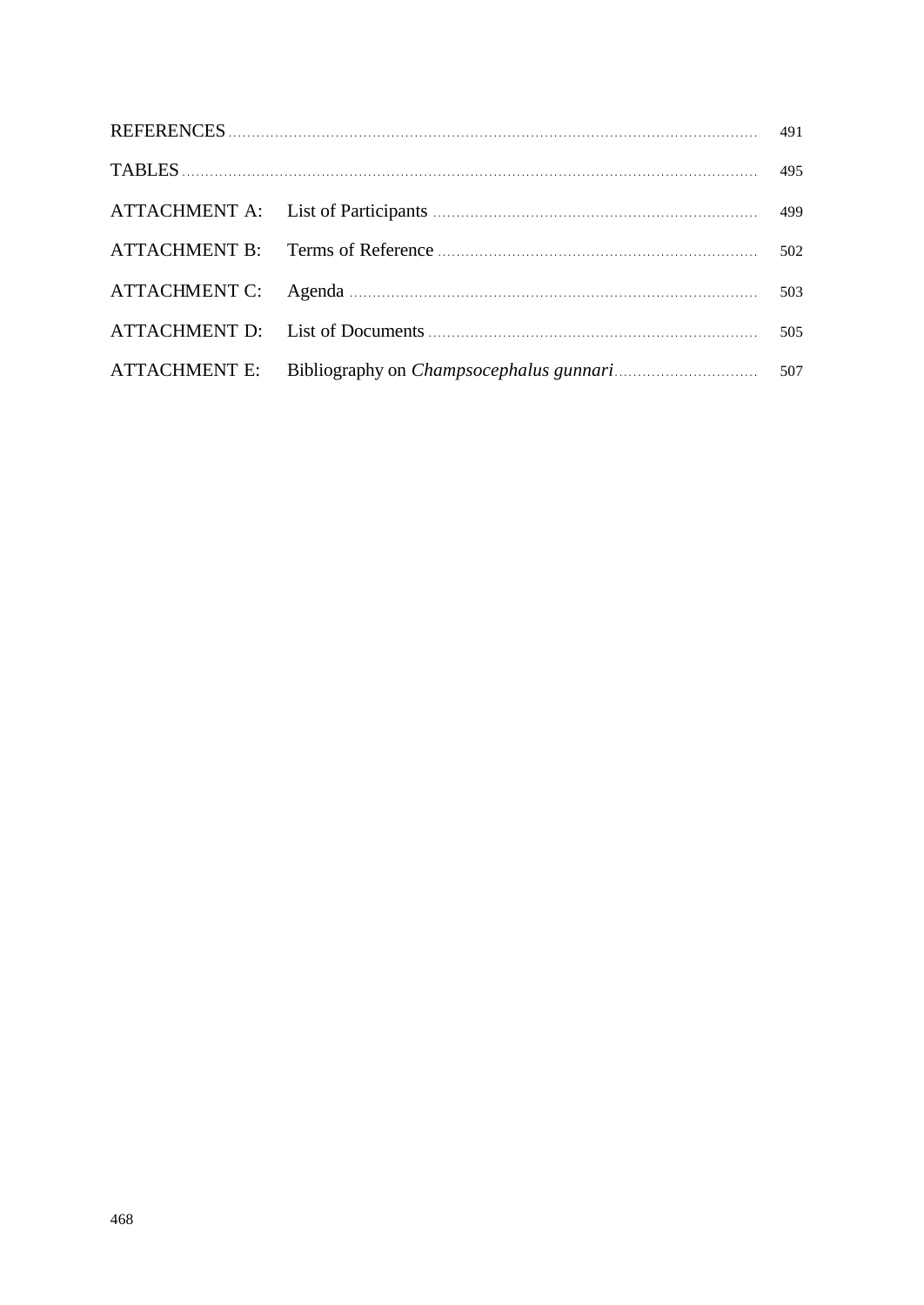## **REPORT OF THE WORKSHOP ON APPROACHES TO THE MANAGEMENT OF ICEFISH**

(Hobart, Australia, 3 to 5 October 2001)

#### **INTRODUCTION**

1.1 The Workshop on Approaches to the Management of Icefish (WAMI) was held at CCAMLR Headquarters, Hobart, Australia, from 3 to 5 October 2001. The Co-conveners of the workshop, Drs K.-H. Kock (Germany) and G. Parkes (UK), chaired the meeting. A List of Participants is included in this report as Attachment A.

1.2 The report was prepared by Dr A. Constable (Australia), Dr D. Ramm (Secretariat), Dr S. Hanchet (New Zealand), Mr C. Jones (USA), Dr Kock, Dr Parkes, Dr K. Sullivan (New Zealand) and Ms E. van Wijk (Australia).

1.3 Terms of reference had been developed by WG-FSA over the period from 1997 to 2000. A composite list was compiled by the Co-conveners to serve as guidelines for the discussion. These are provided as Attachment B.

1.4 A Provisional Agenda was circulated in advance of the workshop. The following subitems were added:

- Subitem 4.1.5 'Minimum mesh size and fish size'; and
- Subitem 6.5 'Effects of fishing gear'.

With these amendments, the Agenda was adopted. The Agenda is given as Attachment C.

#### PRESENTATION OF PAPERS

2.1 Sixteen papers were presented at the meeting, 10 of which were available on the CCAMLR website in advance of the workshop. These papers were presented and discussed under the appropriate agenda items. A list of papers is provided as Attachment D. In addition, workshop participants compiled a bibliography on *Champsocephalus gunnari* (mackerel icefish) (Attachment E).

#### REVIEW AND CHARACTERISATION OF FISHERIES

3.1 Annual catches of *C. gunnari* in the CCAMLR Convention Area, as reported in STATLANT data, were presented in WAMI-01/15 Rev.1, and are summarised in Table 1. These data include catches of *C. gunnari* taken during surveys, or as by-catch in other fisheries. Fishing effort is reported in various formats in the STATLANT data (e.g. fishing hours, vessel.days), and it was not possible to obtain a consistent time series for fisheries targeting *C. gunnari*. However, the workshop noted that a time series of CPUE could be derived from fine-scale catch and effort data; the fine-scale data are a subset of the STATLANT data.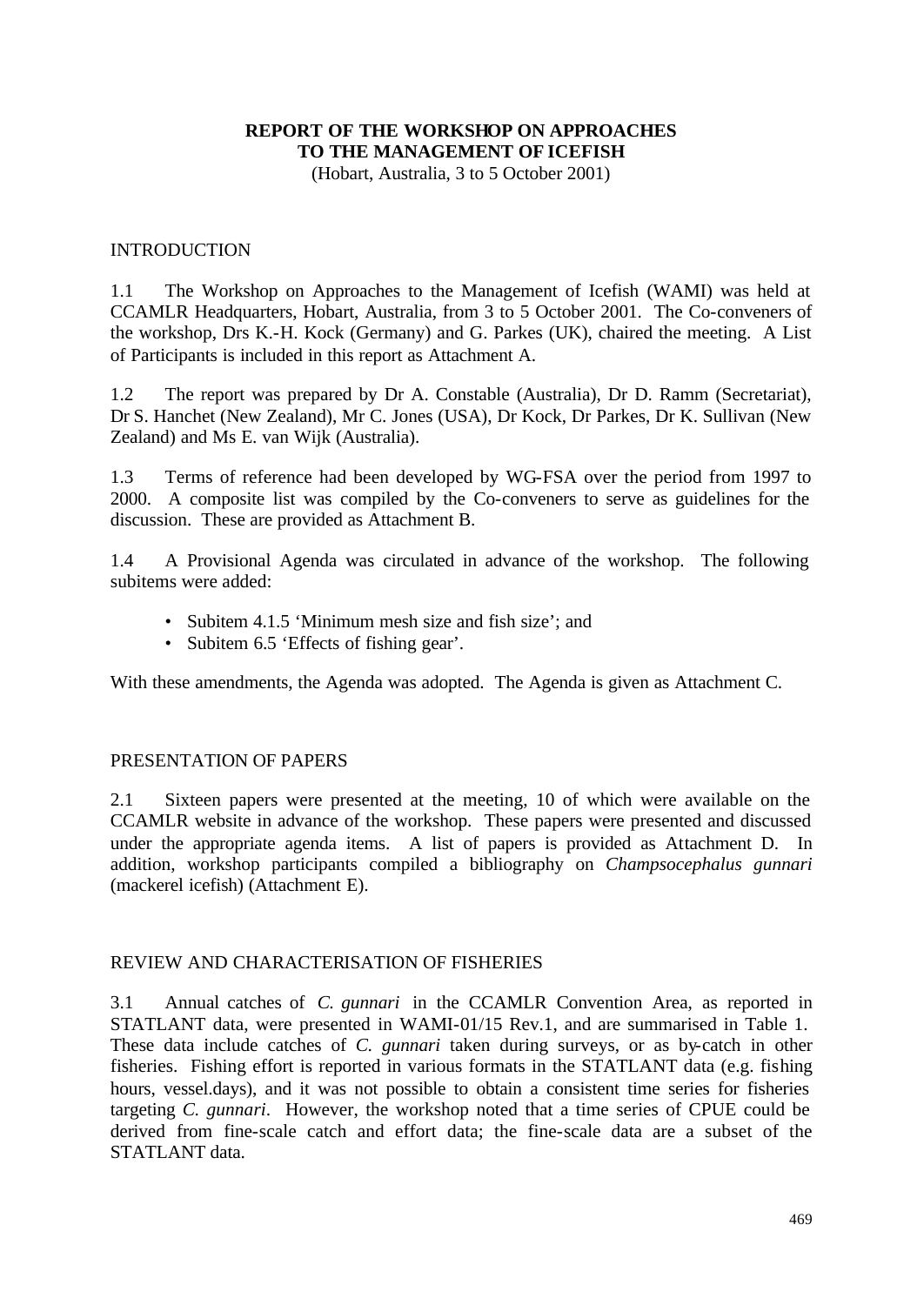3.2 Records of fishing for *C. gunnari* in Area 48 are available dating back to the split-year 1970/71. Catches have been reported in Subarea 48.1 from 1978/79 to 1988/89, Subarea 48.2 from 1977/78 to 1990/91 and Subarea 48.3 from 1970/71 to the present. *C. gunnari* was fished extensively during the late 1970s and in the 1980s. Annual catches of *C. gunnari* peaked at 35 930 tonnes in Subarea 48.1 in 1978/79 (the first year of reported fishing in that subarea), 138 895 tonnes in Subarea 48.2 in 1977/78 (the first year of reported fishing in that subarea), and 128 194 tonnes in Subarea 48.3 in 1982/83.

3.3 Records of fishing for *C. gunnari* in Area 58 are available dating back to the 1969/70 split-year. Catches have been reported in Division 58.5.1 from 1969/70 to 1996/97 and in Division 58.5.2 from 1971/72 to the present. Catches of *C. gunnari* reported from Subarea 58.5 between 1979/80 and 1987/88 (Table 1) are believed to have been taken in Division 58.5.1. Australia declared a 200 n mile Fishing Zone (AFZ) in Division 58.5.2 in 1979. There were no reports of commercial fishing for *C. gunnari* from that area until the start of the Australian fishery in 1996/97. Annual catches of *C. gunnari* peaked at 35 568 tonnes in Division 58.5.1 in 1971/72 and 16 166 tonnes in Division 58.5.2 in 1977/78.

3.4 The recent history of the fishery for *C. gunnari* in Division 58.5.2 was described in WAMI-01/4.

3.5 Trawl fisheries for *C. gunnari* in the 2000/01 season have been conducted in Subarea 48.3 (Conservation Measure 194/XIX) and Division 58.5.2 (Conservation Measure 195/XIX). The current catch limit in Subarea 48.3 is 6 760 tonnes, and a total of 1 427 tonnes of *C. gunnari* has been reported to date. Five trawlers have fished (France 1, Chile 1, UK 2, Russia 1), and the fishery will remain open until 30 November 2001, or until the catch limit is reached, whichever is sooner. The current catch limit in Division 58.5.2 is 1 150 tonnes, and a total of 938 tonnes of *C. gunnari* has been reported to date. Two Australian-flagged trawlers have fished, and the fishery will remain open until 30 November 2001, or until the catch limit is reached, whichever is sooner.

3.6 The information available at the workshop indicated that fisheries for *C. gunnari* in Subarea 48.3 and Divisions 58.5.1 and 58.5.2 share many characteristics. These fisheries may be characterised by:

- large fluctuations in catch;
- periods of low or zero commercial catches;
- a recent resurgence in interest in the fishery in the mid- to late 1990s with modest levels of fishing effort and catches in Subarea 48.3 and Division 58.5.2;
- reliance of the commercial fishery on a few age classes mainly ages 3 and 4; and
- age 5+ fish are poorly represented in survey and commercial catches, suggesting an age-specific increase in natural mortality (M).

3.7 Dr Ramm presented a draft Fishery Plan for the *C. gunnari* fishery in Subarea 48.3 that had been prepared at the request of the Scientific Committee. The plan was reviewed by the workshop. It was proposed that the data reporting requirements be formalised into a 'Data Collection Plan' and that the meaning of this term, originally defined for exploratory fisheries, be generalised for all fisheries under the revised framework. The revised plan is set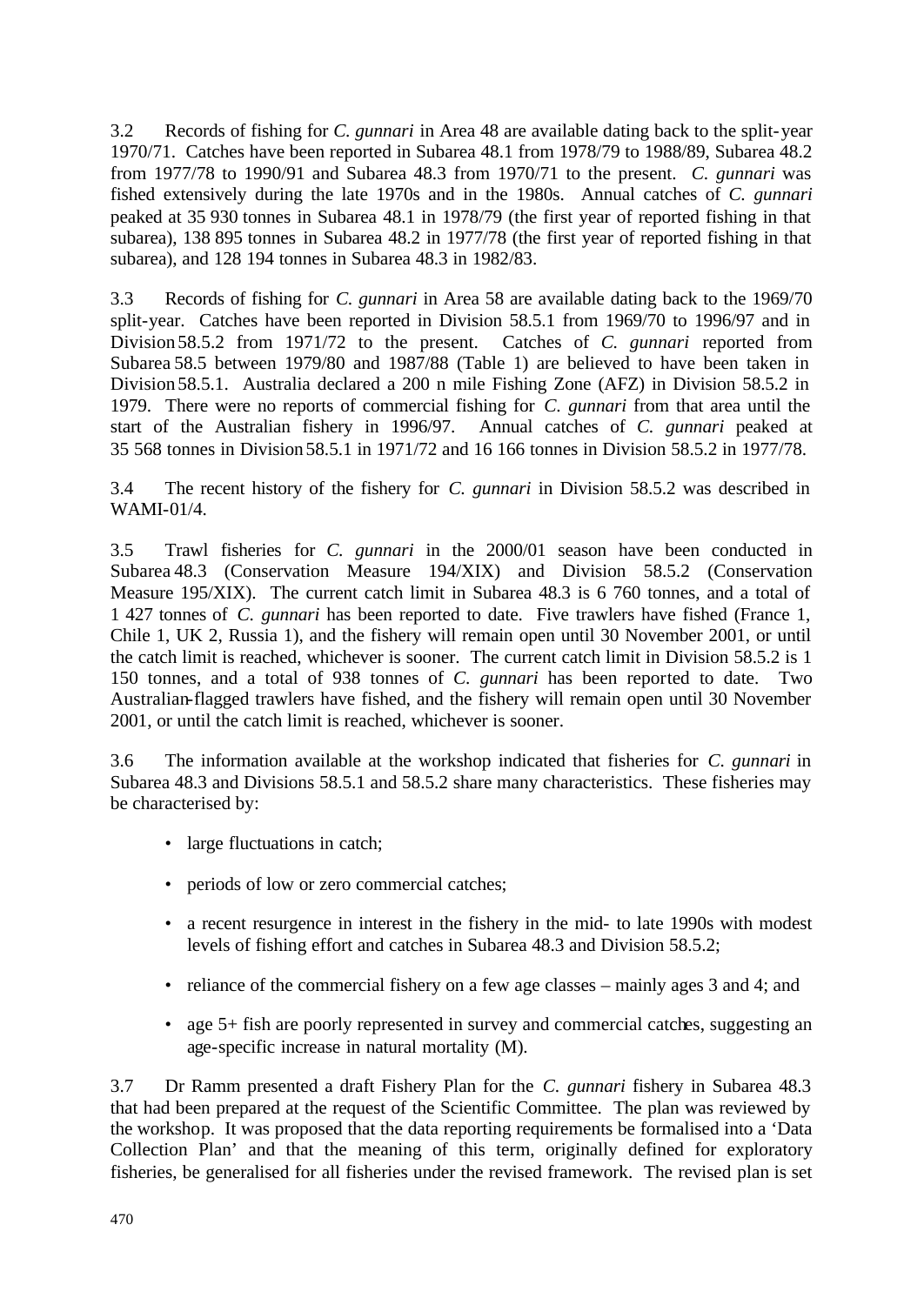out in WAMI-01/15 Rev. 1. The workshop recommended that WG-FSA look at how data collection plans for new and exploratory fisheries be distinguished from data requirements for assessments.

3.8 A time series of catch-weighted length frequencies for *C. gunnari* was presented for Subarea 48.3 and Division 58.5.2 (WAMI-01/15 Rev. 1). These data are the only length data presently available for this species in the CCAMLR database. The time series in Subarea 48.3 and Division 58.5.2 begin in the split-years 1986/87 and 1996/97 respectively. Data for Division 58.5.1 have been presented earlier in Duhamel (1987, 1991).

3.9 The workshop recognised the value of these data, and the need to extend these time series so as to include the periods of high catches from the fisheries during the 1970s and 1980s. It was understood that data from this early period of fishing in Subarea 58.5 were collected and that the raw data are now held by Dr V. Herasymchuk, State Committee for Fisheries of Ukraine. The workshop discussed how these important data may be processed and made available to CCAMLR. This matter was referred to WG-FSA and the Scientific Committee for further consideration.

#### MANAGEMENT NEEDS

#### Management Objectives

4.1 The workshop identified that the main objective of the management of *C. gunnari* in the Convention Area was to provide rational and sustainable use of the *C. gunnari* resource with the following three requirements, in accordance with Article II of the Convention:

- (i) maintenance of spawning stock at a size that recruitment is not impeded;
- (ii) maintenance of the ecological relationships between harvested, dependent and related species; and
- (iii) prevention of changes in the ecosystem that are not reversible over 20–30 years.

These objectives have been implemented using measures available to the Commission under Article IX. These measures include catch limits, by-catch limits, closed seasons, closed areas, gear regulations (mesh size limits and a ban on bottom trawling) and minimum fish sizes.

#### Catch Limits

4.2 Historically, the various *C. gunnari* fisheries were assessed and managed as single-species fisheries. The focus was initially on the use of catch limits to restrict fishing mortality, in order to maintain the spawning stock. Assessments at South Georgia were carried out using VPA approaches, based mainly on catch-at-age data from the commercial fishery, and tuned using surveys and CPUE indices of abundance derived from the fishery.

4.3 During the mid-1990s an equilibrium yield model was developed as an assessment tool for krill (KYM). In 1997 this was generalised into the GYM for finfish species. A key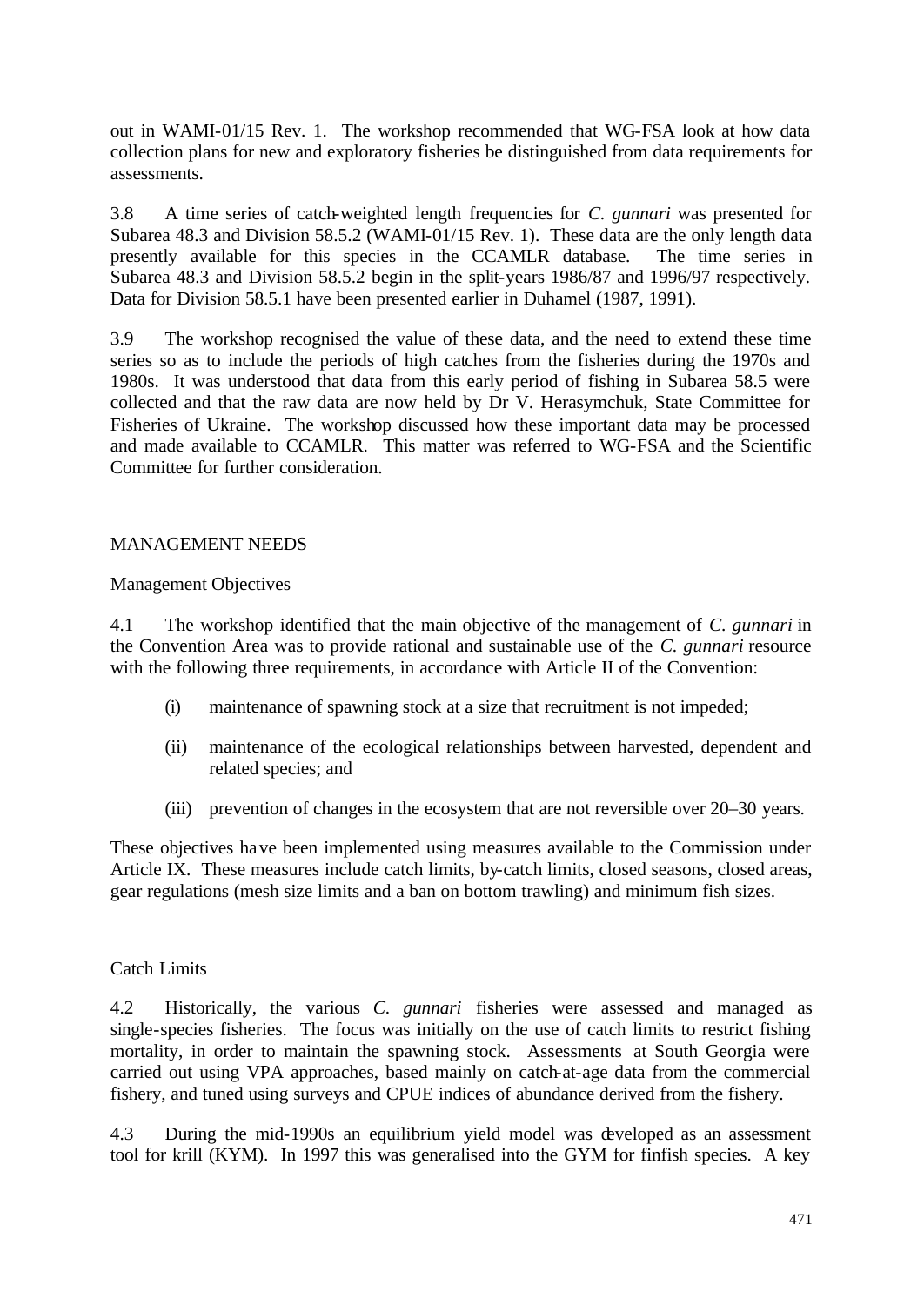aspect of the model was the explicit use of decision rules within the model itself, which allowed for both the maintenance of the spawning stock above a certain level, as well as specifying escapement levels so that dependent stocks were unlikely to suffer from fisheries. During this period two problems with the existing stock assessments at South Georgia were identified. Firstly, in some years there was a large mismatch between model projections of biomass and estimates of biomass from trawl surveys in the following year. Secondly, there was a growing awareness of the potential ecosystem dynamics between fur seals, icefish and krill which go well beyond single-species approaches.

4.4 In 1997 possible methods for assessing and managing *C. gunnari* were re-examined in the light of the GYM. Because of the high recruitment variability, precautionary catch limits using a constant yield strategy would have been very low. The alternative was to consider estimates of cohort strength from trawl surveys. Under this approach, estimates of cohort biomass from the trawl surveys were considered as absolute, and were projected forward under certain assumptions of growth and M to provide short-term yield estimates. This management approach aims to maximise yield when the abundance is high and minimise risk when abundance is low. This approach does, however, rely on regular surveys so that yields can be regularly updated, particularly in short-lived species, such as *C. gunnari*, in parts of their range.

4.5 The management approach had therefore changed from the management of the population as a whole (with associated biological reference points) to the management of individual cohorts. The second important aspect of the approach was that this yield estimate was still conditional on the maintenance of the spawning biomass and on the escapement of a certain percentage of the population. In line with the management of krill, an escapement level of 75% was used which was deemed appropriate to provide for predators in years when krill was abundant. As for krill, the requirements of this species by predators need to be reviewed as data become available in order to determine the appropriate level of escapement that takes account of ecosystem interactions (paragraph 8.6).

4.6 Management advice on appropriate catch limits since 1997 has been based on this approach for Subarea 48.3 and Division 58.5.2.

## Other Management Measures

4.7 In addition to the catch limits, a number of other conservation measures have been introduced over time to deal with various other perceived problems.

4.8 Concern over levels of by-catch of other finfish species in bottom trawls resulted in a ban on bottom trawling for *C. gunnari* in Subarea 48.3 starting in the 1989 season. Similarly, in Subareas 48.1 and 48.2, *C. gunnari* were depleted in the late 1970s, and the fishery continued at a low level. The fishery has been closed since 1990 to avoid the high by-catch of other species (Conservation Measure 27/IX). This closure was meant to allow both *C. gunnari* and other stocks (e.g. *Notothenia rossii* at the South Shetland Islands) to recover. Bottom trawling is still permitted at Heard and McDonald Islands.

4.9 Conservation measures aimed at reducing by-catch in the targeted *C. gunnari* fisheries were introduced in 1989 at South Georgia and in 1997 at Heard and McDonald Islands, and have remained in force since then. By-catch measures have included both 'trawl-by-trawl'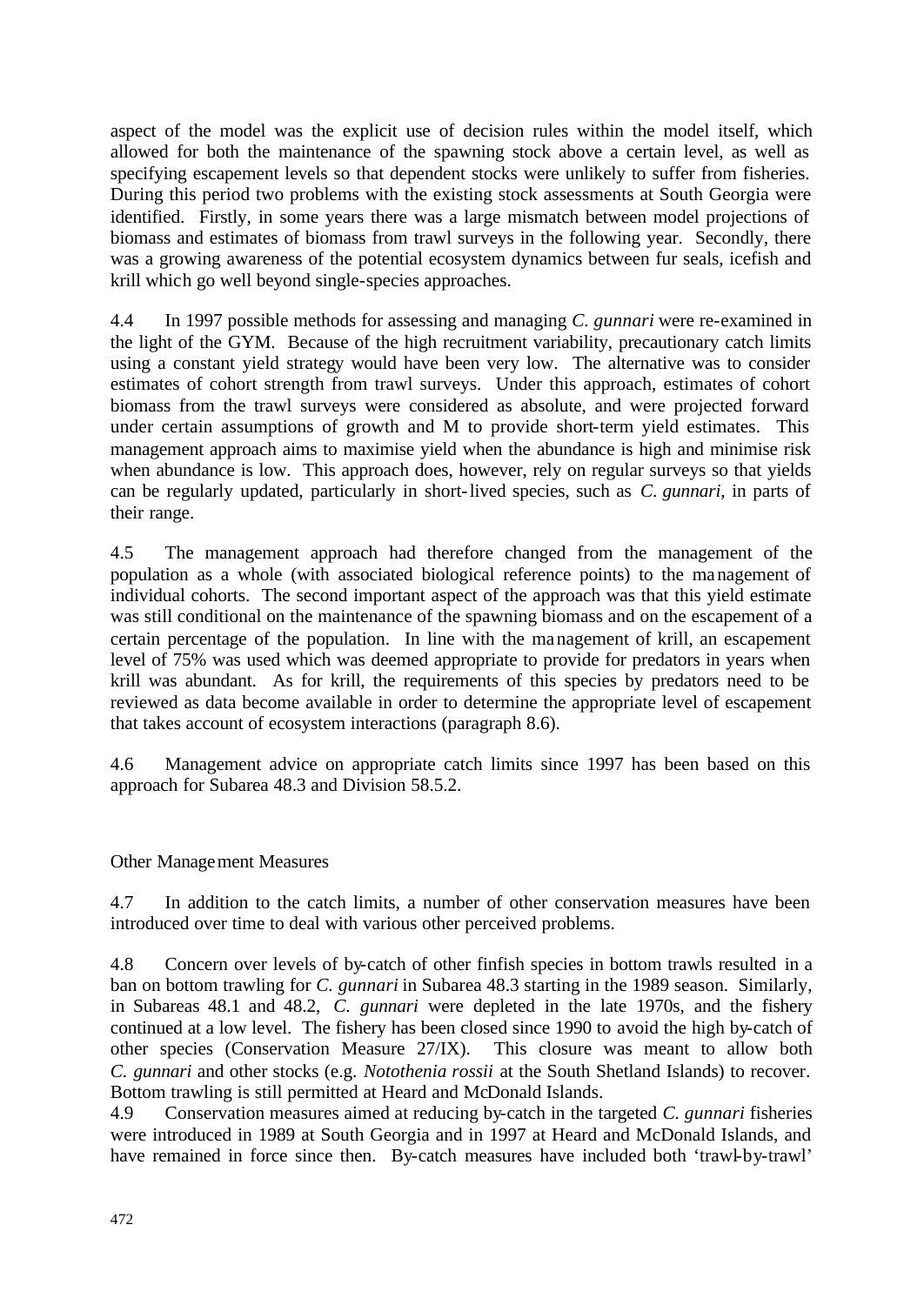by-catch limits which encourage trawlers to move away from areas where the catch of another species exceeds certain limits and 'overall area' by-catch limits which would lead to closure of the fishery.

4.10 Season closures for either whole or part of the season have been used as management measures in the South Georgia fishery since 1988/89 (Table 2). Partial season closures were usually related to the catch limit being reached, or to the protection of spawning. No season closures have been in place since catch limits were first introduced for Heard and McDonald Islands in 1996.

4.11 A mesh-size restriction of 90 mm has been in place in all directed *C. gunnari* fisheries (except for waters adjacent to the Kerguelen and Crozet Islands) since 1992 (Conservation Measure 19/IX). In addition, a conservation measure aimed at avoiding catches of small *C. gunnari* (<240 mm) has been in place at South Georgia and Heard Island since 1997.

## REVIEW OF DATA

Biology and Demography

Age and Growth

5.1 It is presently feasible to reliably age *C. gunnari* from South Georgia, Kerguelen and Heard Islands. Fish from South Georgia have been aged by Russian scientists by means of otoliths. Ageing in the Indian Ocean sector and at South Georgia is currently accomplished using modes of length-frequency distributions collected during trawl surveys. Aspects of methodologies for age determination of *C. gunnari* were presented in Kock (1980, 1981) and Frolkina (1989).

5.2 Problems in age determination from length-frequency samples start at age 4. After age 3 the modes in length compositions substantially overlap. In addition, there appear to be few fish in the catch older than age 4, with almost all fish having disappeared in the catches after age 6 at South Georgia and in the Indian Ocean.

5.3 WAMI-01/4 presented von Bertalanffy growth curves fitted to modal length-frequency data from the Kerguelen Islands, Heard Island and Shell Bank. The workshop recommended that this approach could usefully be extended to data from South Georgia. Previous attempts to obtain modal length data from fish at South Georgia have been provided by Kock (1980).

5.4 Otolith readings are so far only reliable at South Georgia (Shust and Kochkin, 1985; Frolkina, 1989). New estimates of von Bertalanffy growth parameters can be found in WAMI-01/7. Age determinations from fishing grounds further to the south were found to be still unreliable.

5.5 There are differences in age structure in different areas of the Scotia Arc. In the southern Scotia Sea (South Shetland Islands, South Orkney Islands), large fish of 40–50 cm, which are at least age 7–10, have been observed. Fish of this age are typically found only in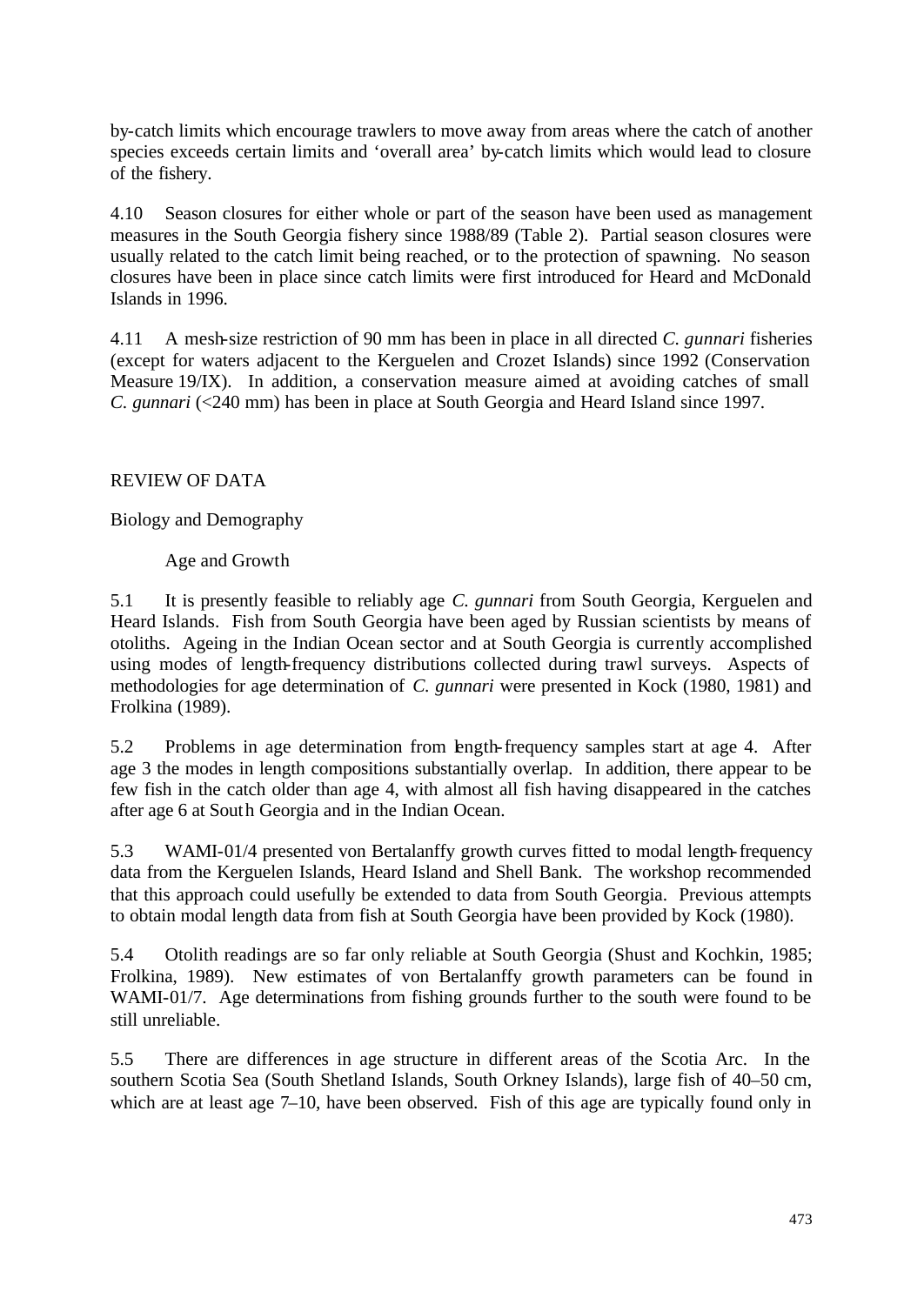low numbers at South Georgia and further to the north. These older fish from the southern Scotia Sea cannot be successfully aged using length-frequency techniques, and thus must rely on otolith ageing techniques which are poorly developed at present.

5.6 Tagging studies on *C. gunnari* that may be useful to validate ageing have not been successful, mainly due to the substantial mortality of fish in the course of sampling. Fish are usually already moribund when they come on board and die soon after. Some tagging experiments of *C. gunnari* will be attempted at South Georgia in the forthcoming season.

5.7 The age and growth findings presented in WAMI-01/4 suggest that growth rates for *C. gunnari* (during the first two years) may be different between Heard Plateau and Shell Bank although  $L_8$  is remarkably similar. The workshop recommended that potential differences in growth between fish around South Georgia and Shag Rocks should be examined.

## Mortality

5.8 There have been several studies attempting to estimate M in *C. gunnari*. A review of mortality estimation methodologies was presented in WAMI-01/7. Other investigations were presented in Everson (1998), Sparre (1989), and Frolkina and Dorovskikh (1990). There appear to be large differences between estimates using different methods. Nevertheless, it is not known how reliable these estimates are. The methodologies considered to be most reliable by the authors of WAMI-01/7 resulted in a range of estimates of M from 0.7 to 0.87, with a mean value of 0.76.

5.9 The workshop agreed that the value of M for *C. gunnari* is considerably higher than in other Antarctic fish species. However, the value of M is likely to be dynamic and not constant and may vary in areas, such as South Georgia, between years. At South Georgia, annual variation in M may change as influenced by 'good' and 'poor' krill years. The availability of krill may influence the position of *C. gunnari* in the water column, and would lead to higher predation rates in years of poor krill availability if fish move up and down in the water column more frequently, and Antarctic fur seals dive deeper in those years and encounter *C. gunnari* more often. Lower than average condition indices in years of poor krill availability may be an indication of a higher M rate (Everson et al., 1997).

5.10 The workshop agreed that M is likely to be age specific. Young fish are more likely to have a higher M rate. This probably decreases during age 2–3 and then increases again at older ages when post-spawning mortality contributes to M. The workshop therefore recommended that WG-FSA explore whether it is possible to include a range of M values for each age class in the models.

5.11 The importance of ecosystem-related mechanisms on dispersal and M remains poorly understood, and requires considerably more research in the near future. The impact of the increasing population of fur seals at South Georgia may be having a profound effect on the mortality of *C. gunnari*, particularly in poor krill years. Following initial research by Everson et al. (1999), the workshop recommended that a time series of the abundance of fur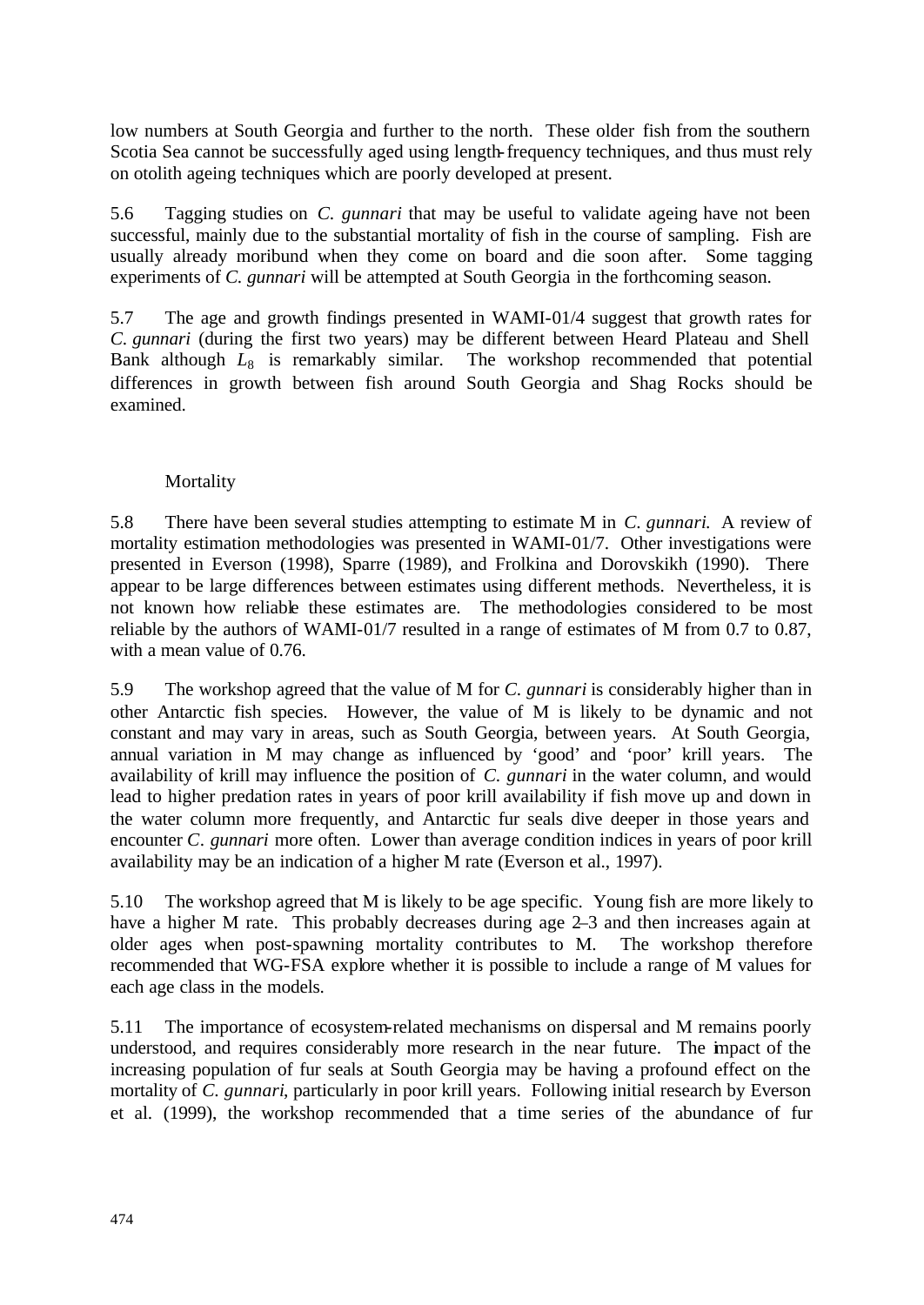seal populations and krill be examined, along with the available data on abundance indices for *C. gunnari*, to better understand the role of predator–prey dynamics on annual survival rates and stock size of *C. gunnari*.

## Reproduction

5.12 Spawning patterns, seasonality and reproduction for *C. gunnari* have been studied in almost all areas where the species occurs. Information was provided in Permitin (1973), Kock (1979), Lisovenko and Silyanova (1980), Kock (1989), Kock and Kellermann (1991), Everson et al. (1991, 1996, 1999, 2001) and Duhamel (1987, 1995).

5.13 Differences in spawning seasonality for the Heard Plateau and Shell Bank were described in WAMI-01/4. The spawning season at Shell Bank appears to take place in April and May, whereas spawning at Heard Plateau and Gunnari Ridge occurs in August and September.

5.14 A meridional trend is apparent in fecundity estimates. Fecundity is highest in populations in the Indian Ocean sector and decreases over South Georgia towards the southern Scotia Arc. Fish in Subareas 48.1 and 48.2 become sexually mature one year older than those further to the north in Subarea 48.3. Egg size was smaller in the Indian Ocean sector (3.2 mm) compared to the Atlantic Ocean sector (3.7 mm).

5.15 The workshop acknowledged that problems remain in distinguishing between spent and immature (or resting) females. The determination between these two reproductive states is less problematic immediately after spawning. The workshop recommended that ovarie s of fish from spawning grounds be obtained and examined over the length of the spawning season in order to better understand the processes of ovary maturation, spawning and resorption.

## Diet

5.16 The diet of *C. gunnari* in most parts of the Southern Ocean has been examined by several authors. Around South Georgia dietary composition has been examined by Barrera-Oro et al. (1998), Kock (1981), Kock et al. (1991, 1994), Kompowski (1980), Kozlov et al. (1988), Permitin and Tarverdiyeva (1972), around Elephant Island by Kock (1981) and Gröhsler (1992), in the South Shetland Islands by Tarverdiyeva and Pinskaya (1980) and Takahashi and Iwami (1997), in the South Orkney Islands by Permitin and Tarverdiyeva (1978), and in the Indian Ocean by Chechun (1984). In addition, WAMI-01/10 presents preliminary information on dietary composition of *C. gunnari* from recent surveys in the South Shetland and South Orkney Islands.

5.17 The composition of dietary components vary in different regions of the Southern Ocean. In the Atlantic sector the preferred food item is *Euphausia superba*. The availability of *E. superba* appears to be more consistent in the southern Scotia Arc, whereas its presence in the diet around South Georgia is more susceptible to interannual changes in krill biomass. When abundant, krill constitutes a substantially higher proportion of the diet of *C. gunnari*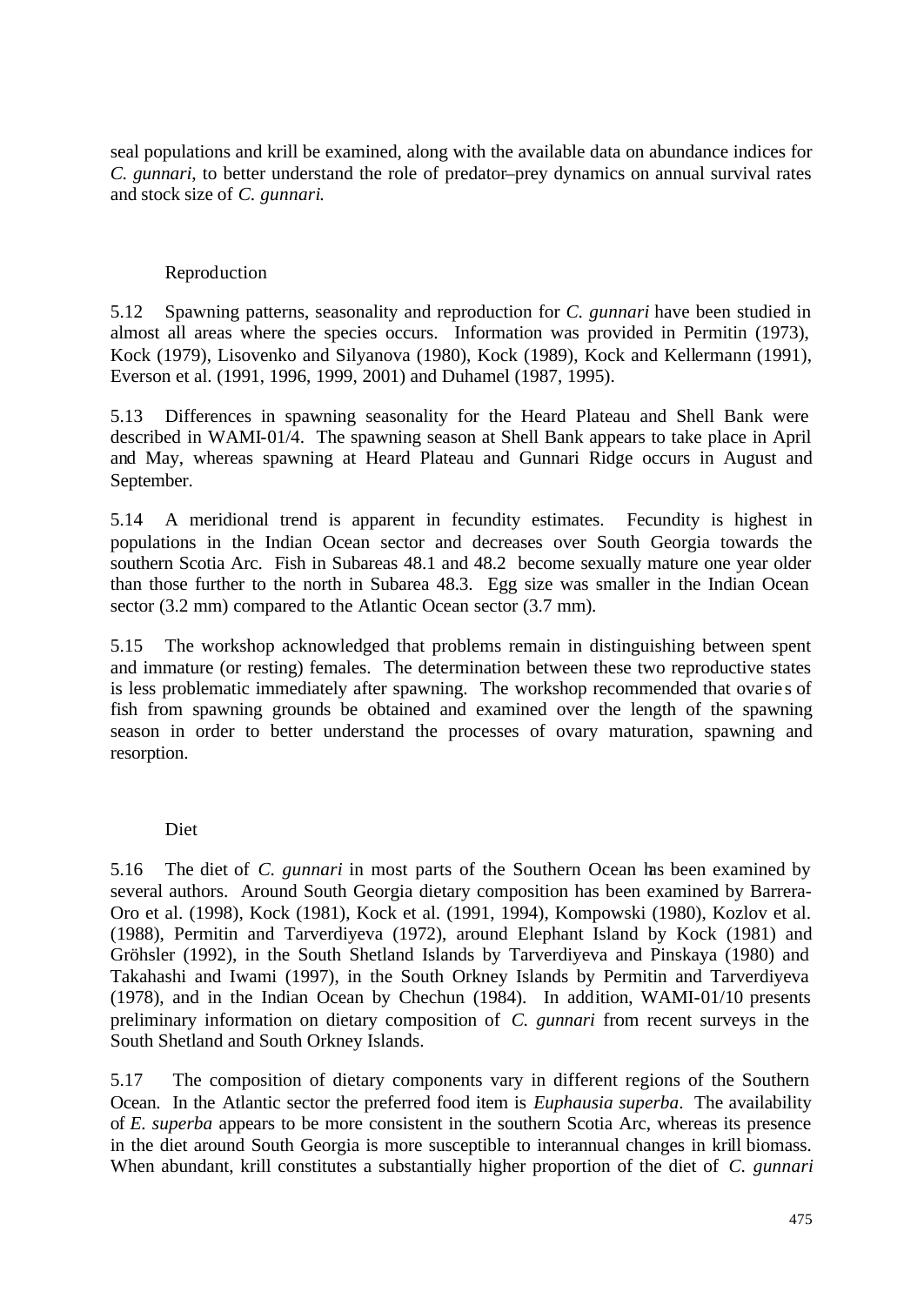than in years of poor krill availability. At Kerguelen and Heard Islands there is no *E. superba* found in the diet of *C. gunnari*, instead other species of euphausiids and hyperiids tend to dominate.

5.18 WAMI-01/6 and 01/10 analyse the relationship between the spatial distribution of *E. superba* and the distribution of *C. gunnari*. Both studies concluded that the spatial distribution of krill is highly influential in the distribution of *C. gunnari*. WAMI-01/10 modelled the relationship between the spatial distribution of prey density with the distributions of *C. gunnari* abundance, mean size, and average stomach fullness, and found significantly positive relationships between these factors and krill density. The workshop recommended that krill surveys should be conducted in real time with finfish trawl surveys, as this can provide important insight into a potentially important mechanism that influences spatial distribution of *C. gunnari*.

Stock Identity and Structure

## Large-scale Stock Identity and Movements

5.19 The geographic delineation of *C. gunnari* stocks has been based on several techniques, including the use of morphometrics and meristics (Kock, 1981; Sosinski, 1985), parasites (Siegel, 1980) and genetic approaches (Carvalho and Lloyd-Evans, 1990; Carvalho and Warren, 1991; Duhamel et al., 1995; Williams et al., 1994). Separate stocks of fish are currently defined in the Atlantic Ocean sector around South Georgia, and the South Shetland and South Orkney Islands. Some evidence has been presented that there may be separate stocks around South Georgia and at Shag Rocks.

5.20 WAMI-01/4 presents evidence that there are two separate stocks around Heard Island. More stocks may have existed on other banks, such as Pike or Discovery Bank, which now appear to be absent. Around Kerguelen there appear to be two stocks (Kerguelen Shelf, Skif Bank) as well. Spawning times between stocks may differ by five months, such as on the Kerguelen Shelf and Skif Bank and Heard Island and Shell Bank. Results from recent DNA studies indicate that all populations in the Indian Ocean sector may be genetically homogeneous. This suggests that separation into the various populations could have occurred only recently or that there is a limited exchange of individuals between the populations. The workshop recommended that additional DNA samples should be collected from as many areas as possible to further elucidate stock identity and structure in *C. gunnari*.

5.21 The workshop discussed the potential consequences of treating two separate stocks erroneously as one single unit when setting catch limits. The workshop agreed that it is preferable to treat these stocks as separate units even if the evidence for stock separation is weak in order to minimise the risk of reducing one stock to very low levels while the overall stock still appears to be relatively healthy.

## Shelf Distribution and Movements

5.22 WAMI-01/8 describes vertical and horizontal patterns of distribution of *C. gunnari* around South Georgia. There are strong seasonal effects on the distribution, with winter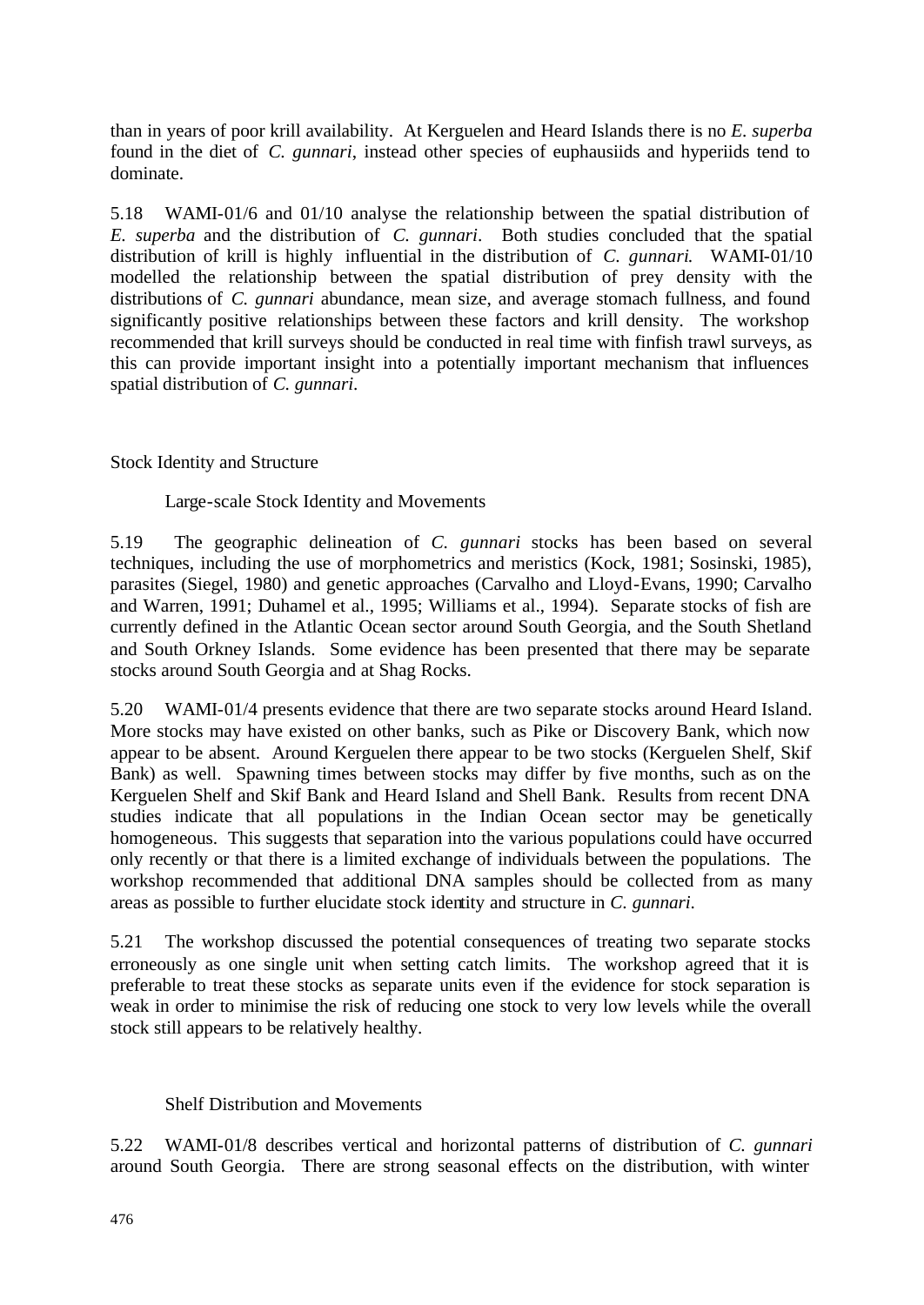season yielding no fishable concentrations (see additional details in paragraph 7.6). The seasonal changes in temperature appear to be one of the important factors that influence the formation of concentrations. The workshop recommended that it would be useful to collect CTD data on as many trawl stations as possible in order to help understand the role of the physical environment in the formation of aggregations.

5.23 Diurnal changes in the vertical distribution of *C. gunnari* around Heard Island were investigated in WAMI-01/5 using a bottom trawl in conjunction with acoustic methods. The results indicate that vertical distribution is linked to the diel light signal (dusk, dawn). The study suggests that bias in abundance estimates of *C. gunnari* from bottom trawl surveys is negligible if hauls are conducted only during daylight hours between sunrise and sunset. *C. gunnari* tend to leave the bottom layers at sunset. The workshop recommended, where possible, the use of acoustic devices in conjunction with bottom trawls in obtaining information on the proportion of fish off the bottom.

5.24 Factors that influence the horizontal distribution of *C. gunnari* in the South Shetland Islands were presented in WAMI-01/10. In this analysis a relationship was drawn between the depth, krill availability and bathymetry. There is likely to be a confluence of events in the northwestern sector of the shelf area along the 200 m isobath that creates optimal conditions for concentrations of krill and *C. gunnari*. The steep bathymetric gradient and hydrography in this area tends to concentrate krill, and since this region is positioned around 200 to 250 m, this overlaps with the preferred depth range of *C. gunnari*, thus making conditions favourable for higher abundances in this particular region. The lower South Shetland Islands, however, do not have an equivalently steep bathymetric gradient in any specific area along the preferred depth strata of *C. gunnari*, thus the relationship is not as clearly defined in this region.

5.25 There appear to be segregations of size and age classes around South Georgia Island, and there is evidence that in certain regions, fishing may be occurring on only one age class spanning over a limited length range. This is likely having an important effect on the assessment of the stock. WAMI-01/16 examined the depth distribution of *C. gunnari* from nine bottom trawl surveys. Results indicate that the depth of maximum abundance increased as fish size increased. The workshop recommended that future surveys should be designed to provide a uniform sampling intensity over the depth range from 100 to 300 m. WAMI-01/4 provided similar results for the Heard Island region.

#### Recruitment and Year-class Strength

5.26 The difference between 'strong' and 'weak' year classes of *C. gunnari* can differ by a factor of 20. There is presently no clear relationship between recruitment and parent stock size in the Atlantic sector. Around Kerguelen, strong year classes were observed every three years over the course of 20 years. It is possible that this was attributable to a stock recruitment effect.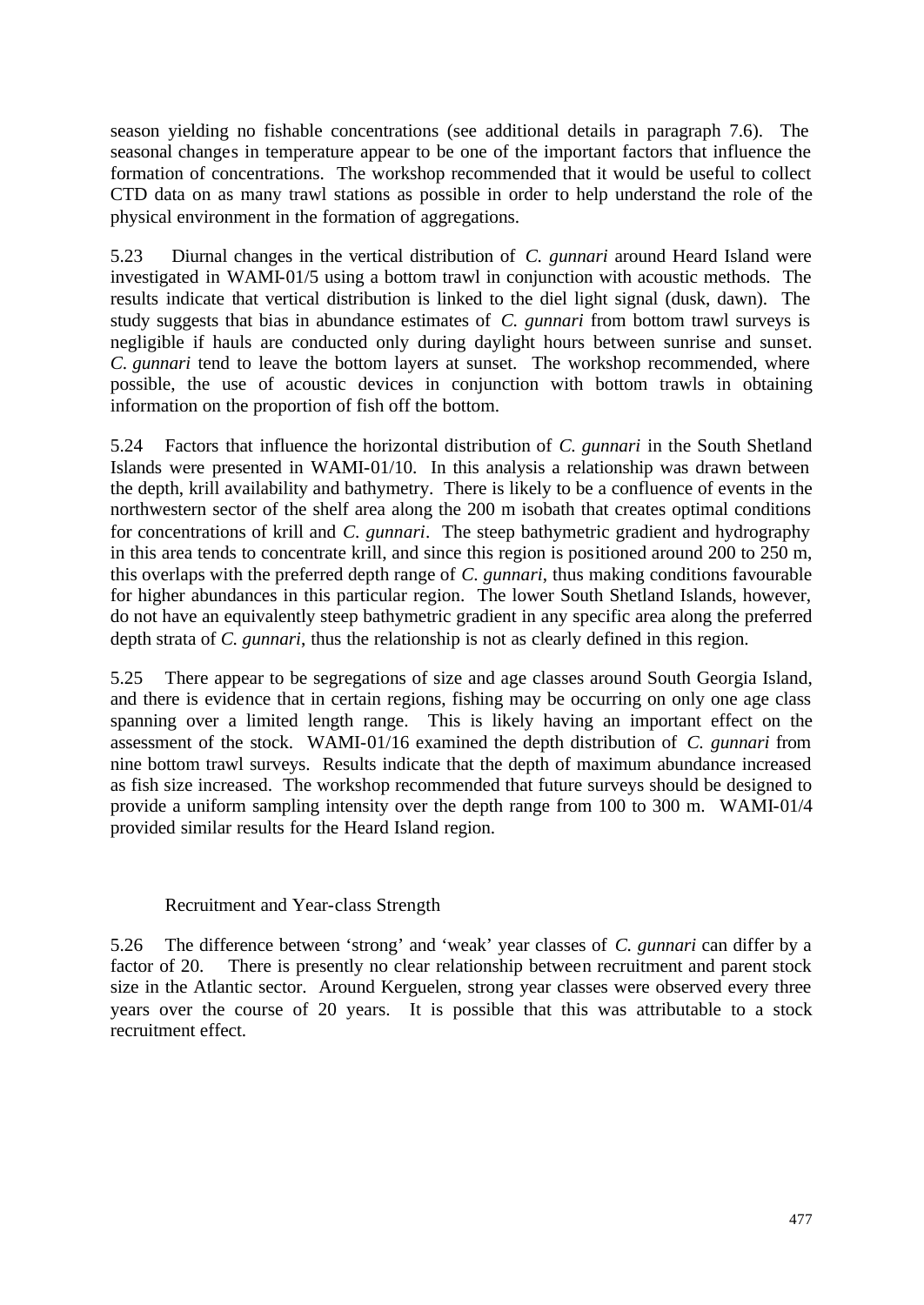### ECOSYSTEM CONSIDERATIONS

Predator–Prey Relationships

6.1 Predator–prey relationships and the importance of *C. gunnari* in the diets of land-based marine predators were briefly reviewed for the southern Scotia Arc, South Georgia and Heard Island.

6.2 At South Georgia studies have shown that fur seals and penguins can switch their feeding preferences, feeding on krill in years of high krill abundance, and increasing the proportion of *C. gunnari* in years of low krill abundance. *C. gunnari* feed primarily on krill in years of high krill abundance while they increase the proportion of *Themisto* in their diet in years of low krill abundance. It is obvious that there is a strong relationship between krill, *C. gunnari* and some of the land-based predators.

6.3 The workshop recognised that there are likely to be differences between South Georgia and the southern Scotia Arc in terms of the importance of *C. gunnari* in the food web.

6.4 Dietary studies of Antarctic fur seals and king penguins at Heard Island indicate that both these species feed on *C. gunnari* at certain times of the year, such as August in king penguins. However, fur seals at Heard Island, and also in the Kerguelen Islands, feed mainly on myctophids.

6.5 The workshop agreed that increases in the populations of fur seals (5–10% per annum) at South Georgia over the past 50 years may be exerting increasing predation pressure on *C. gunnari*, particularly in years of poor krill abundance. A similar situation may be occurring in other areas where predator populations have been increasing, such as at Heard Island where breeding numbers of king penguins have increased from none observed in 1963, to 30 000 pairs at present.

6.6 The workshop concluded that:

- (i) there was a strong relationship between krill, *C. gunnari* and land-based predators at South Georgia;
- (ii) the importance of *C. gunnari* in the diet of land-based predators may be high in years of low krill abundance at South Georgia; and
- (iii) *C. gunnari* may be an important prey item during critical phases of the life history of some predators, particularly in the Indian Ocean sector.
- 6.7 It was recommended that studies be undertaken to:
	- (i) further quantify the relationship between krill, *C. gunnari* and land-based predators; and
	- (ii) examine possible interactions between the *C. gunnari* fishery, *C. gunnari* and its predators, and quantify any overlap which may occur (as is done by WG-EMM in the case of krill).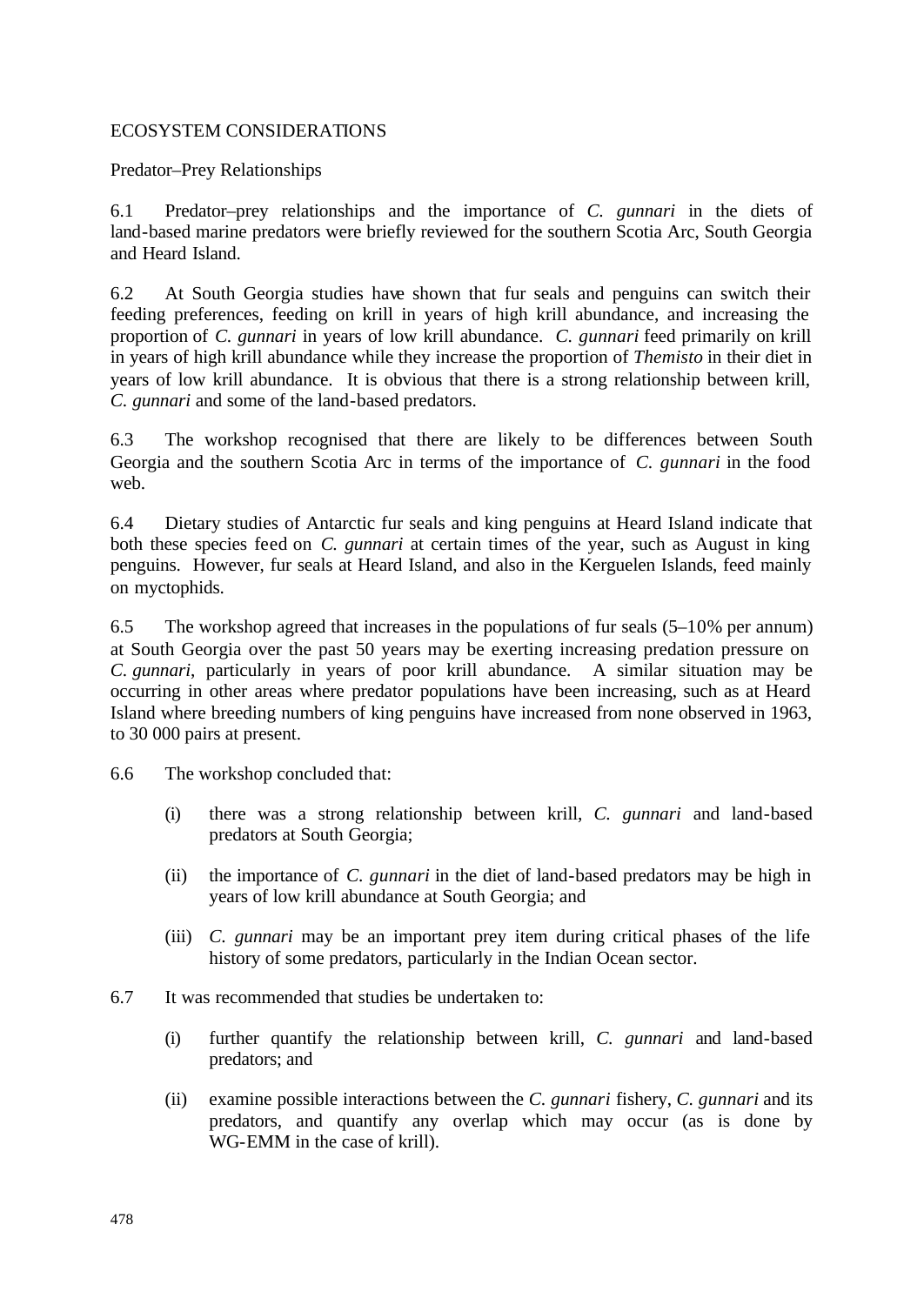Ecosystem Changes since the Early 1970s

6.8 Evidence for long-term, large-scale changes in populations of predators and the environment in Areas 48 (South Atlantic) and 58 (Indian Ocean) was reviewed. Major trends include:

- (i) increases in populations of fur seals and some species of penguin at South Georgia;
- (ii) increases in populations of fur seals and king penguins in the Indian Ocean;
- (iii) increases in mean annual air temperature at the Antarctic Peninsula; and
- (iv) decreases in the mean annual extent of sea-ice in the southern Scotia Arc.

6.9 In the context of Article II it is possible that a change has occurred in the ecosystem which may not be reversible over two or three decades. However, the workshop recognised the high variability in the size of *C. gunnari* stocks and the potential for recovery following an event of high recruitment.

6.10 The workshop agreed that further work was needed to compile information on long-term, large-scale, changes in populations and the environment in Areas 48 (Atlantic Ocean) and 58 (Indian Ocean). Simulation studies were also needed to examine plausible scenarios which could lead to observations on the abundance of *C. gunnari*, krill and the predators. The workshop requested assistance from WG-EMM in addressing these issues.

By-catch

By-catch in Fisheries targeting *C. gunnari*

6.11 Ms van Wijk presented a summary of by-catch data for the Australian trawl fishery for *C. gunnari* in Division 58.5.2. Data have been collected by scientific observers (two observers/trip) for every fishing trip undertaken since 1996/97. Over the past five years:

- (i) 94% of the hauls were observed, covering 93% of the total catch of *C. gunnari*;
- (ii) by-catch typically comprised  $1-6.5\%$ , by weight  $(1-11)$  tonnes), of the total observed catch (63–915 tonnes) in each split-year;
- (iii) there was one anomalous year (1998/99) when the by-catch comprised 34% (13 tonnes) of the total observed catch (37 tonnes) – that year, the catch of *C. gunnari* was below average;
- (iv) the main components of the by-catch are *Dissostichus eleginoides*, skates and jellyfish, and these species are common to both fishing grounds (Plateau Shallow and Shell Bank); and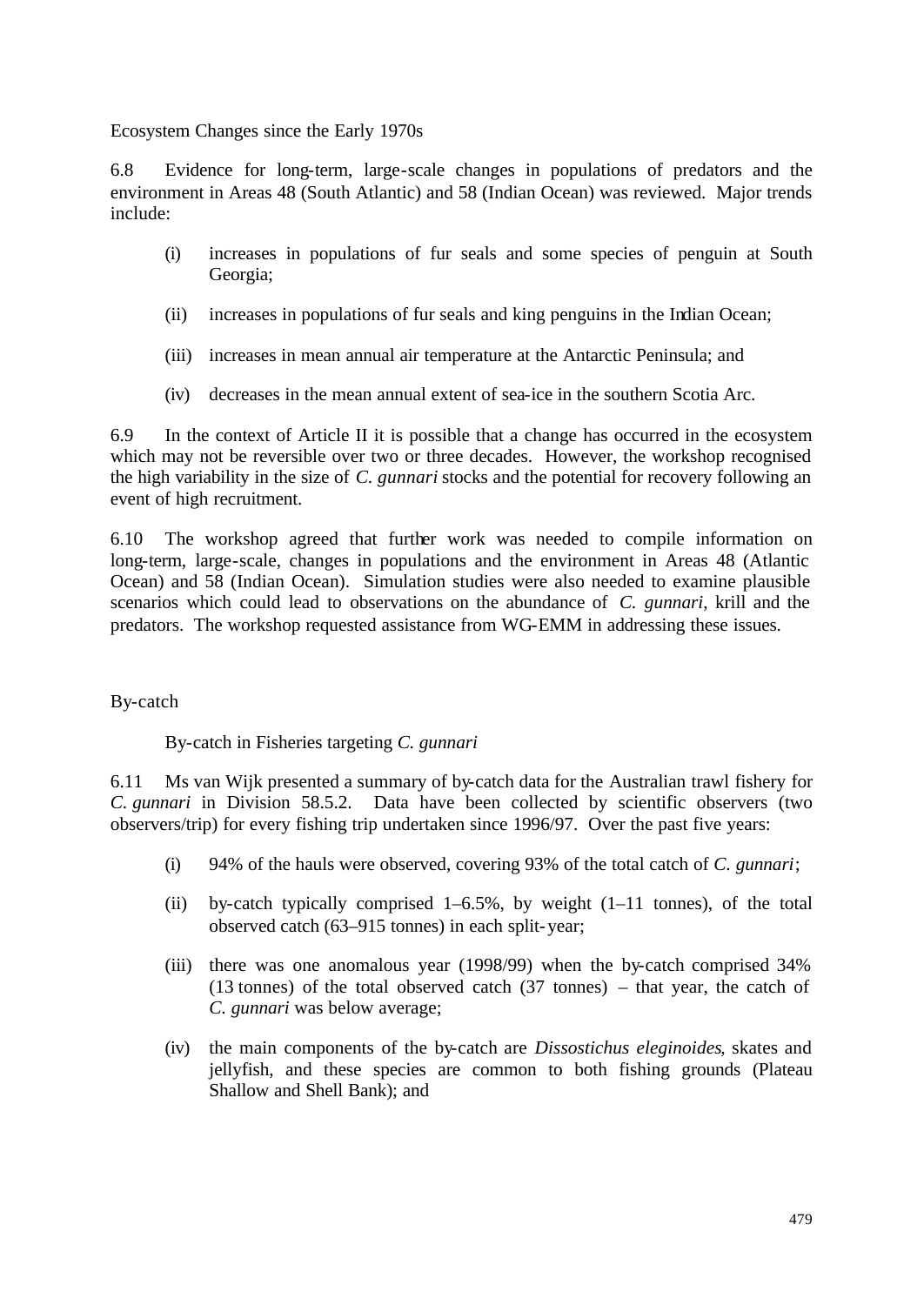(v) *Channichthys rhinoceratus*, sponges and soft corals are important components of the by-catch on Plateau Shallow, whereas porbeagle sharks and *Lepidonotothen squamifrons* are important on Shell Bank.

6.12 By-catch in the trawl fishery for *C. gunnari* in Subarea 48.3 in the 1999/2000 and 2000/01 seasons was reported in WAMI-01/15 Rev. 1. The dominant component of the by-catch in 1999/2000 was myctophids (67 tonnes or 1.6% of the total catch by weight). So far in the  $2000/01$  season, the total by-catch is  $\langle 10 \rangle$  tonnes, and the dominant species was *Pseudochaenichthys georgianus* (7 tonnes or 0.5% of the total catch by weight). These estimates were derived from the five-day catch and effort reports.

## By-catch of *C. gunnari* in Other Fisheries

6.13 The abundance of *C. gunnari* in the by-catch from the krill fishery in Subarea 48.2 was reported in WAMI-01/11. The information covered a single trip. The catch of *C. gunnari* consisted mostly of 0+ and 1+ aged fish, and their abundance ranged from 12 individuals observed in a haul of 3 tonnes of krill, to 3 500 individuals observed in a haul of 17 tonnes of krill.

6.14 The workshop agreed that this information was valuable and that scientific observers should be further encouraged to collect data on by-catch in krill fisheries. The attention of WG-EMM was drawn to the high number (1 000s) of Antarctic fur seals seen in the area (near 60°40'S and 46°20'W) at the time of fishing (May–July 1999).

6.15 The workshop agreed that information on the by-catch of *C. gunnari* in other fisheries was an important component of developing our understanding of the fishery-icefish interactions. However, it was noted that the current short-term projections are independent of levels of mortality of early age classes of *C. gunnari*.

#### Incidental Mortality

6.16 The workshop reviewed the information on the incidental catches, and associated mortality, of seabirds taken in the fishery for *C. gunnari* in Subarea 48.3 in the 1998/99 and 2000/01 seasons (WG-FSA-01/30). The following points were noted:

- (i) Detailed analysis of the data contained in observer reports for fishing between December 2000 and February 2001 identified month and vessel as two possible factors influencing the probability that a haul would catch birds, with most (93%) of all seabird mortality occurring in the first three weeks of February – there were no significant factors that could explain the numbers of birds that would be caught in non-zero hauls.
- (ii) Differences between the three recent years (numbers of birds by season were  $1998/99 = 4$ ,  $1999/2000 = 19$ ,  $2000/01 = 92$ ) also suggest that there may be year effects, but these differences could also have been caused by month or vessel effects.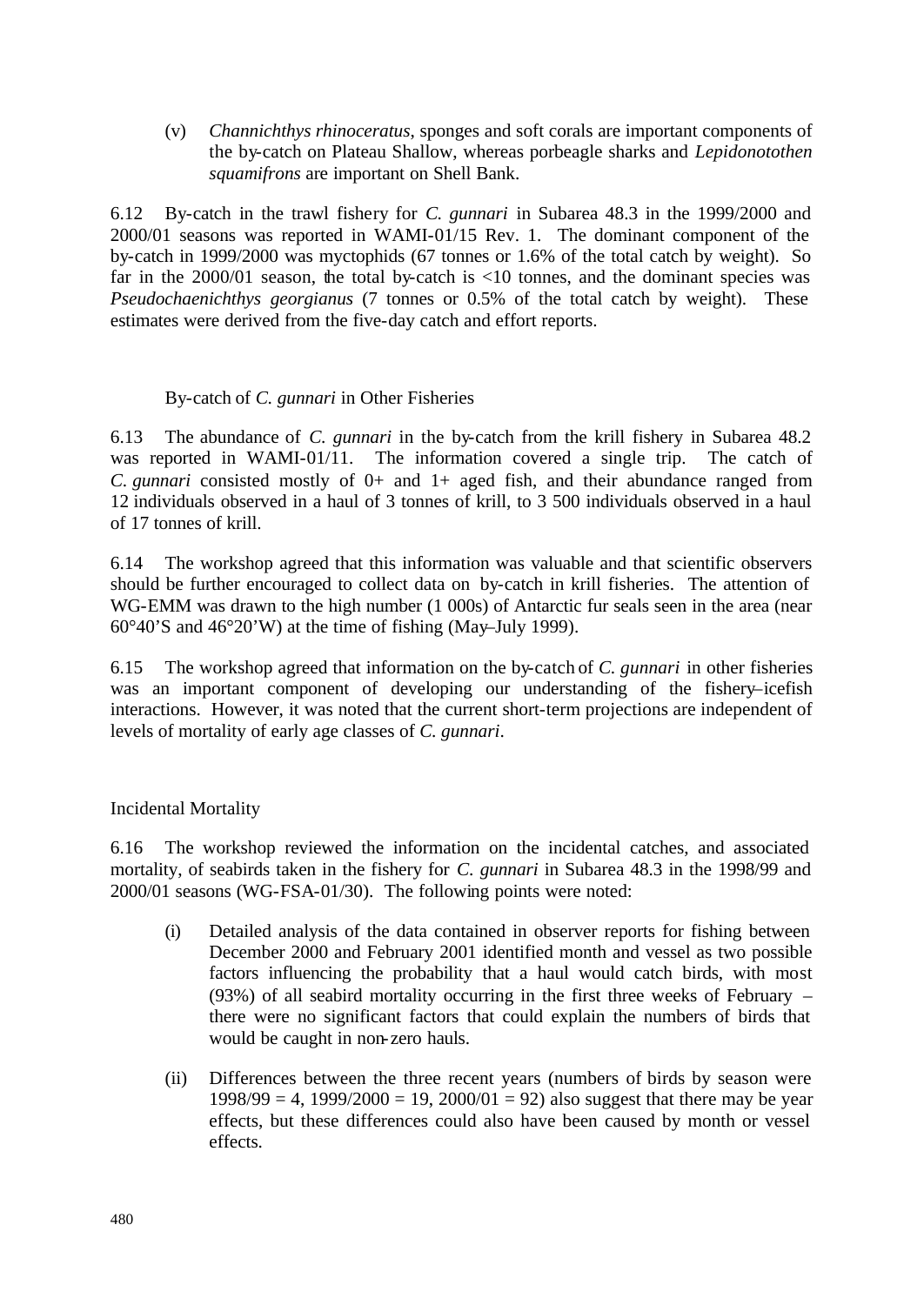(iii) More detailed research on the *C. gunnari* fishery is required to identify what factors are important in explaining bird by-catch and how to mitigate the problem.

6.17 The workshop agreed that in order to facilitate future scientific observer investigation of this potential problem, detailed protocols and recording formats need to be developed. This matter was referred to WG-FSA and ad hoc WG-IMALF for further consideration.

### Effects of Fishing Gear

6.18 The workshop recalled discussions in the late 1980s on the effect of trawl gear on the seafloor within the Convention Area. Concern about this impact and the potential taking of species of depleted stocks, such as *N. rossii*, in the by-catch of trawl fisheries in Area 48, lead to the prohibition of bottom trawling in this region. As a result, commercial fisheries for *C. gunnari* in Subarea 48.3 operate midwater trawls.

6.19 In contrast, the use of bottom trawls in commercial fishing is permitted in other parts of the Indian Ocean, including Divisions 58.5.1 and 58.5.2. Vessels targeting *C. gunnari* in Division 58.5.2 currently use trawls towed on or close to the bottom. The workshop noted that the composition of the fish fauna and the potential for by-catch taken by trawl in Division 58.5.2 was different to those in Subarea 48.3.

6.20 The US AMLR Program is mapping the distribution of benthic by-catch and investigating the effects of bottom trawls on the seafloor and benthos in Subareas 48.1 and 48.2 (e.g. WAMI-01/10). Data from by-catch in research trawls, video-photography, acoustic data and benthic samples are being used.

## ASSESSMENT METHODS

#### Previous/Current CCAMLR Assessments

7.1 The workshop briefly summarised the history of *C. gunnari* assessments performed by WG-FSA (see Tables 3 and 4). In 1986 CCAMLR agreed in principle to set catch limits regulating fishing activity in Subarea 48.3 (South Georgia and Shag Rocks). From 1989 to 1991 assessments were performed annually during WG-FSA using VPA tuned using indices of abundance from either: (i) CPUE data from the commercial fishery; or (ii) research trawl surveys to estimate size and age of the population. Population size and estimated catches were projected from the terminal year of the VPA using the catch equation with a stochastic recruitment function derived from the VPA results and a target fishing mortality  $F_{01}$  derived from a yield-per-recruit analysis. In 1993 the VPA was tuned using the ADAPT method (Gavaris, 1988). WG-FSA was concerned about incompatibility between projected abundance of age and that observed during research surveys. Periodic reductions in biomass in the absence of fishing were evident in the surveys but these were not reflected in the projections. Concern was raised by WG-FSA that the VPA analysis was not providing a reliable assessment of stock status. With the lack of a commercial catch since the 1990/91 season, in 1994, the Working Group ceased using VPA to assess *C. gunnari* in Subarea 48.3. With no fishery, the catch-at-age matrix could not be extended. Research surveys were then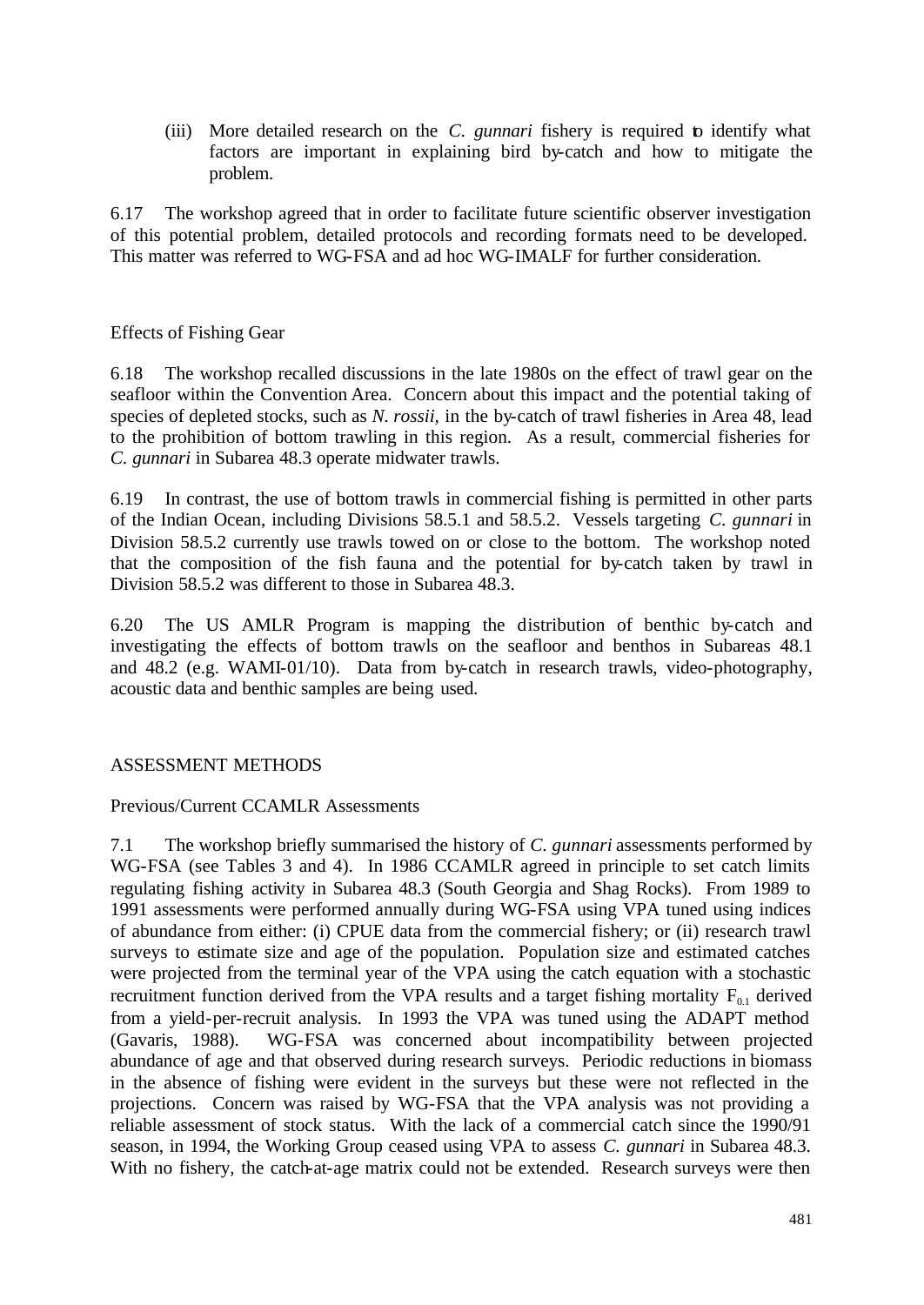the only source of information on current abundance, however there was no way of converting these from relative to absolute indices. In the absence of reliable information on catchability, which is generally assumed to be less than 1, WG-FSA adopted a conservative approach to the assessment, assuming that the surveys provided estimates of absolute abundance.

7.2 In 1997 two possible approaches for deriving catch limits were identified: long-term precautionary catch limits and short-term catch projections from estimates of current abundance derived from surveys. Precautionary catch limits were based on the GYM, applied in a similar way to the assessment of *D. eleginoides* in Subarea 48.3, but with a target escapement of 75%. Given that the stock size is highly variable even without fishing, WG-FSA deemed short-term projections to be more appropriate.

7.3 Short-term projections require a number of inputs: a biomass estimate, distribution of numbers at age, an estimate of M, a selection function, von Bertalanffy growth parameters, a weight–length relationship and known catches since the time of the biomass estimate. They can be updated each year if new information on biomass and age structure of the population becomes available.

7.4 The workshop endorsed the current use of short-term projections to provide catch limits for *C. gunnari* and noted the lack of alternative methods. It also noted that with the fishery based on two age classes, the currency of assessments is two years. If there is no survey information from the most recent two seasons, the advice on catch limits becomes unreliable. The workshop recommended that WG-FSA consider the currency of these assessments in the absence of surveys.

7.5 Dr Parkes noted that research surveys need to be as representative as possible of the true status of the stock as they are now the primary means of measuring the current status of the stock and form the starting point for the subsequent calculation of catch limits. He also stated that even though there were limitations to the bottom trawl method, it was important to continue these surveys as they provide a continuous time series conducted using similar techniques. Further work in developing survey methods that augment the bottom trawl approach would be useful. This was discussed further by the workshop (paragraphs 7.17 to 7.29).

7.6 The workshop discussed the potential importance of dispersal and the effect this may have on estimation of stock size. At South Georgia fish may be more likely to concentrate during the late spring–summer–autumn period than in winter. Evidence presented in WAMI-01/8 suggests that *C. gunnari* feed poorly and do not appear to form large aggregations during winter. During spring *C. gunnari* begin to form aggregation near the bottom and to migrate vertically in order to feed more intensively. In summer fish appear to perform extensive vertical and horizontal migrations and are intensively feeding, densely aggregating in some years. Finally, in autumn, fish are in more near-bottom areas and feeding intensity decreases significantly when fish approach spawning. Thus, seasonality can bias the indices of abundance and potentially also affect the estimates of mortality.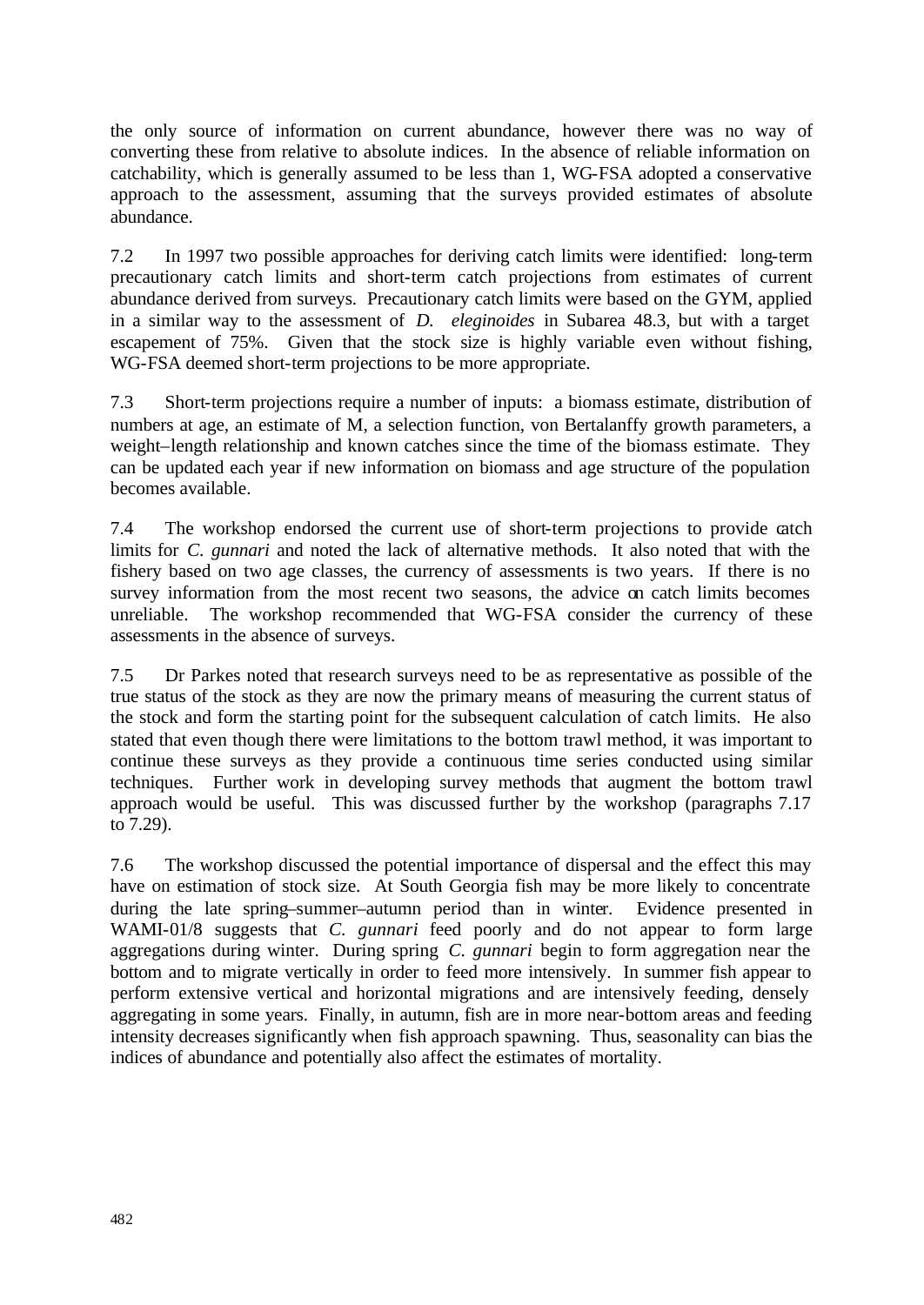New Methods and Modifications to Previous/Current Methods

7.7 Dr P. Gasiukov (Russia) presented a summary of the results of WAMI-01/13. This paper provided biological reference points (RPs) for *C. gunnari* based on a stock assessment using Extended Survivors Analysis (XSA). In the early 1990s stock assessments were carried out using the ADAPT method. These assessments were revised by analysing the original catch-at-age and survey data using XSA, as complemented in the software used by ICES. XSA is a more flexible approach and provides various options for weighting, catchability models, and shrinkage procedures. The analyses show that abundance and total and spawning biomass estimates were significantly higher than values obtained by ADAPT. At the same time, there appears to be a total lack of a stock-recruitment relationship, indicating a random pattern of recruitment. Diagnostic statistics indicated that the input data are noisy and of poor quality.

7.8 Dr Kock noted that this was a useful approach but emphasised that the results in this model, as those of other models, would be driven by the high value of M. Furthermore, the high value of residuals in some years, was of concern. He suggested that it may be useful to gather information on other techniques or analyses used in other fisheries, on species with a similar life history.

7.9 Dr Constable added that the decoupling of recruitment and stock, apparent in the analyses of historical fishery data and research data, means that recruitment is not a reliable indicator of stock status. It may be that there are no methods for checking the status of the system and it is important to incorporate this into management strategies, ensuring that they are robust against uncertainty (see Agenda Item 8).

7.10 The workshop thanked Dr Gasiukov for his work noting that this technique is very useful in giving an overview of stock dynamics. In particular, these techniques can be used to derive recruitment time series and estimates of catchability, although it was noted that the diagnostics suggested that many of the problems encountered by WG-FSA in its last attempts to perform VPA using ADAPT remained with the XSA approach.

7.11 Dr Gasiukov presented the results of WAMI-01/12. This paper addressed the problem of using data from multiple surveys carried out over a number of years by different countries using different vessels.

7.12 At last year's meeting WG-FSA combined trawl data from different vessels to obtain a single ranked dataset used to derive abundance and biomass estimates. The assumption in this approach was that the survey vessels fished with equal efficiency. This is unlikely to be valid as vessels will differ in many aspects, including size, gear, experience of crew etc. Using a GLM approach, the paper noted significant differences between the catchability of different surveys in Subarea 48.3 undertaken by Argentina, Russia and the UK. This analysis provides a method whereby values of one vessel can be standardised to those of another. Data from 1989/90 were excluded from the analysis due to abnormally high catches that precluded computation. The average catchability of vessels used in Russian surveys was 4.14 times the average catchability of vessels used by the UK.

7.13 The workshop again thanked Dr Gasiukov for his valuable work, noting that it is very important to provide methods that can reconcile data from different surveys, and adding that it was encouraging to see that this type of work is being explored. Several members noted that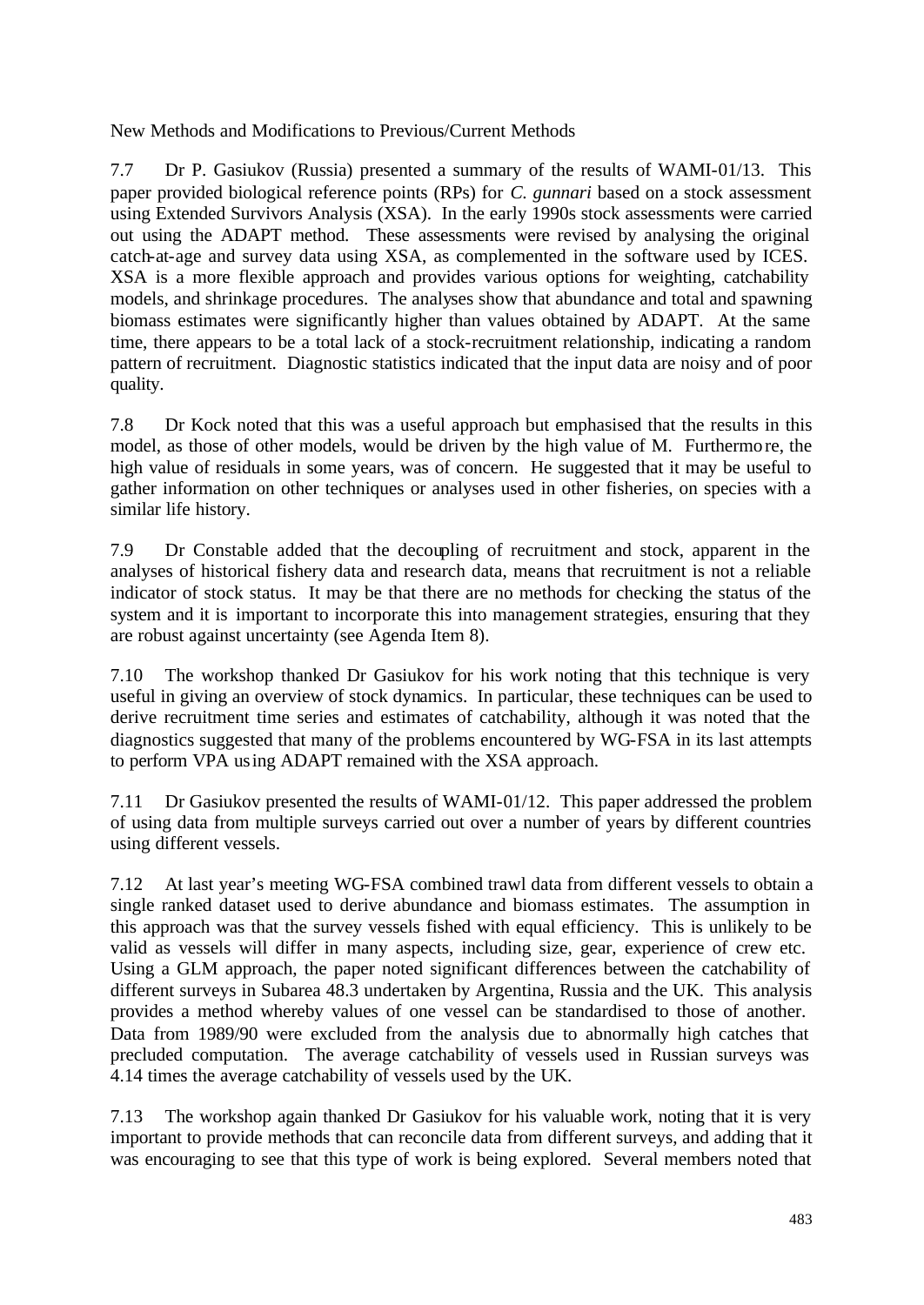their concern that the multiplier of 4.14 was very large and thought it important to determine why the differences between the two survey series might be so great. During the discussion, several possible factors were identified, including: variance caused by factors not included in the analysis, such as sampling/survey design, fishing gear or seasonal influences. It was also noted that whilst the nations undertaking the surveys were used as a proxy for vessel, each country had used several different vessels.

7.14 Drs Constable and Kock suggested that an experiment comparing the results of two vessels fishing in a small area at the same time could provide useful information to solve this problem.

7.15 Dr Parkes suggested that it may be informative to look at results of this analysis done elsewhere to place the magnitude of the multiplier value determined here into context. Dr Gasiukov replied that studies in the Baltic Sea comparing eight different vessels from eight different countries had provided relative values that were comparable. Similarly, Dr Hanchet noted that studies in New Zealand yielded multipliers of 2 to 1 or 3 to 1, but that 4.14 seemed high.

7.16 The workshop noted that it was important to consider the above issues at WG-FSA and to encourage further work in this area intersessionally. Dr Gasiukov indicated that he would be developing this work further in the future.

Future Monitoring

Surveys

7.17 Traditionally, surveys used to derive abundance estimates for *C. gunnari* are conducted by bottom trawl. The assumption implicit in the use of those estimates as values of absolute abundance is that *C. gunnari* are distributed very closely to the bottom during the day and that therefore the bottom trawl samples all the fish in the water column. Recent observations have suggested that there is a significant pelagic component to the stock (Frolkina and Gasiukov, 2000; Kasatkina, 2000). This has raised the question in recent years of whether current bottom trawl surveys are the most appropriate method to assess the absolute abundance of *C. gunnari*.

7.18 Two papers were presented to the workshop which addressed this issue: WAMI-01/5 and 01/9.

7.19 Ms van Wijk presented the results of WAMI-01/5. This paper investigated whether a research trawl survey targeting *C. gunnari* in the Heard Island region showed bias due to the vertical migration of *C. gunnari*. The design of research surveys in this region has been based on anecdotal evidence from the fishing skippers that *C. gunnari* do not start moving up into the water column until three hours post-sunset. Thus trawls were considered acceptable if conducted between sunrise and three hours after sunset. Analysis of acoustic data in this paper showed that this assumption is incorrect and that vertical migration of *C. gunnari* is tightly tuned to the diel light signal. *C. gunnari* move down/up in the water column within an hour of sunrise/sunset. The analysis showed that during the day pelagic aggregations of fish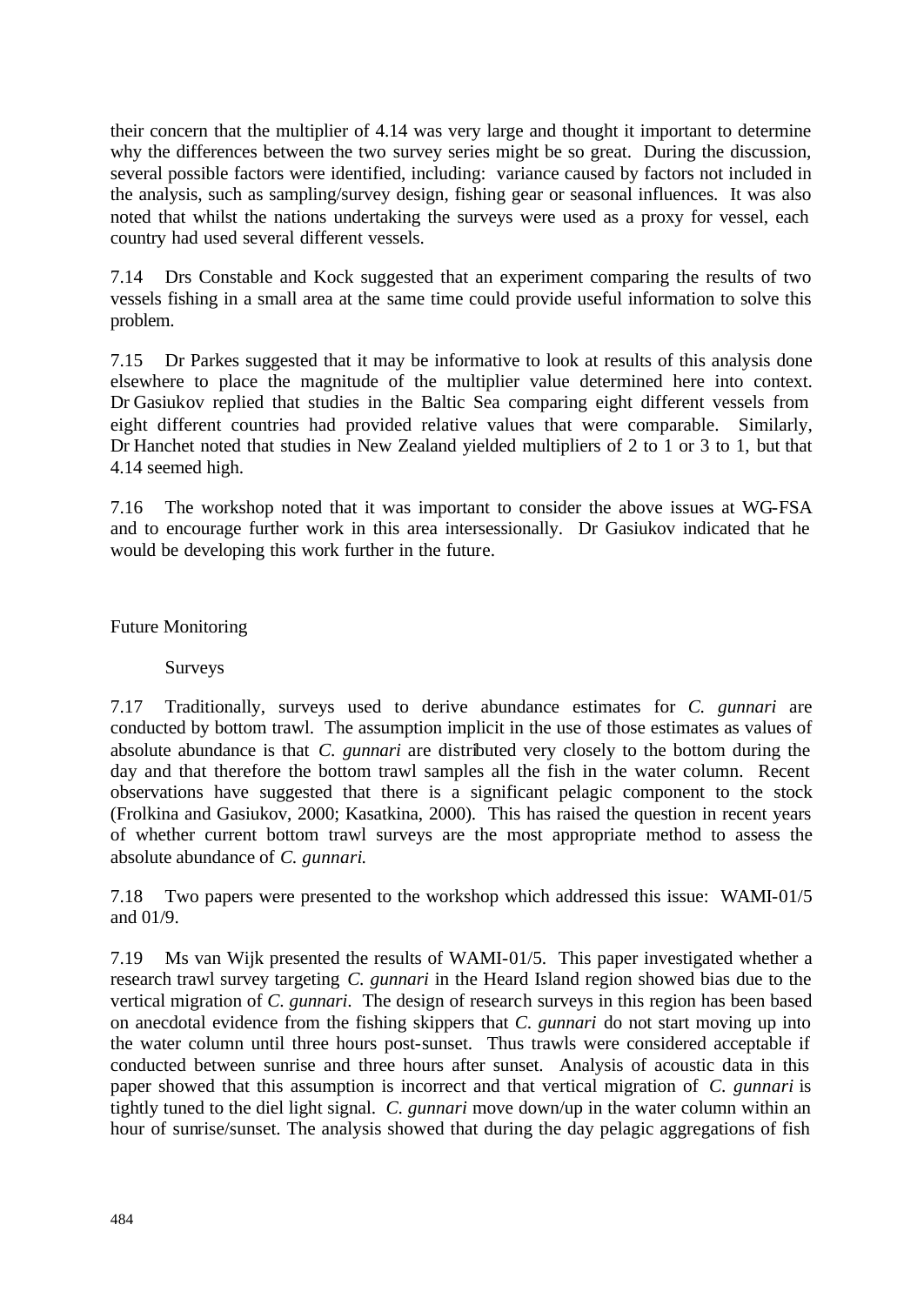were only rarely present above the level sampled by the trawl. The paper concluded that providing bottom trawls were conducted between the times of sunrise and sunset, bias should not be a problem.

7.20 Dr Parkes raised the question of whether it was possible to provide quantitative acoustic abundance estimates from a similar survey in future. Ms van Wijk replied that while this was certainly possible, there were a number of issues that would need to be addressed first, notably, accurate range of target strength values for *C. gunnari*, calibration of the echosounder (logistically difficult as surveys in Division 58.5.2 are conducted by commercial vessels) as well as issues of bias. Dr Parkes also commented that while pelagic aggregations in this study were only rarely noted, it was unknown whether they comprised *C. gunnari* as they were not successfully trawled. Thus even though no bias was evident in this survey, in future surveys where pelagic aggregations occur it will be important to trawl these marks to be able to determine the extent of possible bias.

7.21 WAMI-01/9 proposed the design of a trawling/acoustic survey planned for *C. gunnari* in Subarea 48.3. This survey is planned by Russia for January–February 2002. It is designed to improve quantitative assessments for *C. gunnari* by combining an acoustic and bottom trawl survey to resolve the pelagic and benthic components of the stock respectively. The original bottom trawl survey design used in previous years will be repeated to maintain continuity of the time series. In addition, an acoustic survey will be conducted after the trawl survey to determine the pelagic component of the stock. The temporal separation of the two surveys will be kept as low as possible. Target strength values for *C. gunnari* will be measured during the survey to provide a basis for determining quantitative estimates of abundance from the acoustic data. Abundance estimates from the acoustic survey will be combined with those from the trawl survey to provide total estimates of abundance that include both the pelagic and benthic components.

7.22 Dr Gasiukov noted that discussion would be necessary at next year's WG-FSA meeting to determine ways in which these two abundance estimates might be combined.

7.23 Several members of the workshop noted that there were many issues that would need to be resolved before quantitative estimates could be derived from acoustic data. These included: determination of target strength values for *C. gunnari* and their validity; influence of fish behaviour on target strength, detectability of *C. gunnari* in acoustic data; characterisation of vessel avoidance; and possible diving responses. Dr Hanchet noted anecdotal evidence from the New Zealand fishery that some fish reacted to net approach by diving 30 or 40 m towards the seafloor. If *C. gunnari* exhibit a similar behaviour and both trawl and acoustic data were used to derive abundance estimates, then there could be a possibility of 'double counting'. This would be extremely difficult to characterise.

7.24 Dr Constable noted that the issue of bias is a different question than the efficiencies of different survey methods. The potential underestimation of abundance by trawls needs to be assessed by monitoring what is caught versus not caught in a trawl. Comparisons of results between trawl and acoustic surveys is a question of efficiency. Deployment of video gear on the trawl net may be able to provide information on fish avoidance and therefore aspects of the bias problem. If this and target strength issues can be overcome then acoustic surveys may be more efficient than trawl surveys as they can provide greater spatial coverage in a shorter time span. It is important to quantify bias in both trawl and acoustic surveys.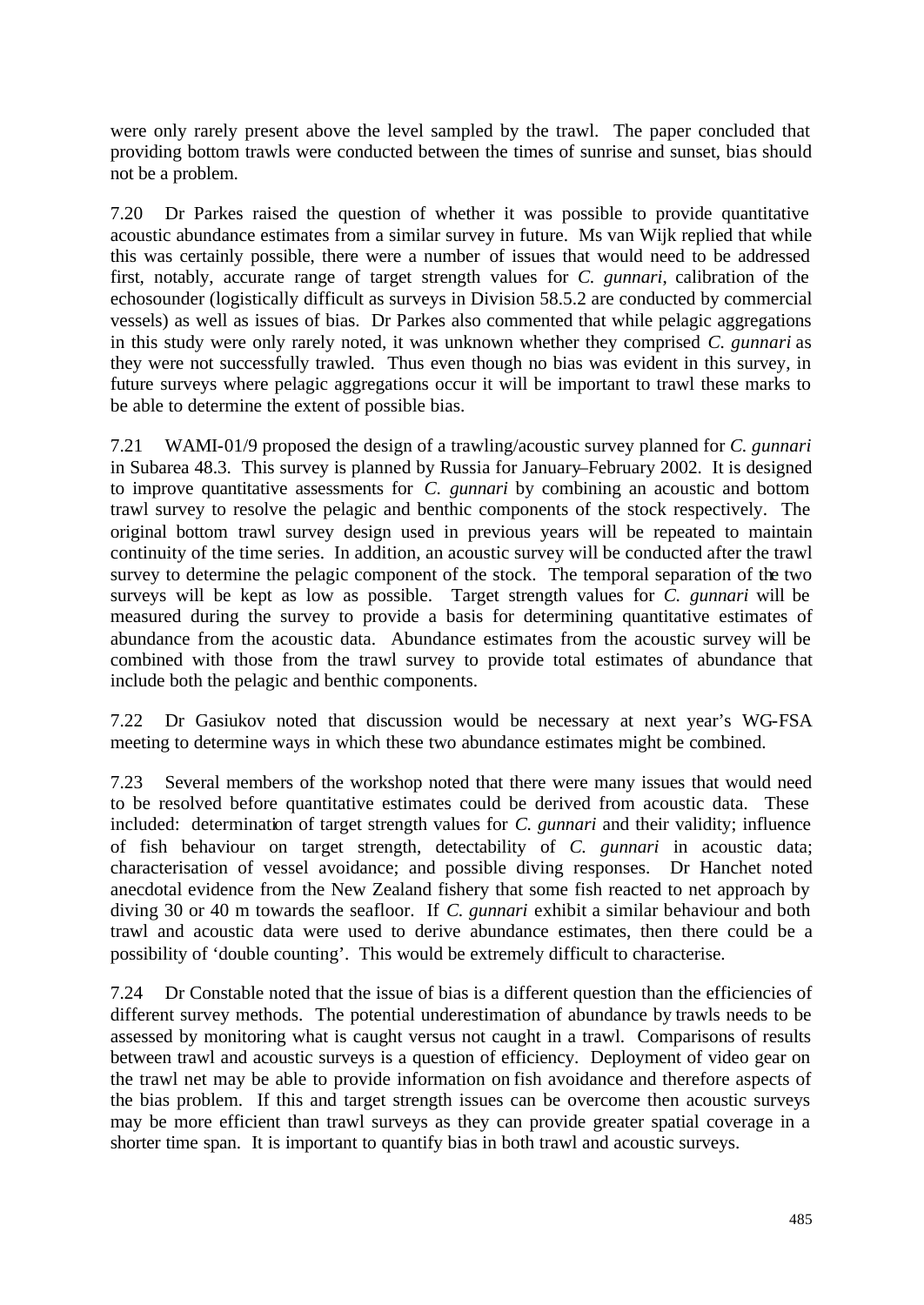7.25 Dr R. Holt (USA) mentioned that putting video gear on the trawl net may introduce other problems such as fish avoidance/attraction to light. Dr Parkes mentioned that using an upward-looking sounder mounted on the net may give additional useful information.

7.26 Dr Parkes questioned how the various species would be discriminated during the acoustic survey. Dr Gasiukov replied that multifrequency techniques would be used and that for species that were difficult to separate, such as *C. gunnari* and myctophids, target trawls would be used for verification.

7.27 Dr M. Belchier (UK) noted that the UK would also carry out a bottom trawl survey in Subarea 48.3 in January 2002. The survey design will be the same as that used previously to maintain continuity of the data series, but will also collect acoustic information using a hull-mounted EK500.

7.28 Similarly, Mr Jones noted that a US AMLR acoustic survey for krill will take place at the same time as the German groundfish survey at the South Shetland Islands in January 2002. A comparison between the acoustic data and trawl data will be useful in examining vertical distribution of *C. gunnari*.

7.29 The workshop recognised the value of combined acoustic and trawl surveys. It encouraged discussion between the UK and Russia to explore options to coordinate the two surveys in Subarea 48.3. A two-vessel collaborative survey collecting concurrent acoustic and trawl data would yield a very valuable dataset that may address issues such as bias and the most appropriate survey techniques for *C. gunnari*. The workshop recommended that, where possible, continuous acoustic recording should be undertaken during bottom trawl surveys to allow potential bias to be determined in survey catch rates.

#### MANAGEMENT PROCEDURES

8.1 The workshop discussed management procedures for *C. gunnari* and noted that a number of papers have addressed these issues in the recent past following the development of a precautionary approach for krill, including de la Mare et al. (1998) and Agnew et al. (1998). A number of general issues surrounding the development of a management procedure were briefly discussed, including the need to specify operational objectives (such as those adopted for krill), decision rules that would use information, and assessment methods to make decisions in order to achieve the operational objectives. Many of these issues have been presented to CCAMLR previously in the Working Group on Developing Approaches to Conservation (WG-DAC) in the mid-1980s (see, for example, the paper by de la Mare, 1988).

8.2 The workshop noted that a management procedure comprises both decision rules and operational objectives. The objectives are based on attributes of the system that can be measured (paragraph 4.1) and for which provision is made for conservation and rational use. The performance of the management procedure would be judged against the status of those attributes. Differences between the desired states of those attributes and the observed state of the system provide measures of performance. Such differences may not be able to be measured in reality but can be used in performance evaluations based on simulated environments.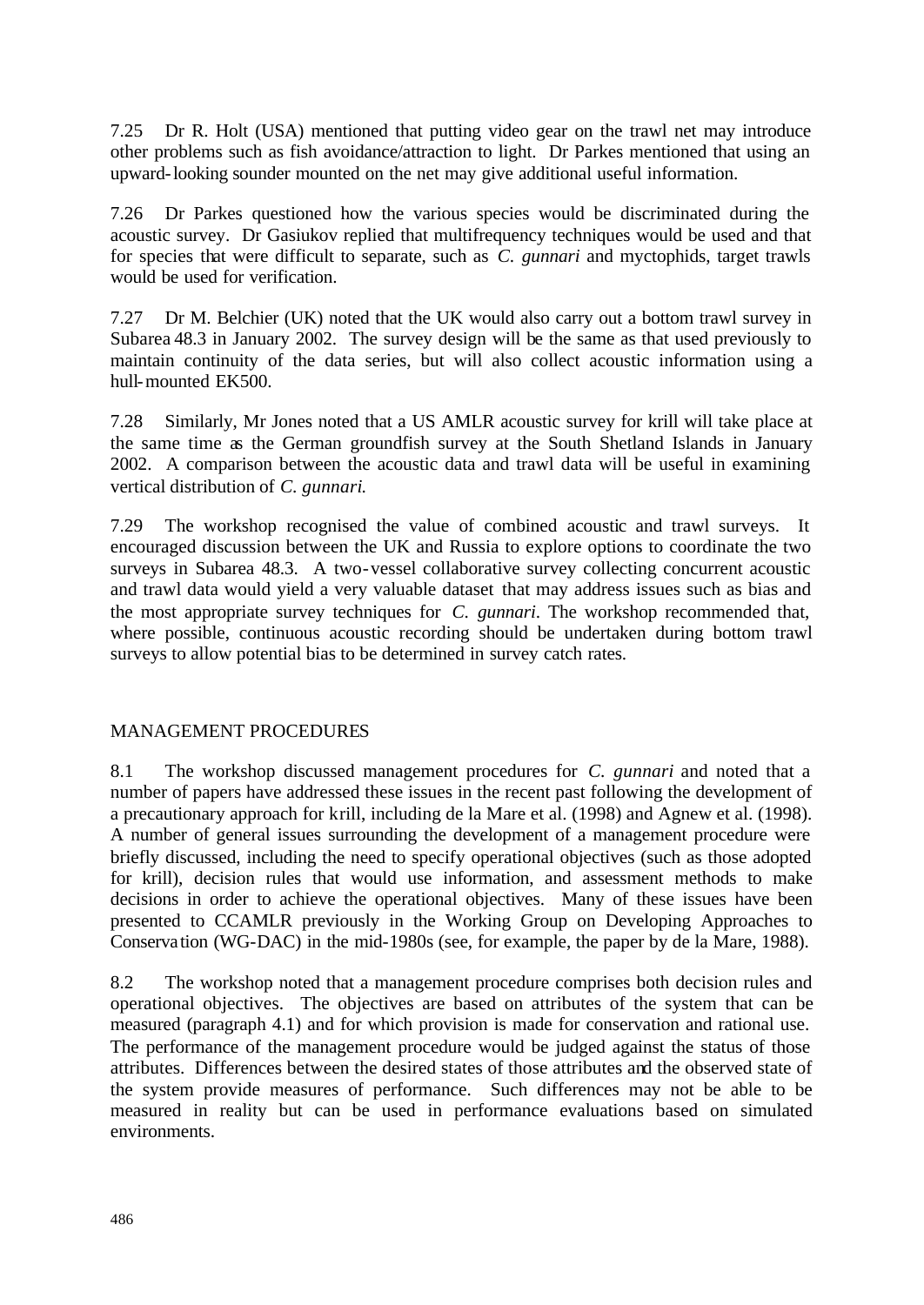8.3 In that context, the workshop agreed that the types of assessment methods and decision rules that could be used for *C. gunnari* should be evaluated in a simulation framework to test the performance of the procedures before suggesting modifications to the current management system.

8.4 The evaluation framework requires the elaboration of plausible models of the ecological and fishery system on which the performance of the management procedure will be evaluated. To that end, the workshop requested that members develop the following:

- (i) quantitative simulation models that encompass the biological features of *C. gunnari* populations, including predator and prey requirements, noting the potential differences between the southern Scotia Arc, South Georgia and the Kerguelen Plateau;
- (ii) understanding of the historical interactions of the fishery with the fish stocks, following the work described in WAMI-01/13;
- (iii) understanding of the importance of *C. gunnari* as a prey species and the life history consequences to predators of a fluctuating stock of *C. gunnari*;
- (iv) scenarios concerning long-term changes in the ecosystem, including oceanographic changes along with recovery of formerly depleted species such as fur seals; and
- (v) appropriate ecological reference points for *C. gunnari*, taking into account the relative importance of this species to predators and the highly variable nature of the stock.

8.5 The workshop noted that the development of management procedures required consideration of the combination of decision rules, assessment methods and information requirements. WG-FSA has considered three approaches for assessing yield of *C. gunnari*. The approach used in the 1980s and early 1990s was based on using VPAs tuned with surveys and a target  $F(F_{0.1})$  to estimate yield. Since 1997 WG-FSA has used the objectives developed for prey species, such as krill. A method based on the approach for toothfish and krill is inappropriate for *C. gunnari* because they naturally fall to low abundances. For that reason, the short-term assessment method was adopted.

8.6 The workshop considered alternative approaches to management that could be evaluated, including:

- (i) the development of decision rules that take account of changes in the relative status of the stock in order that assessments of long-term annual yield can be made;
- (ii) the development of short-term methods that take account of uncertainty in parameters such as M;
- (iii) consideration of the components of the existing decision rule for the short-term assessments, such as the confidence bound on the biomass estimate and the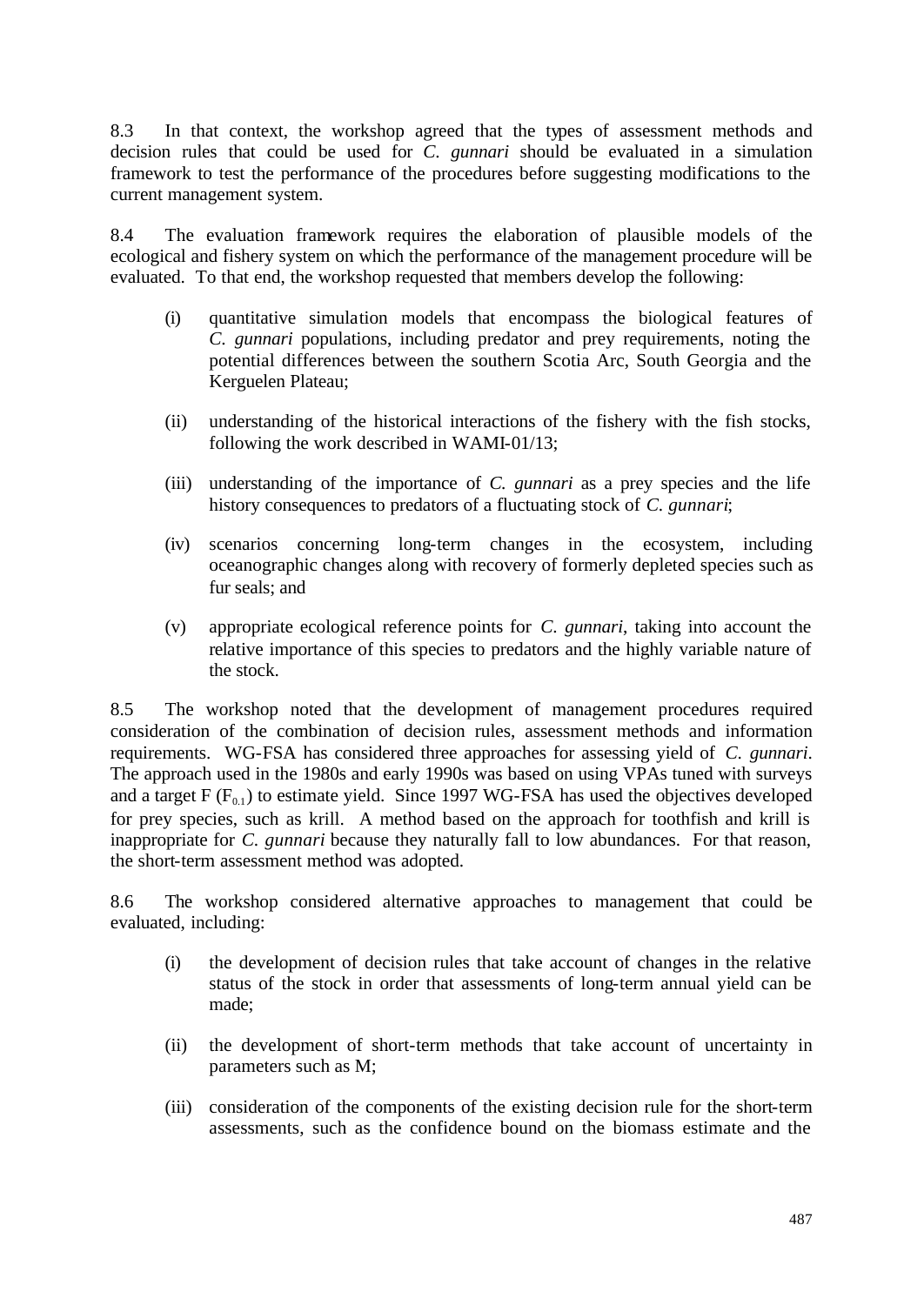escapement of the cohorts following fishing, to identify whether any part of the decision rule could be made less stringent while still ensuring a high probability of maintaining productivity of the stock and its predators;

- (iv) consideration of medium-term assessment methods such as those used in ICES that endeavour to account for the probability of recruitment success in subsequent years;
- (v) consideration of closed seasons to safeguard predators and therefore not require a specific provision for predators in the decision rule; and
- (vi) consideration of how to ensure the conservation of the stock if the fishery pursues the catch limit after the assessed cohorts have disappeared. (The workshop noted the risk of exploiting unassessed cohorts if they enter the fishery at this time.)

8.7 The workshop requested that WG-EMM be asked to consider the importance of *C. gunnari* to predators in the Antarctic ecosystem in order to evaluate the escapement of *C. gunnari* required from the fishery to provide for predators. It also requested that the Commission be asked for guidance concerning the definition of operational objectives for this species.

#### RECOMMENDATIONS TO WG-FSA

- 9.1 The workshop made the following recommendations under each agenda item:
	- (i) Review and characterisation of fisheries:
		- (a) The recently compiled bibliography on *C. gunnari* should be developed as an electronic database (paragraph 2.1).
	- (ii) Management needs:
		- (a) The Fishery Plan for each area needs to list the information (research) requirements for the management approach adopted. The currency of the assessment should also be stated (paragraph 3.7).
		- (b) Reporting requirements must be met to enable catch limits to be monitored (paragraphs 4.2 to 4.6).
		- (c) Where possible, WG-FSA should update the short-term projections annually (paragraphs 4.4 and 4.5).
		- (d) Where stock structure is uncertain, stocks should be managed as smaller units (paragraph 5.21).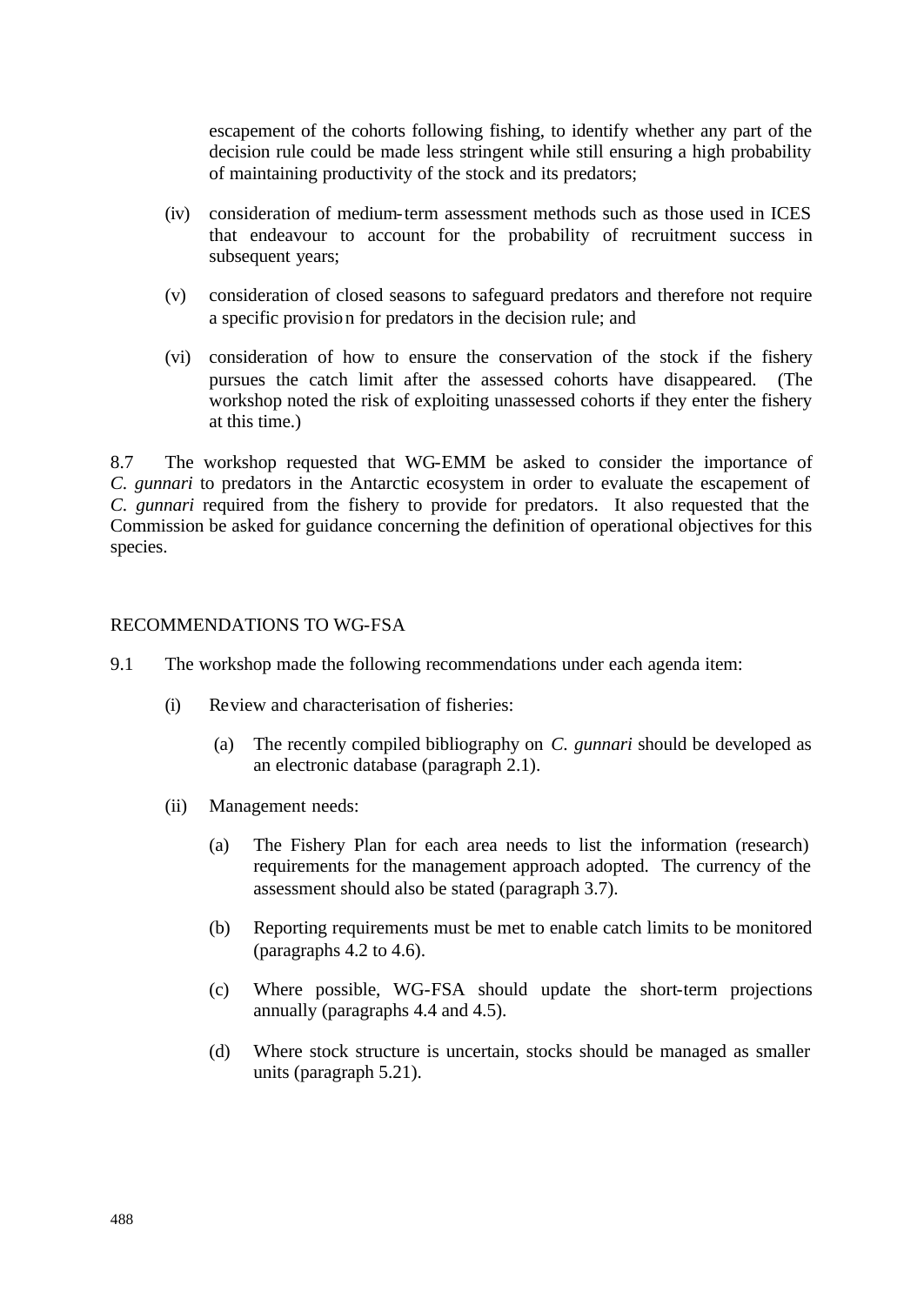- (iii) Review of data:
	- (a) Growth should be studied at South Georgia and Shag Rocks to reveal possible differences (paragraph 5.7).
	- (b) WG-FSA should explore whether it is possible to include a range of M values (paragraph 5.10).
	- (c) Ovary sampling should be carried out throughout the season to determine staging criteria for *C. gunnari* (paragraph 5.15).
	- (d) Sampling should continue in each area for stock separation work (paragraph 5.18).
	- (e) Sampling should be uniform over a 100 to 300 m depth range (paragraph 5.25).
- (iv) Ecosystem considerations:
	- (a) A comparison over time should be made of the population abundance of predators–icefish–krill in each area (paragraph 5.11).
	- (b) Predator dependence studies are required to determine how important *C. gunnari* are to predators (seals, penguins etc.). WG-EMM has previously determined an overlap index for krill. Foraging ranges of predators should be provided (paragraphs 5.11 and 6.7).
	- (c) A simulation study of the impact of seal predation may help determine what future work is required (empirical studies) (paragraph 6.7).
	- (d) WG-FSA should seek advice from WG-EMM on the likely effects on the ecosystem of the observed increase in temperature and other ecological ranges over the last 20 years (paragraph 6.10).
	- (e) WG-FSA should review commercial by-catch rates in each fishery and review survey by-catch rates in each area (analyse trends) (paragraph 6.12).
	- (f) A consistent approach to by-catch issues should be taken across the various fisheries (following paragraphs 6.12 to 6.15).
	- (g) Further information is required from the krill fishery on by-catch rates of juvenile *C. gunnari* (paragraph 6.15).
	- (h) ad hoc WG-IMALF should consider development of a protocol for observers concerning seabird by-catch in trawl fisheries. The relative vulnerability of each species to trawl fisheries should be determined (paragraph 6.17).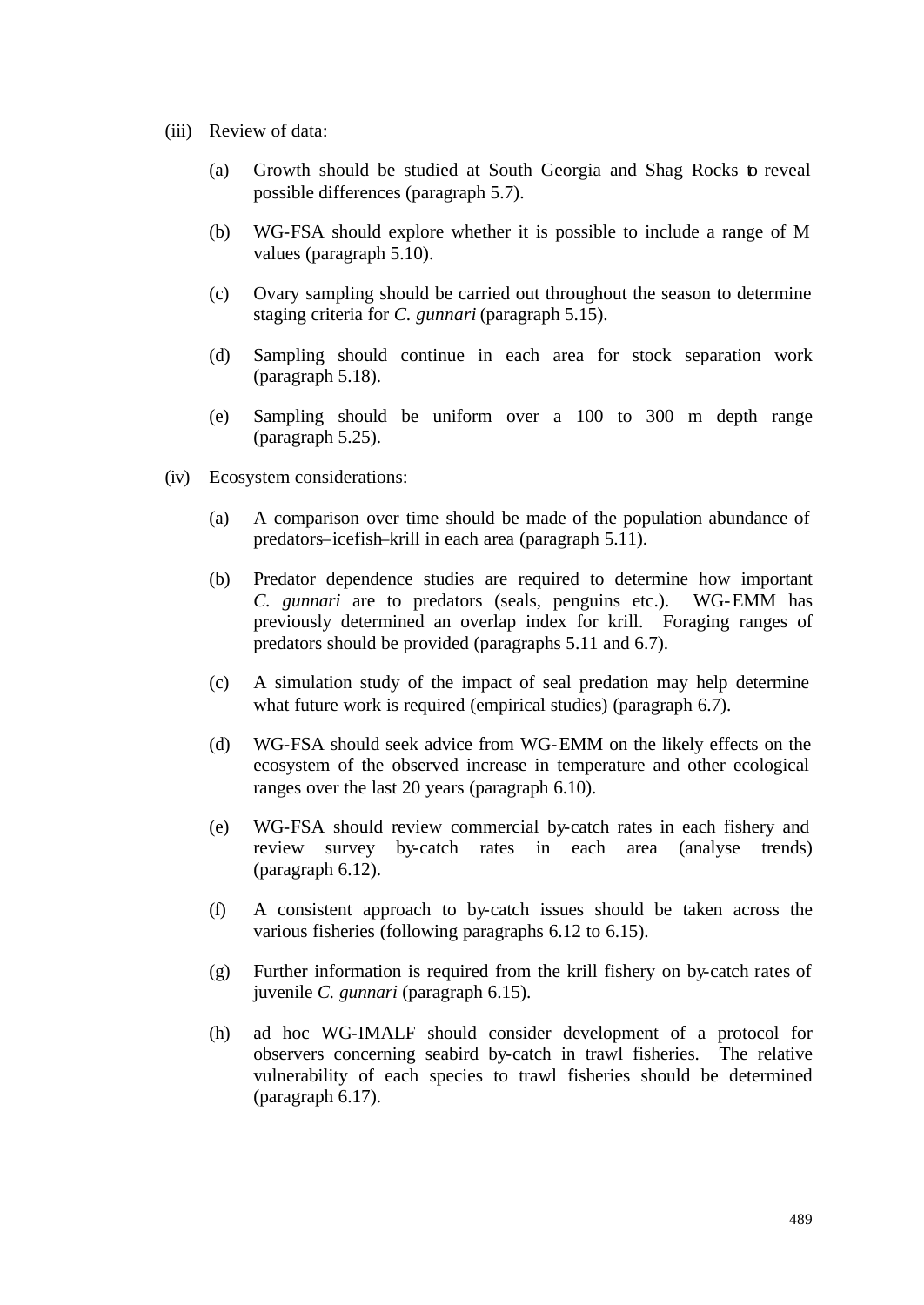- (v) Assessment methods:
	- (a) Review levels of M used in the assessment (paragraph 5.10).
	- (b) Additional tissue samples should be collected for DNA microsatellite analysis to further elucidate stock identity (paragraph 5.20).
	- (c) CTD data should be collected on as many stations as possible (paragraph 5.22).
	- (d) The workshop endorsed the current use of short-term projections to provide catch limits for *C. gunnari* (paragraph 7.4).
	- (e) WG-FSA should look at the different vessel catchabilities in the trawl survey series within Subarea 48.3 (paragraph 7.16).
	- (f) Where possible, target strength work should be completed as part of acoustic surveys (paragraph 7.23).
	- (g) Continuous acoustic recording should be undertaken during bottom trawl surveys to allow potential bias to be determined in survey catch rates (paragraph 7.29).
	- (h) The workshop supported the proposal to carry out joint acoustic and trawl surveys in 2002 and encouraged discussion between the UK and Russia to explore options to coordinate the two surveys planned for Subarea 48.3 in January–February 2002 (paragraph 7.29).
- (vi) Management procedures:
	- (a) The types of assessment methods and decision rules that could be used for *C. gunnari* should be evaluated in a simulation framework to test the performance of the procedures before suggesting modifications to the current management system (paragraph 8.3).
	- (b) Members should elaborate plausible models of the ecological and fishery systems on which the performance of the management procedure will be evaluated (paragraph 8.4).
	- (c) The workshop requested WG-EMM be asked to consider the importance of *C. gunnari* to predators in the Antarctic ecosystem (paragraph 8.7).
	- (d) The workshop requested that the Commission be asked for guidance concerning the definition of operational objectives for *C. gunnari* (paragraph 8.7).

#### ADOPTION OF THE REPORT

10.1 The report of the workshop was adopted.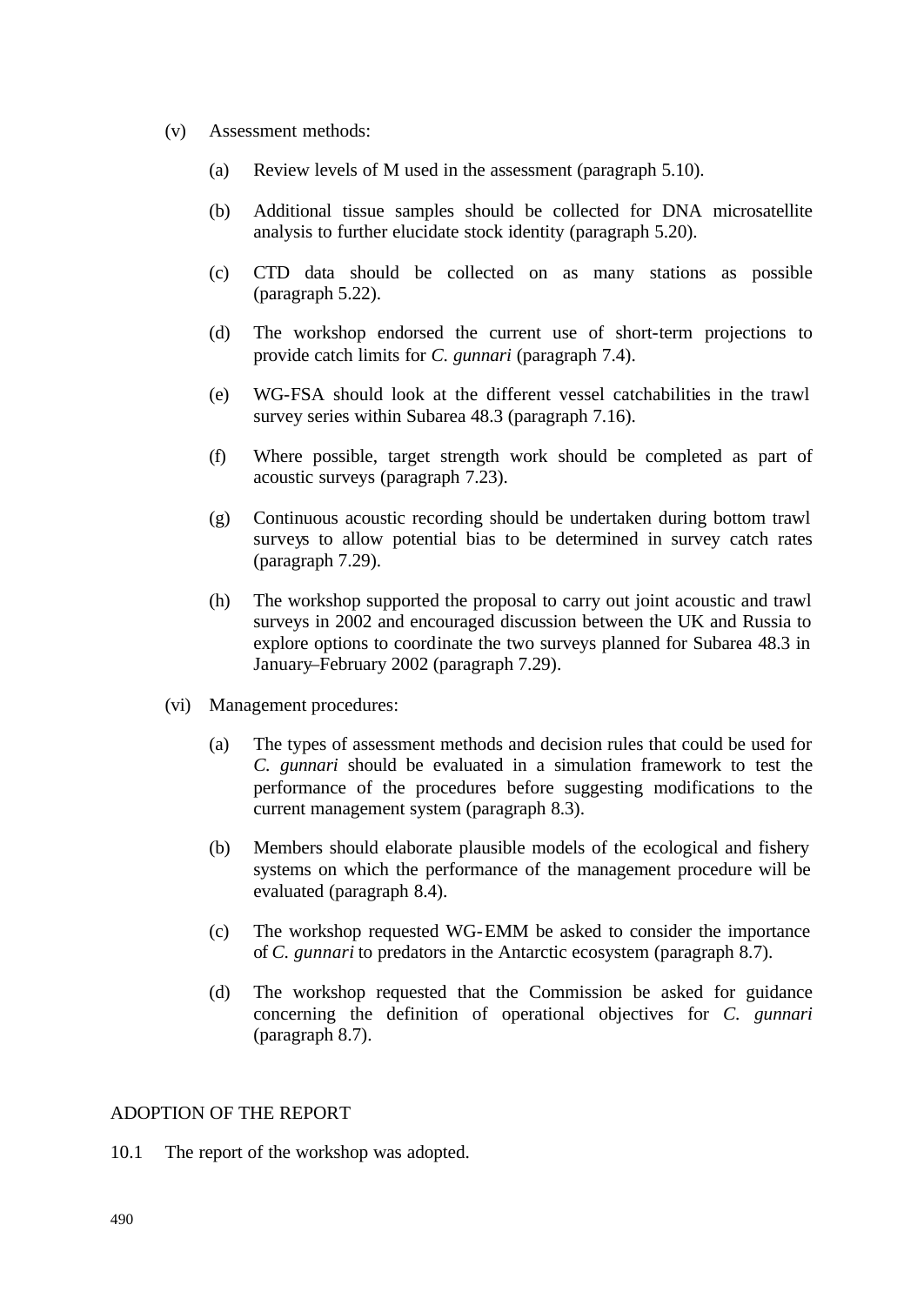#### CLOSE OF THE WORKSHOP

11.1 Dr Holt congratulated the Co-conveners for bringing the workshop together, and for guiding the discussion and work to a successful outcome. Dr Holt also thanked Ms G. Tanner and Dr Ramm for their contribution to the workshop. The hard work of the Co-conveners and the Secretariat had been appreciated by all participants.

11.2 Drs Parkes and Kock thanked all participants for their contribution to the workshop. WAMI had been a long time in the planning and it was gratifying to have co-convened the workshop. The outcome would be useful to WG-FSA and there was a bright future for further work on *C. gunnari*.

#### **REFERENCES**

- Agnew, D.J., I. Everson, G.P. Kirkwood and G.B. Parkes. 1998. Towards the development of a management plan for mackerel icefish (*Champsocephalus gunnari*) in Subarea 48.3. *CCAMLR Science*, 5: 63–77.
- Barrera-Oro, E., R. Casaux and E. Marschoff. 1998. Analysis of the diet of *Champsocephalus gunnari* at South Georgia in late summer from 1994 to 1997, *Dr Eduardo L. Holmberg* surveys. *CCAMLR Science*, 5: 103–123.
- Carvalho, G.R. and D.P. Lloyd-Evans. 1990. Pilot study on electrophoretic variation and stock structure in the mackerel icefish, *Champsocephalus gunnari*, South Georgia waters. Document *WG-FSA-90/10*. CCAMLR, Hobart, Australia.
- Carvalho, G.R. and M. Warren. 1991. Genetic population structure of mackerel icefish, *Champsocephalus gunnari*, in Antarctic waters. Document *WG-FSA-91/22*. CCAMLR, Hobart, Australia.
- Chechun, I.S. 1984. Feeding and food interrelationships of some sub-Antarctic fishes of the Indian Ocean. *Trudy Inst. Zool. Leningrad*, 127: 38–68 (in Russian).
- de la Mare, W.K. 1988. Preliminary consideration of performance criteria for the evaluation of conservation strategies. Document *WG-CSD-88/8*. CCAMLR, Hobart, Australia.
- de la Mare, W.K., R. Williams and A.J. Constable. 1998. An assessment of the mackerel icefish (*Champsocephalus gunnari*) off Heard Island. *CCAMLR Science*, 5: 79–101.
- Duhamel, G. 1987. Ichthyofaune des secteurs indien occidental et atlantique oriental de l'océan Austral: biogéographie, cycles biologiques et dynamique des populations. Thèse de doctorat d'État, Université Pierre et Marie Curie, Paris VI: 687 pp.
- Duhamel, G. 1991. Biological and demographic peculiarities of the icefish *Champsocephalus gunnari* Lönnberg, 1905 from the Kerguelen shelf. In: di Prisco, G., B. Maresca and B. Tota (Eds). *Biology of Antarctic Fish*. Springer, Berlin Heidelberg:  $40 - 53$ .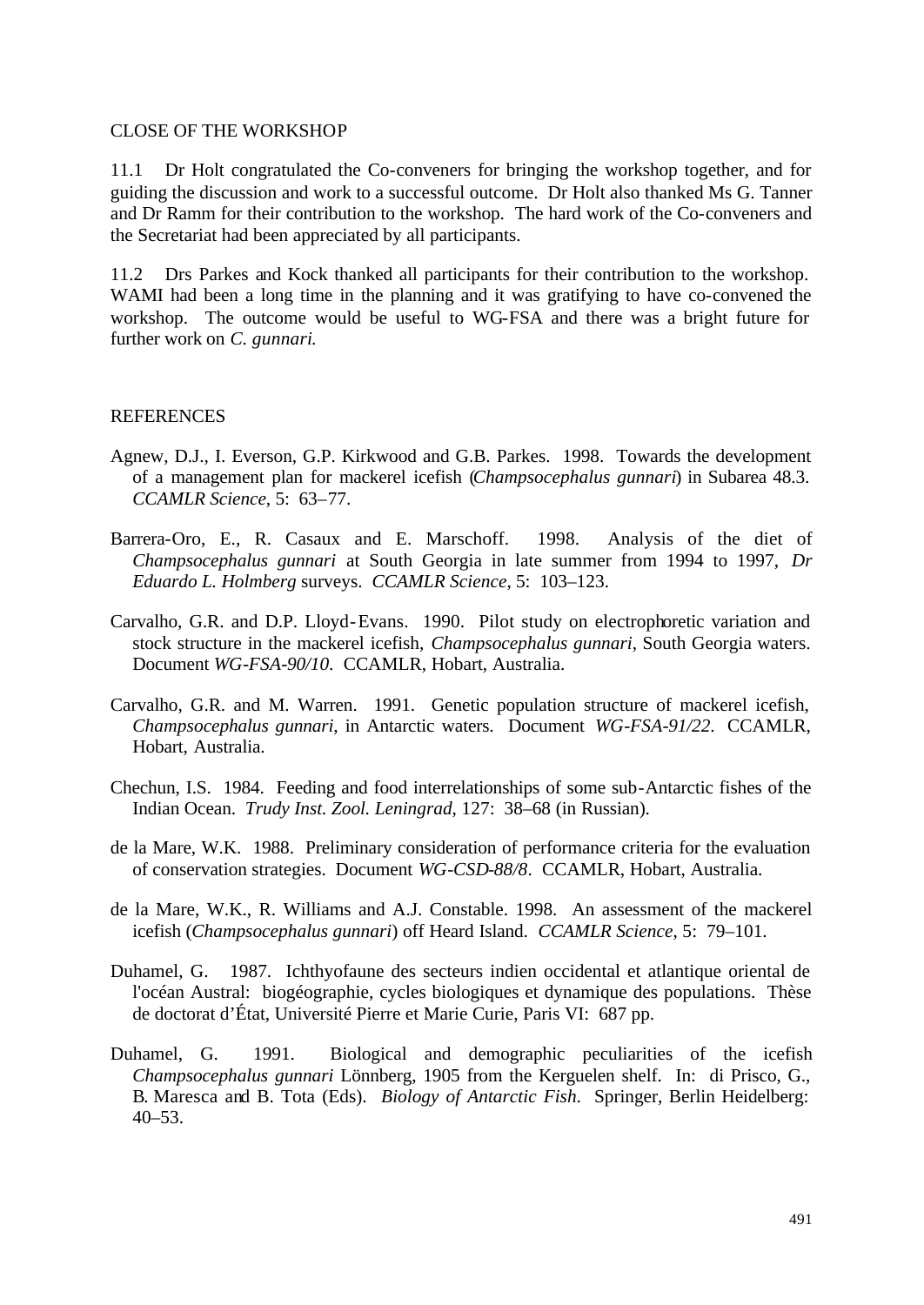- Duhamel, G. 1995. New data on spawning, hatching and growth of *Champsocephalus gunnari* on the shelf of the Kerguelen Islands. *CCAMLR Science*, 2: 21–34.
- Duhamel, G., C. Ozouf-Costaz, G. Cattaneo-Berrebi and P. Berrebi. 1995. Interpopulation relationships in two species of Antarctic fish, *Notothenia rossii* and *Champsocephalus gunnari* from the Kerguelen Islands: an allozyme study. *Ant. Sci.*, 7:  $1-5.$
- Everson, I. 1998. Natural mortality rate in the mackerel icefish (*Champsocephalus gunnari*) around South Georgia. *CCAMLR Science*, 5: 245–257.
- Everson, I., K.-H. Kock, S. Campbell, G. Parkes, Z. Cielniaszek and J. Szlakowski. 1991. Reproduction in the mackerel icefish, *Champsocephalus gunnari*, at South Georgia. Document *WG-FSA-91/7*. CCAMLR, Hobart, Australia: 12 pp.
- Everson, I., K.-H. Kock and G. Parkes. 1996. Ovarian development associated with first maturity in three Antarctic channichthyid species. *J. Fish Biol.*, 49 (5): 1019–1026.
- Everson, I., K.-H. Kock and G. Parkes. 1997. Interannual variation in condition of the mackerel icefish. *J. Fish Biol*., 51 (1): 146–154.
- Everson, I., B. Bendall and A. Murray. 1999. Otolith and body size relationships in the mackerel icefish (*Champsocephalus gunnari*). *CCAMLR Science*, 6: 117–123.
- Everson, I., A.W. North, A. Paul, R. Cooper, N.C. McWilliam and K.-H. Kock. 2001. Spawning locations of mackerel icefish at South Georgia. *CCAMLR Science*, 8: 107–118.
- Frolkina, G.A. 1989. Methods of age determination for mackerel icefish (*Champsocephalus gunnari* Lönnberg, 1905) from the South Georgia Island shelf. In: *Selected Scientific Papers, 1989 (SC-CAMLR-SSP/6)*. CCAMLR, Hobart, Australia: 37–49.
- Frolkina, G.A. and R.S. Dorovskikh. 1990. On the instantaneous mortality rate of *Champsocephalus gunnari*, South Georgia (Subarea 48.3). In: *Selected Scientific Papers, 1990 (SC-CAMLR-SSP/7)*. CCAMLR, Hobart, Australia: 313–326.
- Frolkina. G.A. and P.S. Gasiukov. 2000. Distribution, biological characteristics and biomass of mackerel icefish based on the results of the trawling survey carried out at RV *Atlantida* in February 2000. Document *WG-FSA-00/51*. CCAMLR, Hobart, Australia.
- Gavaris, S. 1988. An adaptive framework for the estimation of population size. *CAFSAC Research Document* 88/29.
- Gröhsler, T. 1992. Nahrungsökologische Untersuchungen an antarktischen Fischarten um Elephant Island unter besonderer Berücksichtigung des Südwinters. *Mitt. Inst. Seefisch. Hamburg*, 47: 1–296 (in German).
- Kasatkina, S.M. 2000. The possibility of using acoustic methods to improve the quality of *Champsocephalus gunnari* biomass estimates in Subarea 48.3. Document *WG-FSA-00/31*. CCAMLR, Hobart, Australia.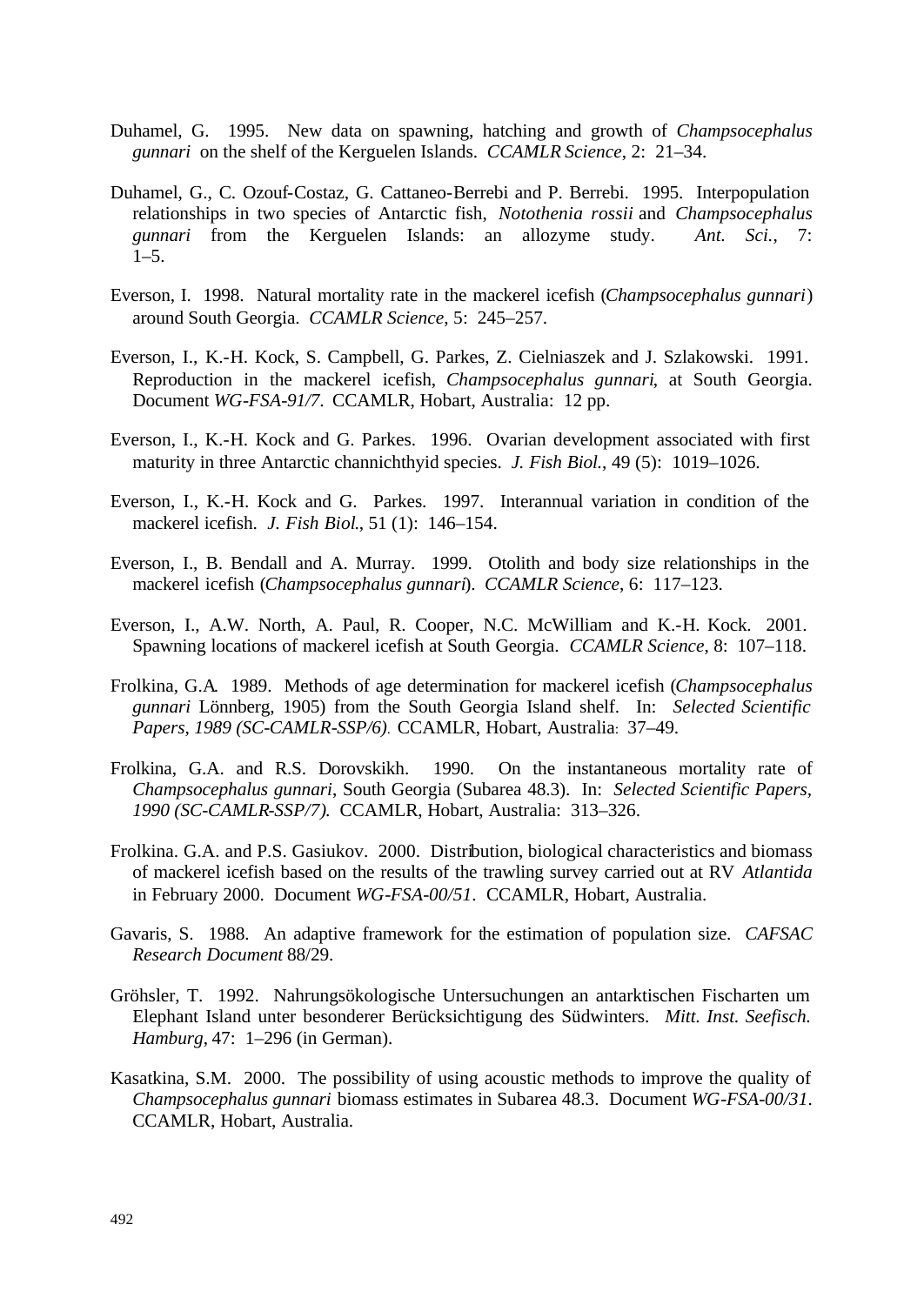- Kock, K.-H. 1979. On the fecundity of *Champsocephalus gunnari* (Lönnberg 1905) and *Chaenocephalus aceratus* (Lönnberg 1906) (Pisces, Channichthyidae) of South Georgia Island. *Meeresforsch.*, 27 (3): 177–185.
- Kock, K.-H. 1980. Graphical analysis of length frequency distributions of *Champsocephalus gunnari* Lönnberg (Channichthyidae) from South Georgia. *Cybium*, 3: 33–42.
- Kock, K.-H. 1981. Fischereibiologische Untersuchungen an drei antarktischen Fischarten: *Champsocephalus gunnari* (Lönnberg, 1905), *Chaenocephalus aceratus* (Lönnerg, 1906) und *Pseudochaenichthys georgianus* Norman, 1937 (Notothenioidei, Channichthyidae). *Mitt. Inst. Seefisch. Hamburg*, 32: 1–226.
- Kock, K.-H. 1989. Reproduction in fish around Elephant Island. *Arch. FischWiss.*, 39 (1): 171–210.
- Kock, K.-H. and A. Kellermann. 1991. Reproduction in Antarctic fish: a review. *Ant. Sci.*, 3 (2): 125–150.
- Kock, K.-H., I. Everson, S. Campbell, G. Parkes, Z. Cielniaszek and J. Szlakowski. 1991. Food and feeding of the mackerel icefish (*Champsocephalus gunnari*) around South Georgia in January/February 1991. In: S*elected Scientific Papers, 1991 (SC-CAMLR-SSP/8)*. CCAMLR, Hobart, Australia: 15–23.
- Kock, K.-H., S. Wilhelms, I. Everson and J. Gröger. 1994. Variations in the diet composition and feeding intensity of mackerel icefish (*Champsocephalus gunnari*) at South Georgia (Antarctica). *Mar. Ecol. Prog. Ser.*, 108 (1–2): 43–57.
- Kompowski, A. 1980. On the feeding of *Champsocephalus gunnari* Lönnberg 1905 (Pisces, Channichthyidae) off South Georgia. *Acta Ichthyol. Piscat.*, 10 (1): 25–44.
- Kozlov, A.N., J.A. Pinskaya, S.G. Podrajanskaya and M.J. Tarverdiyeva. 1988. Feeding habits of icefish in the different regions of the Atlantic sector of Antarctica. *J. Ichthyol.*, 28 (6): 137–145.
- Lisovenko, L.A. and Z.S. Silyanova. 1980. The reproduction and fecundity of fish of the family Channichthyidae. In: *An Ecological and Biological Description of Some Species of Antarctic Fishes*. *Trudy VNIRO, Moscow*: 38–52.
- Permitin, Y.Y. 1973. Fecundity and reproductive biology of icefish (Channichthyidae), fish from the family Muraenolepidae and dragonfish (Bathydraconidae) of the Scotia Sea (Antarctica). *J. Ichthyol.*, 13 (2): 204–215.
- Permitin, Y.Y. and M.I. Tarverdiyeva. 1972. The food of some Antarctic fish in the South Georgia area. *Vopr. Ikthiol*., 12 (1): 120–132 (in Russian). Translated as *J. Ichthyol.,* 12 (1): 104–114.
- Permitin, Y.Y. and M.I. Tarverdiyeva. 1978. Feeding of Antarctic cods (Nototheniidae) and icefishes (Channichthyidae) near the South Orkney Islands. *Biol. Morya Vladivostok* , 2: 75–81.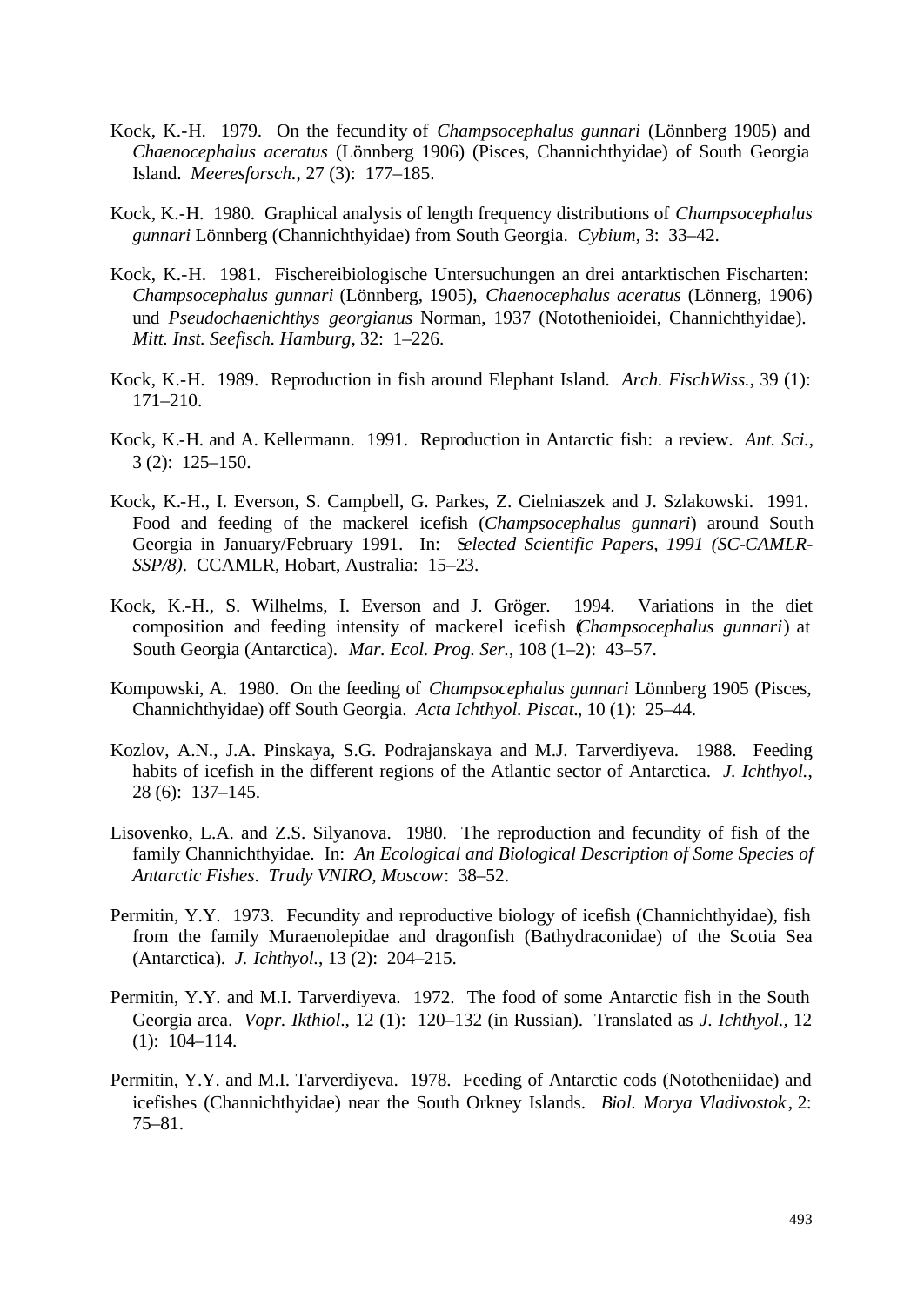- Shust K.V. and P.N. Kochkin. 1985. Age, growth rate and length-age structure of populations of abundant neritic and mesopelagic fish species of the Southern Ocean. VNIRO, Moscow: 31 pp.
- Siegel, V. 1980. Parasite tags on some Antarctic channichthyid fish species. *Arch. FischWiss.*, 31 (2): 97–103.
- Sosinski, J. 1985. Some data on taxonomy and biology of Antarctic icefish, *Champsocephalus gunnari* Lönnberg 1905. *Acta Ichthyol. Piscat.*, 15: 3–54.
- Sparre, P. 1989. Some comments on the estimation of natural mortality for *C. gunnari*, *N. squamifrons* and *P. guntheri* based on Soviet data. In: *Report of the Eighth Meeting of the Scientific Committee (SC-CAMLR-VIII)*, Annex 6, Appendix 5. CCAMLR, Hobart, Australia: 245–252.
- Takahashi, M. and T. Iwami. 1997. The summer diet of demersal fish at the South Shetland Islands. *Ant. Sci*., 9 (4): 407–413.
- Tarverdiyeva, M.I. and I.A. Pinskaya. 1980. The feeding of fishes of the families Nototheniidae and Channichthyidae on the shelves of the Antarctic Peninsula and the South Shetlands. *J. Ichthyol*., 20: 50–60.
- Williams, R., A.J. Smolenski, R.W.G. White. 1994. Mitochondrial DNA variation of *Champsocephalus gunnari* Lönnberg (Pisces, Channichthyidae) stocks on the Kerguelen Plateau, southern Indian Ocean. *Ant. Sci.,* 6: 347–352.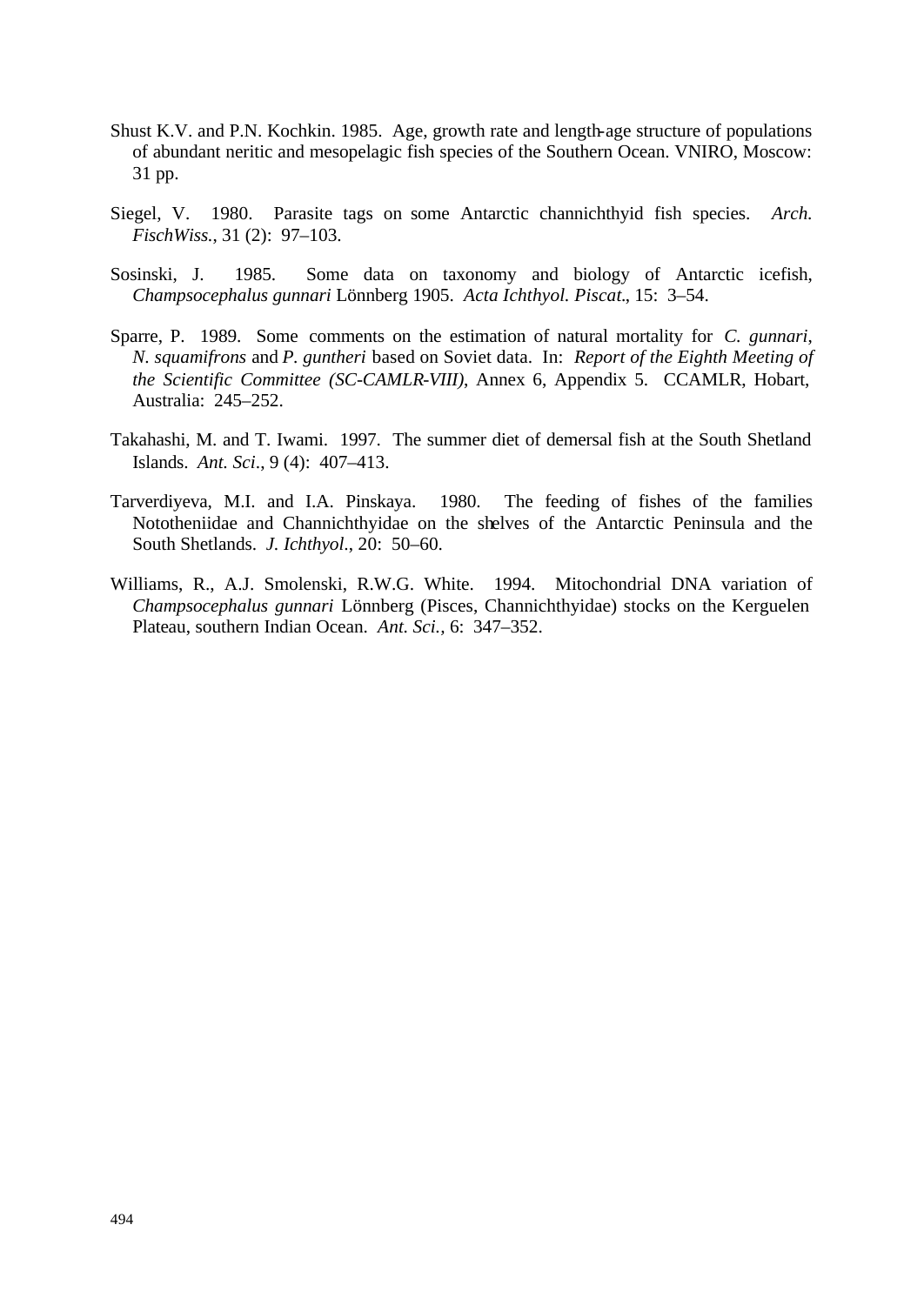| Split year  | Area/Subarea/Division |                  |                |            |     |      |                     |                |
|-------------|-----------------------|------------------|----------------|------------|-----|------|---------------------|----------------|
|             | 48                    | 48.1             | 48.2           | 48.3       | 58  | 58.5 | 58.5.1              | 58.5.2         |
| 1969/70     |                       |                  |                |            |     |      | 5                   |                |
| 1970/71     |                       |                  |                | 10701      |     |      | 380                 |                |
| 1971/72     |                       |                  |                | 551        |     |      | 35 568              | 5 8 6 0        |
| 1972/73     |                       |                  |                | 1830       |     |      | 45                  |                |
| 1973/74     |                       |                  |                | 254        |     |      | 25                  |                |
| 1974/75     |                       |                  |                | 746        |     |      | 1 764               | 14572          |
| 1975/76     |                       |                  |                | 12 290     |     |      | 11 577              | 2 6 6 3        |
| 1976/77     |                       |                  |                | 93 400     |     | 264  | 33 112              | 4 201          |
| 1977/78     |                       |                  | 138 895        | 7 5 5 7    |     | 296  | 16581               | 16 16 6        |
| 1978/79     |                       | 35 930           | 21 439         | 641        | 101 |      |                     |                |
| 1979/80     |                       | 1 0 8 7          | 5 2 3 1        | 7 5 9 2    |     |      | $a_1$ 631           |                |
| 1980/81     |                       | 1 700            | 1861           | 29 3 8 4   |     |      | $a_1$ 122           |                |
| 1981/82     |                       | $\boldsymbol{0}$ | 557            | 46 311     |     |      | $a_{16083}$         |                |
| 1982/83     |                       | 2 604            | 5 9 4 8        | 128 194    |     |      | <sup>a</sup> 25 852 |                |
| 1983/84     |                       |                  | 4 4 9 9        | 79 997     |     |      | $a$ 7 127           |                |
| 1984/85     |                       | 17               | 2 3 6 1        | 14 148     |     |      | <sup>a</sup> 8 253  |                |
| 1985/86     | 32                    |                  | 2 682          | 11 107     |     |      | $a_{17}$ 137        |                |
| 1986/87     |                       | 75               | 29             | 71 151     |     |      | $a_2$ 625           |                |
| 1987/88     |                       | $\mathbf{1}$     | 1 3 3 6        | 34 619     |     |      | $a$ 159             |                |
| 1988/89     |                       | 141              | 532            | 21 359     |     |      | 23 628              |                |
| 1989/90     |                       |                  | 2 5 2 8        | 8 0 8 7    |     |      | 226                 | $\mathbf{1}$   |
| 1990/91     |                       |                  | 14             | 92         |     |      | 13 28 3             |                |
| 1991/92     |                       |                  |                | 5          |     |      | 57                  | $\sqrt{2}$     |
| 1993/94     |                       |                  | $\overline{0}$ | 13         |     |      | 12                  | $\overline{3}$ |
| 1994/95     |                       |                  |                | 10         |     |      | 3 9 3 6             |                |
| 1995/96     |                       |                  |                |            |     |      | $\mathfrak s$       |                |
| 1996/97     |                       |                  |                |            |     |      | $\mathbf{0}$        | 217            |
| 1997/98     |                       |                  |                | $\sqrt{6}$ |     |      |                     | 67             |
| 1998/99     |                       |                  | $\mathbf 1$    | 265        |     |      |                     | 73             |
| 1999/00     |                       |                  |                | $b_{4110}$ |     |      |                     | 81             |
| $2000/01^c$ |                       | 1                |                | 573        |     |      |                     | 930            |

Table 1: Annual catches (tonnes, live weight) of *Champsocephalus gunnari* in the CCAMLR Convention Area, as reported in STATLANT data. Split-years start on 1 July and end on 30 June of the following.

<sup>a</sup> Reported from Subarea  $58.5$  – assumed to be caught in Division  $58.5.1$ 

b From monthly catch and effort reports

c Incomplete

l,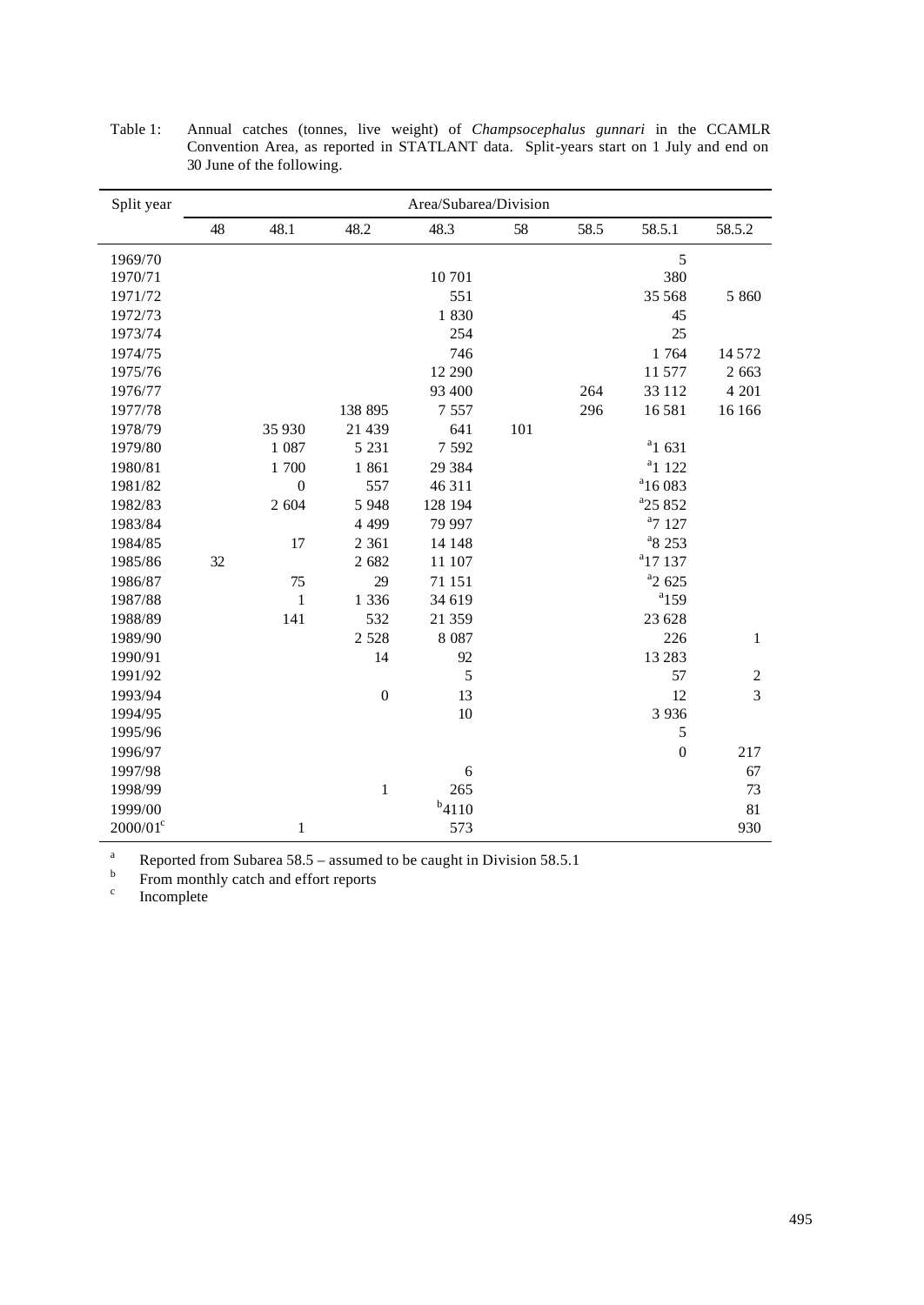| Area            | Conservation |              | Season            |             | Catch Limit<br>(tonnes) |
|-----------------|--------------|--------------|-------------------|-------------|-------------------------|
|                 | Measure      | <b>Start</b> | Closure           | End         |                         |
| Subarea 48.3    | 8/VI         | 1987         |                   | 1988        | 35 000                  |
|                 |              |              | 1988/89           |             | $\bf{0}$                |
|                 | $13/$ VIII   | 1989         |                   | 1990        | 8 0 0 0                 |
|                 | 20/IX        | 1990         |                   | 1991        | 26 000                  |
|                 |              |              | 1991/92           |             | $\Omega$                |
|                 | 49/XI        | 6 Nov 1992   | $1$ Apr 1993 +    | 31 Mar 1993 | 9 200                   |
|                 | 66/XII       | 1 Jan 1994   | 1 Apr 1994 +      | 31 Mar 1994 | 9 200                   |
|                 |              |              | 1994/95           |             | $\Omega$                |
|                 | 97/XIV       | 1995         | 1 Apr 1996 +      | 31 Mar 1996 | 1 000                   |
|                 | 107/XV       | 1996         | 1 May 1997 +      | 30 Apr 1997 | 1 300                   |
|                 | 123/XVI      | 1997         | 1 Apr 1998 +      | 31 Mar 1998 | 4 5 2 0                 |
|                 | 153/XVII     | 1998         | 1 Apr-30 Nov 1999 | 31 Mar 1999 | 4 8 4 0                 |
|                 | 175/XVIII    | 1 Dec 1999   | 1 Mar-31 May 2000 | 30 Nov 2000 | 4 0 3 6                 |
|                 | 194/XIX      | 1 Dec 2000   | 1 Mar-31 May 2001 | 30 Nov 2001 | 6 7 6 0                 |
| Division 58.5.2 | 110/XV       | 1996         |                   | 1997        | 311                     |
|                 | 130/XVI      | 1997         |                   | 1998        | 900                     |
|                 | 159/XVII     | 1998         |                   | 1999        | 1 1 6 0                 |
|                 | 177/XVIII    | 1 Dec 1999   |                   | 30 Nov 2000 | 916                     |
|                 | 195/XIX      | 1 Dec 2000   |                   | 30 Nov 2001 | 1 1 5 0                 |

Table 2: Catch limits and fishing season for *Champsocephalus gunnari*.

+ Until the end of the CCAMLR meeting that year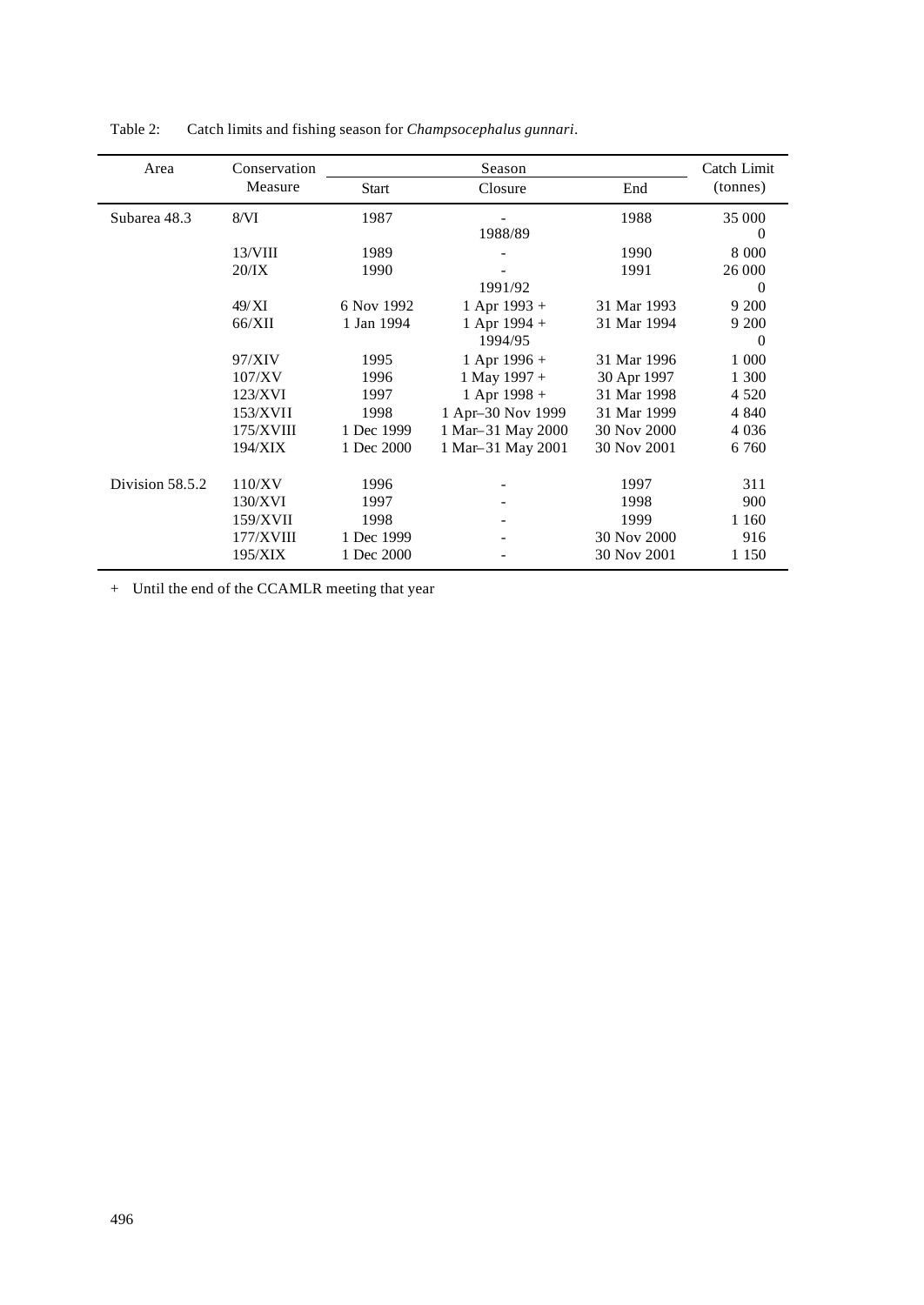| Year | <b>Assessment Method</b>                                                                                                                                                                                                                                                          | Reference                                                                 |
|------|-----------------------------------------------------------------------------------------------------------------------------------------------------------------------------------------------------------------------------------------------------------------------------------|---------------------------------------------------------------------------|
| 2000 | Short-term yield calculation based on surveys in January and<br>February 2000.                                                                                                                                                                                                    | SC-CAMLR-XIX, Annex 5,<br>paragraphs 4.193 to 4.213                       |
| 1999 | Short-term yield calculation based on UK survey in September<br>1997.                                                                                                                                                                                                             | SC-CAMLR-XVIII, Annex 5,<br>paragraphs 4.166 to 4.173                     |
| 1998 | Short-term yield calculation based on UK survey in September<br>1997.                                                                                                                                                                                                             | SC-CAMLR-XVII, Annex 5,<br>paragraphs 4.162 to 4.163                      |
| 1997 | Survey biomass and age structure used as the basis for short<br>term projections.                                                                                                                                                                                                 | SC-CAMLR-XVI, Annex 5,<br>paragraphs 4.179 to 4.182<br>and 4.199 to 4.208 |
| 1996 | No new assessment was performed.                                                                                                                                                                                                                                                  | SC-CAMLR-XV, Annex 5,<br>paragraphs 4.135                                 |
| 1995 | No new assessment was performed.                                                                                                                                                                                                                                                  | SC-CAMLR-XIV, Annex 5,<br>paragraphs 5.106 to 5.109                       |
| 1994 | Surveys in 1993/94 indicated significantly lower biomass than<br>predicted by projections made at the 1993 Working Group<br>meeting. Decline in biomass in the absence of fishing may be<br>linked to the low availability of krill in Subarea 48.3 during the<br>1993/94 season. | SC-CAMLR-XIII, Annex 5,<br>paragraphs 4.78 to 4.83                        |
| 1993 | Extensive re-analysis of VPA and survey estimates of biomass<br>produced a more consistent past series of C. gunnari biomass.<br>However for stock projections the 1992 survey was used to<br>estimate 1993/94 biomass between 51 and 396 000 tonnes.                             | SC-CAMLR-XII, Annex 5,<br>paragraphs 6.30 to 6.54                         |
| 1992 | VPA assessment tuned to survey abundance and CPUE indices<br>in WGFSA-92/27 and at the meeting gave poor results for most<br>recent years, current abundance estimate provided by 1992 trawl<br>survey.                                                                           | SC-CAMLR-XI, Annex 5,<br>paragraphs 6.46 to 6.88                          |
| 1991 | VPA assessments tuned to commercial effort and survey<br>abundance indices in WG-FSA-91/27 and 91/15.                                                                                                                                                                             | SC-CAMLR-X, Annex 6,<br>paragraphs 7.37 to 7.78                           |
| 1990 | VPA assessment tuned to standardised effort was presented in<br>WG-FSA-90/26. Population projections based on biomass<br>estimates from trawl surveys were carried out.                                                                                                           | SC-CAMLR-IX, Annex 5,<br>paragraphs 44 to 47                              |
| 1989 | Two VPA assessments were considered, one tuned to the<br>UK/Polish survey estimate of bio mass, the other tuned to effort<br>data (see WG-FSA-89/27 and 89/22 Rev 1.).                                                                                                            | SC-CAMLR-VIII, Annex 6,<br>paragraphs 90 to 99                            |

Table 3: Review of Assessment methods for *Champsocephalus gunnari* in Subarea 48.3.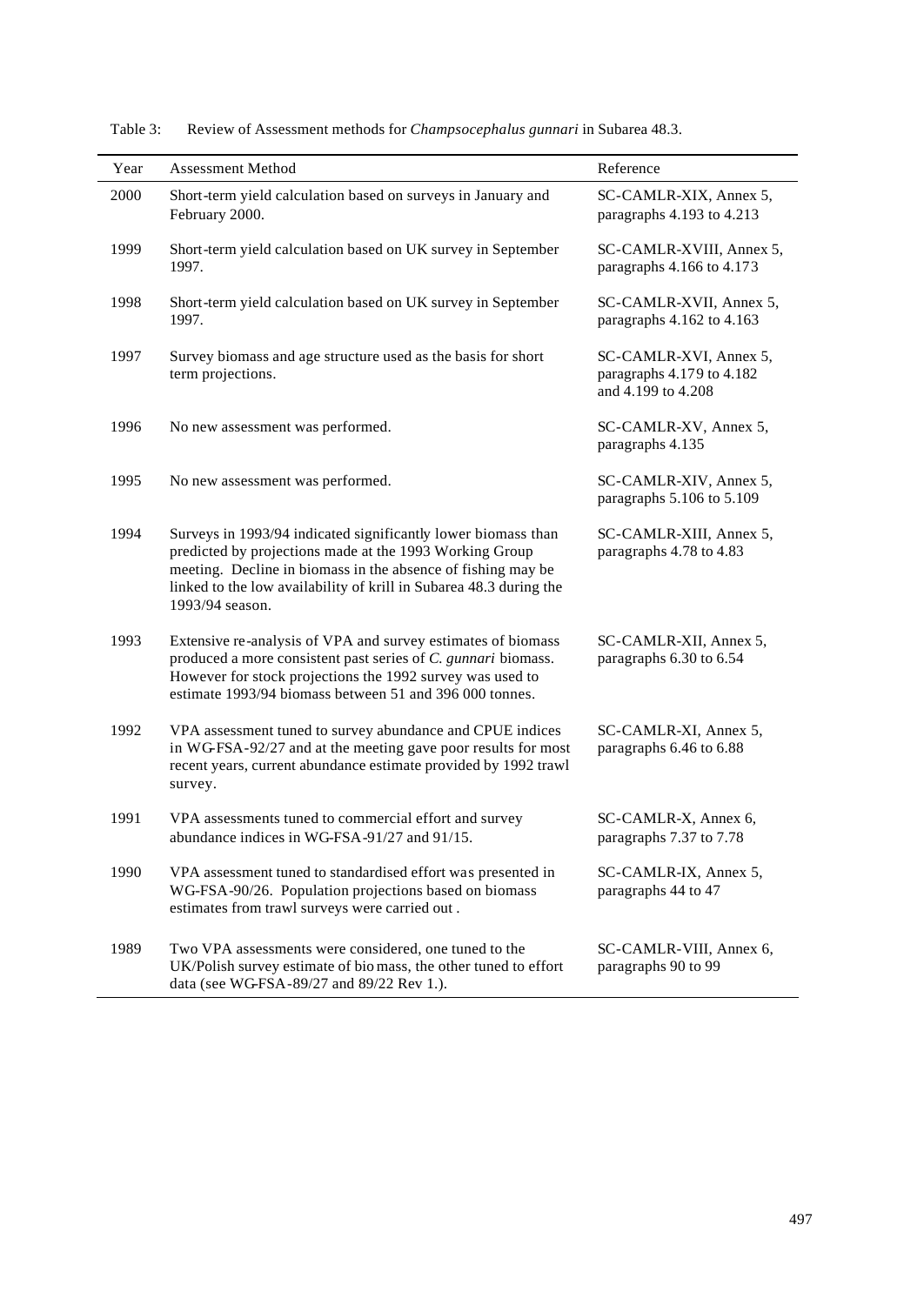| Year | <b>Assessment Method</b>                                                                                                                                                                  | Reference                                                                 |
|------|-------------------------------------------------------------------------------------------------------------------------------------------------------------------------------------------|---------------------------------------------------------------------------|
| 2000 | Short-term yield calculation based on a survey in May 2000.                                                                                                                               | SC-CAMLR-XIX, Annex 5,<br>paragraphs 4.222 to 4.227                       |
| 1999 | Short-term yield calculation based on Australian survey<br>in April 1998.                                                                                                                 | SC-CAMLR-XVIII, Annex 5,<br>paragraphs 4.196 to 4.197                     |
| 1998 | Survey in June 1998 and short term yield calculation.                                                                                                                                     | SC-CAMLR-XVII, Annex 5,<br>paragraphs 4.175 to 4.177                      |
| 1997 | $WG-FSA-97/29$ – short-term projections based on the results<br>from a recent trawl survey in August 1997.                                                                                | SC-CAMLR-XVI, Annex 5,<br>paragraphs 4.179 to 4.182 and<br>4.199 to 4.208 |
| 1996 | No new data or assessment.                                                                                                                                                                | SC-CAMLR-XV, Annex 5,<br>paragraphs 4.241 to 4.242                        |
| 1995 | No new data or assessment.                                                                                                                                                                | SC-CAMLR-XIV, Annex 5,<br>paragraphs 5.183 to 5.184                       |
| 1994 | Biomass surveys by Australia according to random stratified<br>design and calculated by MVUE. Precautionary catch limits<br>calculated by estimating ? from modified krill yield program. | SC-CAMLR-XIII, Annex 5,<br>paragraphs 4.147 to 4.159                      |

Table 4: Review of Assessment methods for *Champsocephalus gunnari* in Division 58.5.2.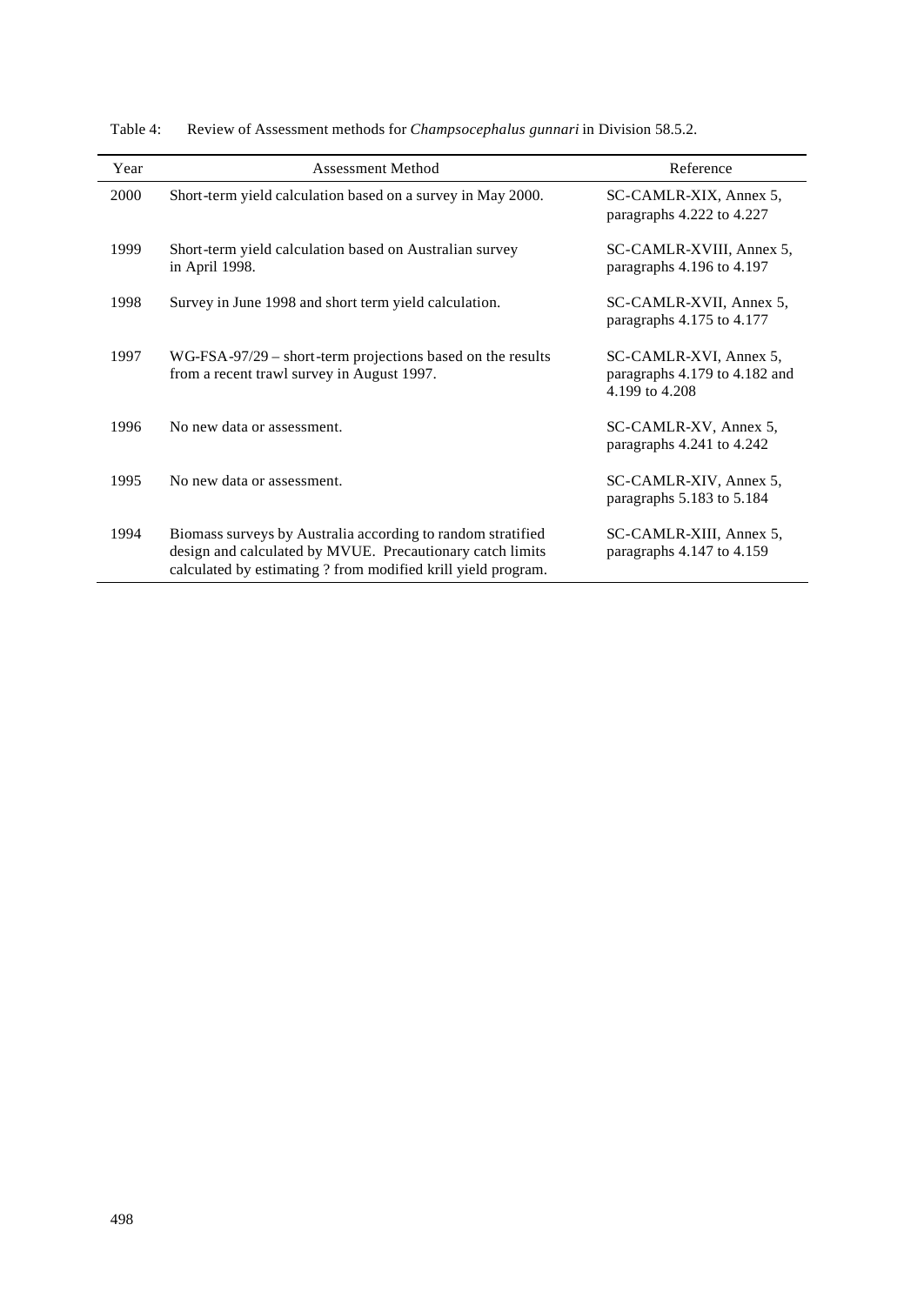# ATTACHMENT A

## **LIST OF PARTICIPANTS**

#### Workshop on Approaches to the Management of Icefish (Hobart, Australia, 3 to 5 October 2001)

| Universidad Católica de Valparaíso<br>Escuela de Ciencias del Mar<br>Casilla 1020<br>Valparaíso<br>Chile<br>parana@ucv.cl                                                    |
|------------------------------------------------------------------------------------------------------------------------------------------------------------------------------|
| <b>British Antarctic Survey</b><br>High Cross, Madingley Road<br>Cambridge CB3 0ET<br>markb@bas.ac.uk                                                                        |
| <b>Australian Antarctic Division</b><br><b>Environment Australia</b>                                                                                                         |
| Channel Highway<br>Kingston Tasmania 7050<br>Australia<br>andrew_con@antdiv.gov.au                                                                                           |
| <b>AtlantNIRO</b><br>5 Dmitry Donskoy<br>Kaliningrad 236000<br>Russia<br>pg@atlant.baltnet.ru                                                                                |
| National Institute of Water<br>and Atmospheric Research (NIWA)<br><b>PO Box 893</b><br>Nelson<br>New Zealand<br>s.hanchet@niwa.cri.nz                                        |
| Chair, Scientific Committee<br><b>US AMLR Program</b><br><b>NMFS Southwest Fisheries Science Center</b><br>PO Box 271<br>La Jolla, Ca. 92038<br><b>USA</b><br>rholt@ucsd.edu |
|                                                                                                                                                                              |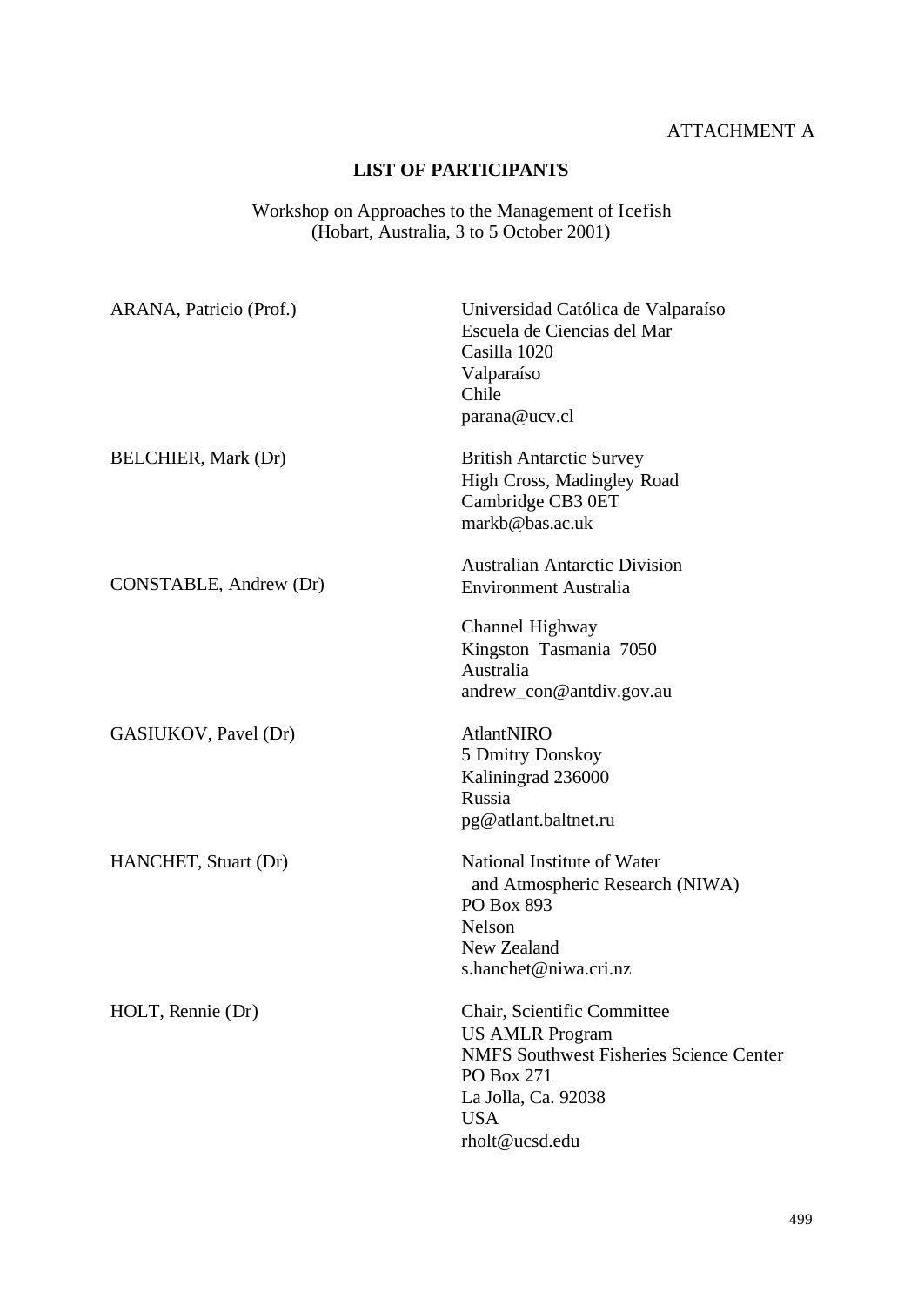| JONES, Christopher (Mr)  | <b>US AMLR Program</b><br><b>NMFS Southwest Fisheries Science Center</b><br>PO Box 271<br>La Jolla, Ca. 92038<br><b>USA</b><br>cdjones@ucsd.edu            |
|--------------------------|------------------------------------------------------------------------------------------------------------------------------------------------------------|
| KOCK, Karl-Hermann (Dr)  | <b>Federal Research Centre for Fisheries</b><br>Institute for Sea Fisheries<br>Palmaille 9<br>D-22767 Hamburg<br>Germany<br>kock.ish@bfa-fisch.de          |
| PARKES, Graeme (Dr)      | <b>MRAG</b> Americas Inc.<br>Suite 111, 5445 Mariner Street<br>Tampa, Fl. 33609-3437<br><b>USA</b><br>graemeparkes@compuserve.com                          |
| SENIOUKOV, Vladimir (Dr) | <b>PINRO Research Institute</b><br>6 Knipovich Street<br>Murmansk 183763<br>Russia<br>inter@pinro.murmansk.ru                                              |
| SHUST, Konstantin (Dr)   | <b>VNIRO</b><br>17a V. Krasnoselskaya<br><b>Moscow 107140</b><br>Russia<br>antarctica@vniro.ru                                                             |
| SULLIVAN, Kevin (Dr)     | Ministry of Fisheries<br>PO Box 1020<br>Wellington<br>New Zealand<br>sullivak@fish.govt.nz                                                                 |
| VAN WIJK, Esmee (Ms)     | <b>Australian Antarctic Division</b><br><b>Environment Australia</b><br>Channel Highway<br>Kingston Tasmania 7050<br>Australia<br>esmee.vanwijk@aad.gov.au |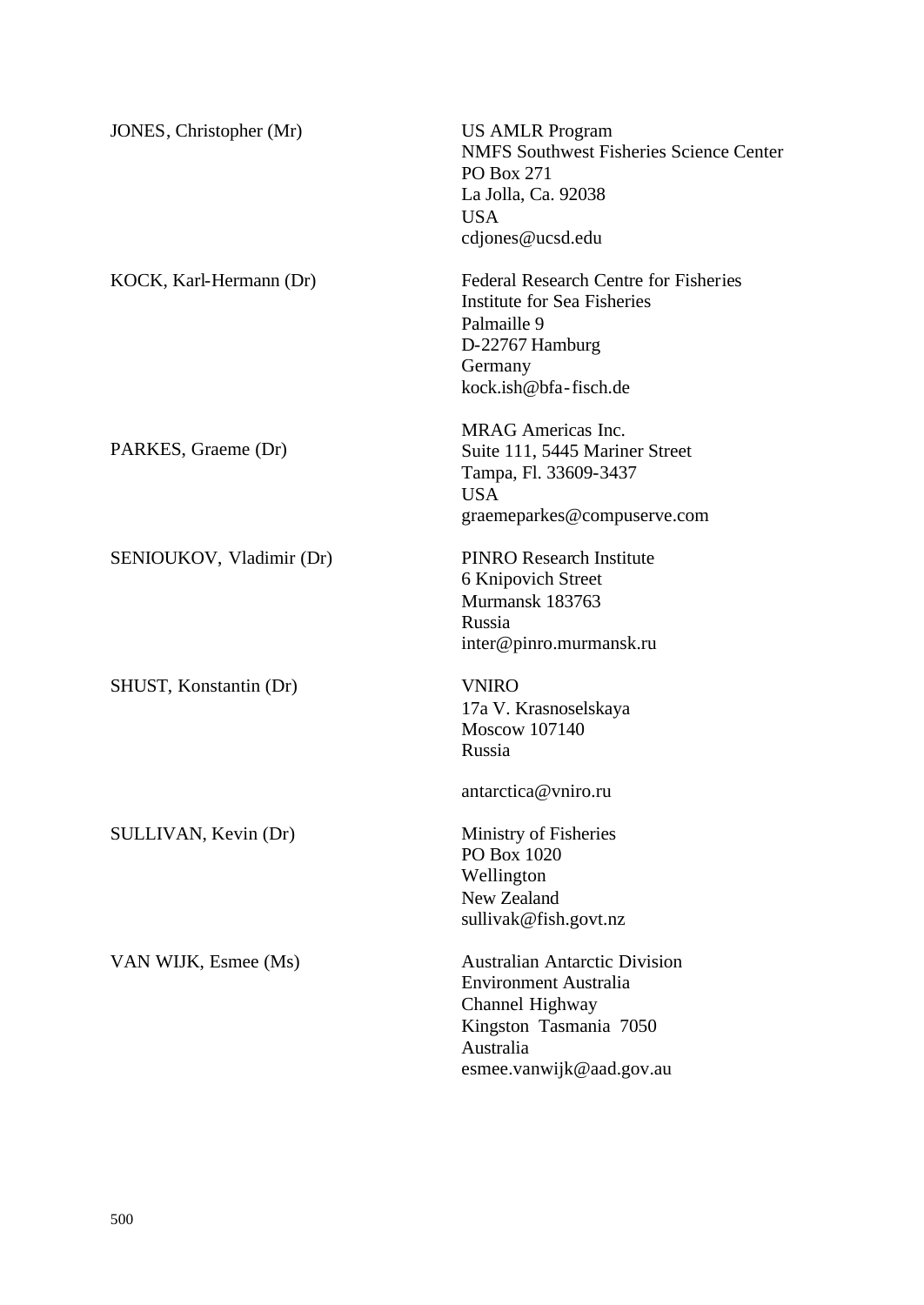WILLIAMS, Dick (Mr) Australian Antarctic Division Environment Australia Channel Highway Kingston Tasmania 7050 Australia dick\_wil@antdiv.gov.au

Secretariat:

David RAMM (Data Manager) CCAMLR

PO Box 213 North Hobart 7002 Tasmania Australia ccamlr@ccamlr.org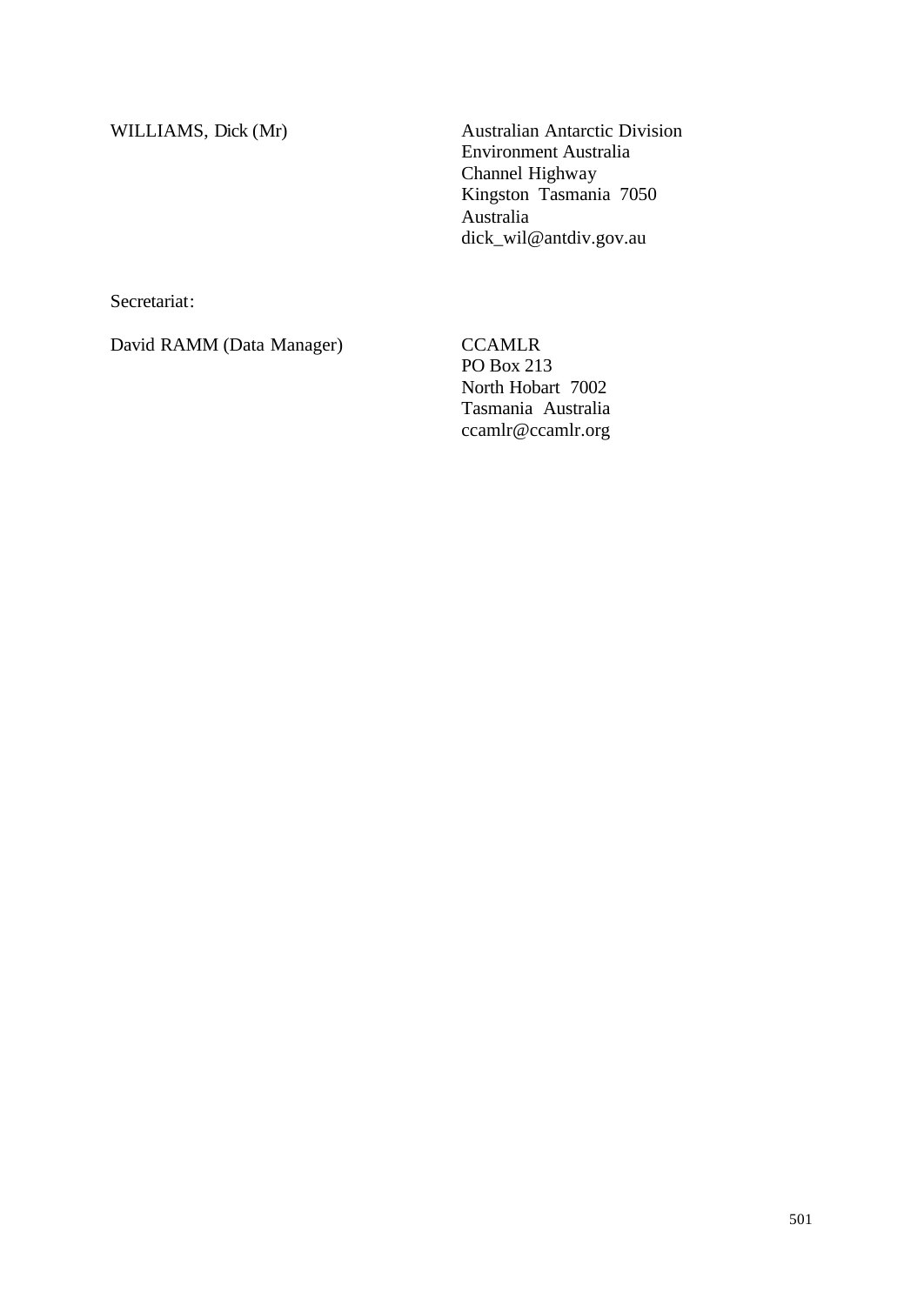#### ATTACHMENT B

#### **TERMS OF REFERENCE**

#### Workshop on Approaches to the Management of Icefish (Hobart, Australia, 3 to 5 October 2001)

- 1. To review the fisheries targeting *Champsocephalus gunnari* in various subareas and divisions, including trends in catches and changes in stock composition in terms of length and age (SC-CAMLR-XVI, paragraph 5.62).
- 2. To review information on the biology and demography of the species, including age, growth, and reproduction and diet (SC-CAMLR-XVI, paragraph 5.62).
- 3. To review information on stock identity, distribution and large scale movements (SC-CAMLR-XVI, paragraph 5.62).
- 4. To review information on smaller-scale (shelf) distribution, movements (horizontal and vertical), segregation by age and size (SC-CAMLR-XIX, Annex 5, paragraph 10.2(iii)).
- 5. To review estimates of absolute and relative abundance and year-class strength (SC-CAMLR-XVI, Annex 5, paragraph 4.209).
- 6. To review the historical assessment methods, including short- and long-term methods, and highlight their shortcomings (SC-CAMLR-XVI, Annex 5, paragraph 4.209).
- 7. To evaluate interactions of *Champsocephalus gunnari* with other components of the ecosystem, including krill and fur seals, to investigate past fluctuations in natural mortality and explore the potential to predict changes in M (SC-CAMLR-XVI, paragraph 4.178).
- 8. To develop long-term management strategies for the fisheries on *Champsocephalus gunnari* including management under conditions of periodic changes in M (SC-CAMLR-XVI, paragraph 5.62; SC-CAMLR-XIX, Annex 5, paragraph 10.3).
- 9. To address the question of whether the ecosystem in Subarea 48.3 could support, in the future, a *Champsocephalus gunnari* fishery at the scale experienced at the beginning of the fishery (SC-CAMLR-XIX, Annex 5, paragraph 10.3).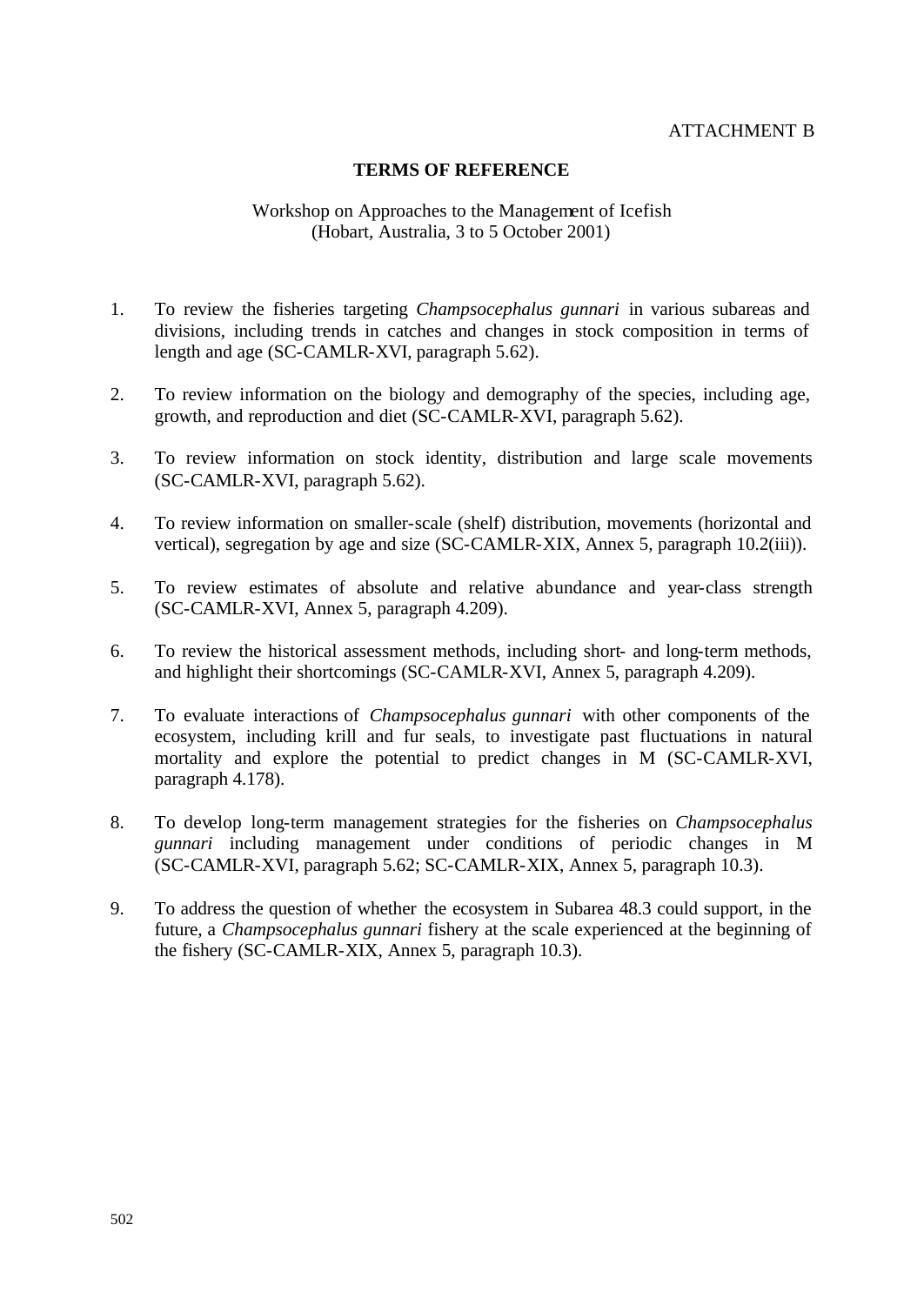## ATTACHMENT C

#### **AGENDA**

#### Workshop on Approaches to the Management of Icefish (Hobart, Australia, 3 to 5 October 2001)

#### 1. Introduction

- 1.1 Appointment of Convener
- 1.2 Appointment of Rapporteurs
- 1.3 Review of Terms of Reference
- 1.4 Adoption of the Agenda
- 2. Presentation of papers
- 3. Review and characterisation of fisheries 3.1 Brief review and comparison of catch and effort history of the main fisheries

#### 4. Management needs (top-down approach)

- 4.1 Current management measures
	- 4.1.1 Catch limits
	- 4.1.2 Season length
	- 4.1.3 Closed areas
	- 4.1.4 Fishing methods
	- 4.1.5 Minimum mesh size and fish size
- 4.2 Information needs for management
- 5. Review of data
	- 5.1 Biology and demography
		- 5.1.1 Age
		- 5.1.2 Growth
		- 5.1.3 Mortality
		- 5.1.4 Reproduction
		- 5.1.5 Diet
	- 5.2 Stock identity and structure
		- 5.2.1 Large-scale stock identity and movements
		- 5.2.2 Shelf distribution and movements (horizontal and vertical migration, segregation by age and size)
		- 5.2.3 Recruitment and year class strength
- 6. Ecosystem considerations
	- 6.1 Predator/prey relationships
	- 6.2 Ecosystem changes since the start of the fishery (early 1970s)
	- 6.3 By-catch
	- 6.4 Incidental mortality
	- 6.5 Effects of fishing gear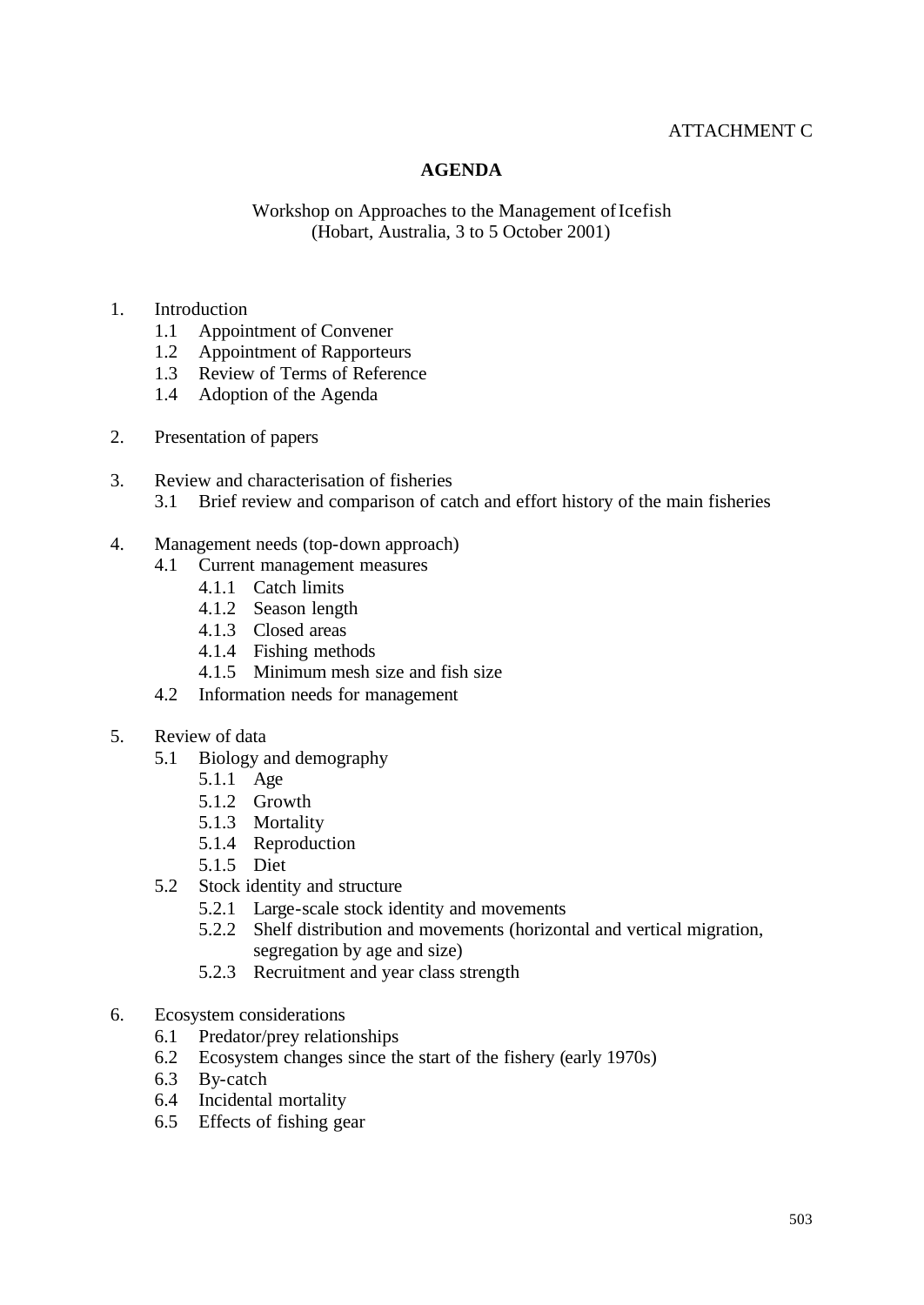- 7. Assessment Methods
	- 7.1 Previous/current CCAMLR assessments
	- 7.2 New methods and modifications to previous/current methods
	- 7.3 Future monitoring
		- 7.3.1 Surveys (frequency, timing, bias)
		- 7.3.2 Experimental fishing
- 8. Management Procedures
	- 8.1 Management procedures
		- 8.1.1 Short-term versus long-term management
		- 8.1.2 The need for harmonising management across fisheries
	- 8.2 Performance of management procedures under various scenarios
		- 8.2.1 Fluctuations and/or high uncertainty in M
		- 8.2.2 Ecological regime (carrying capacity)
		- 8.2.3 Currency of information
		- 8.2.4 Others?
- 9. Recommendations of WG-FSA
	- 9.1 Future assessment
	- 9.2 Future management
- 10. Adoption of the report
- 11. Close of the workshop.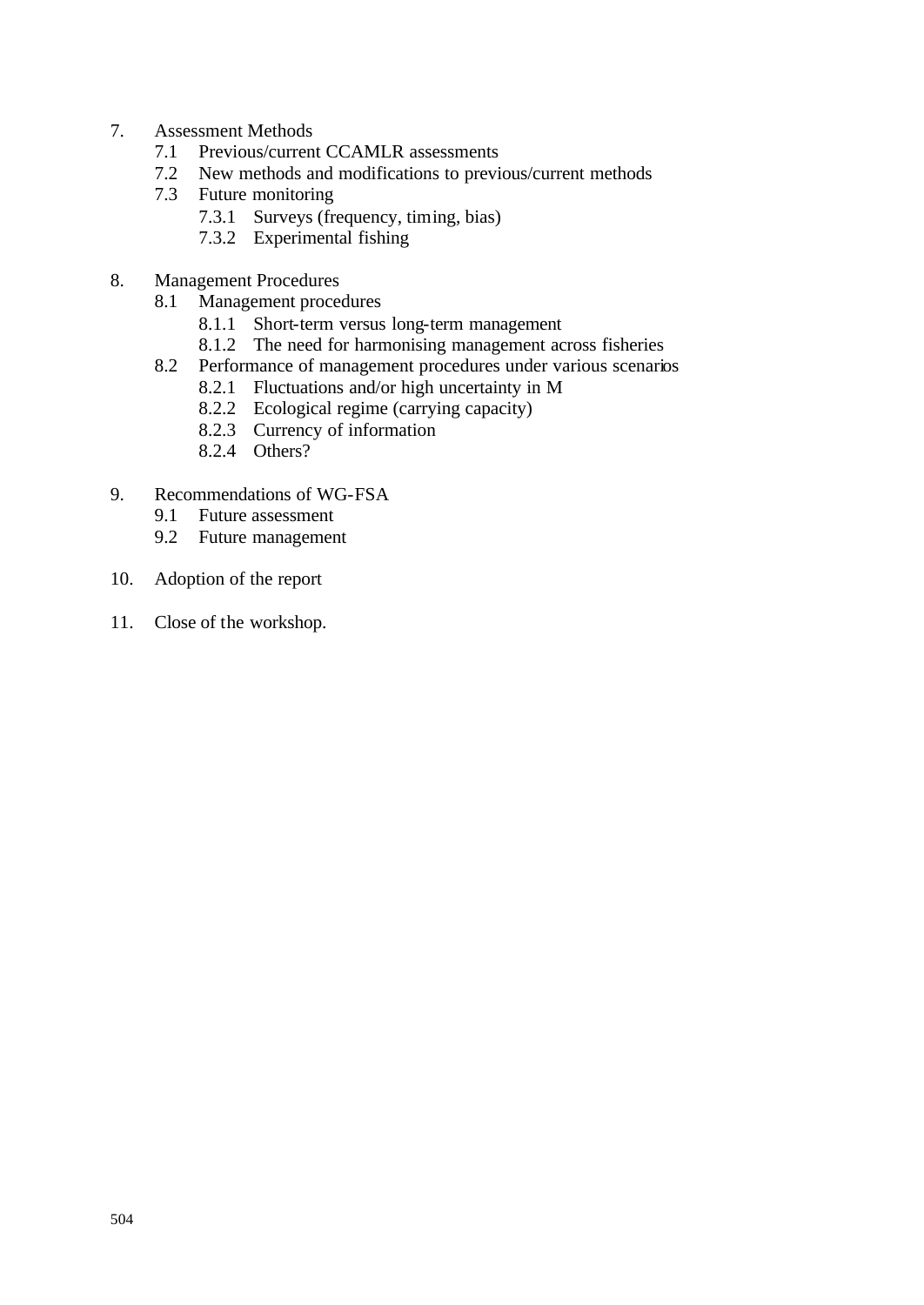## ATTACHMENT D

## **LIST OF DOCUMENTS**

#### Workshop on Approaches to the Management of Icefish (Hobart, Australia, 3 to 5 October 2001)

| <b>WAMI-01/1</b>  | Provisional Annotated Agenda for the CCAMLR Workshop on<br>Approaches to the Management of Icefish                                                                                                               |
|-------------------|------------------------------------------------------------------------------------------------------------------------------------------------------------------------------------------------------------------|
| WAMI- $01/2$      | List of participants                                                                                                                                                                                             |
| WAMI- $01/3$      | List of documents                                                                                                                                                                                                |
| <b>WAMI-01/4</b>  | The fishery for <i>Champsocephalus gunnari</i> and its biology at Heard<br>Island (Division 58.5.2)<br>R. Williams, E. van Wijk, A. Constable and T. Lamb (Australia)                                            |
| WAMI- $01/5$      | Acoustic assessment of potential bias in abundance estimates of<br>mackerel icefish from trawl surveys<br>E. van Wijk, T. Pauly, A. Constable and R. Williams (Australia)                                        |
| <b>WAMI-01/6</b>  | Some thoughts of mackerel icefish distribution in connection with<br>krill distribution<br>S.M. Kasatkina, Zh.A. Frolkina, A.P. Malyshko and<br>V.A. Senioukov (Russia)<br>(CCAMLR Science, submitted)           |
| WAMI- $01/7$      | On assessment of instantaneous natural mortality rate of mackerel<br>icefish (Champsocephalus gunnari) from South Georgia subarea<br>Zh.A. Frolkina, R.S. Dorovskikh (Russia)                                    |
| <b>WAMI-01/8</b>  | Possible causes of variation of <i>Champsocephalus gunnari</i> vertical<br>and horizontal distribution<br>Zh.A. Frolkina and S.M. Kasatkina (Russia)<br>(CCAMLR Science, submitted)                              |
| WAMI-01/9         | Proposals for improvement of census surveys for mackerel icefish<br>quantitative assessment – design of acoustic trawling survey in<br>Subarea 48.3<br>S.M. Kasatkina, Zh.A. Frolkina and P.S. Gasyukov (Russia) |
| WAMI-01/10 Rev. 1 | Notes on <i>Champsocephalus gunnari</i> biology, availability, diet and<br>spatial distribution in the South Shetland and South Orkney Islands<br>(Subareas $48.1$ and $48.2$ )<br>C.D. Jones and J. Emery (USA) |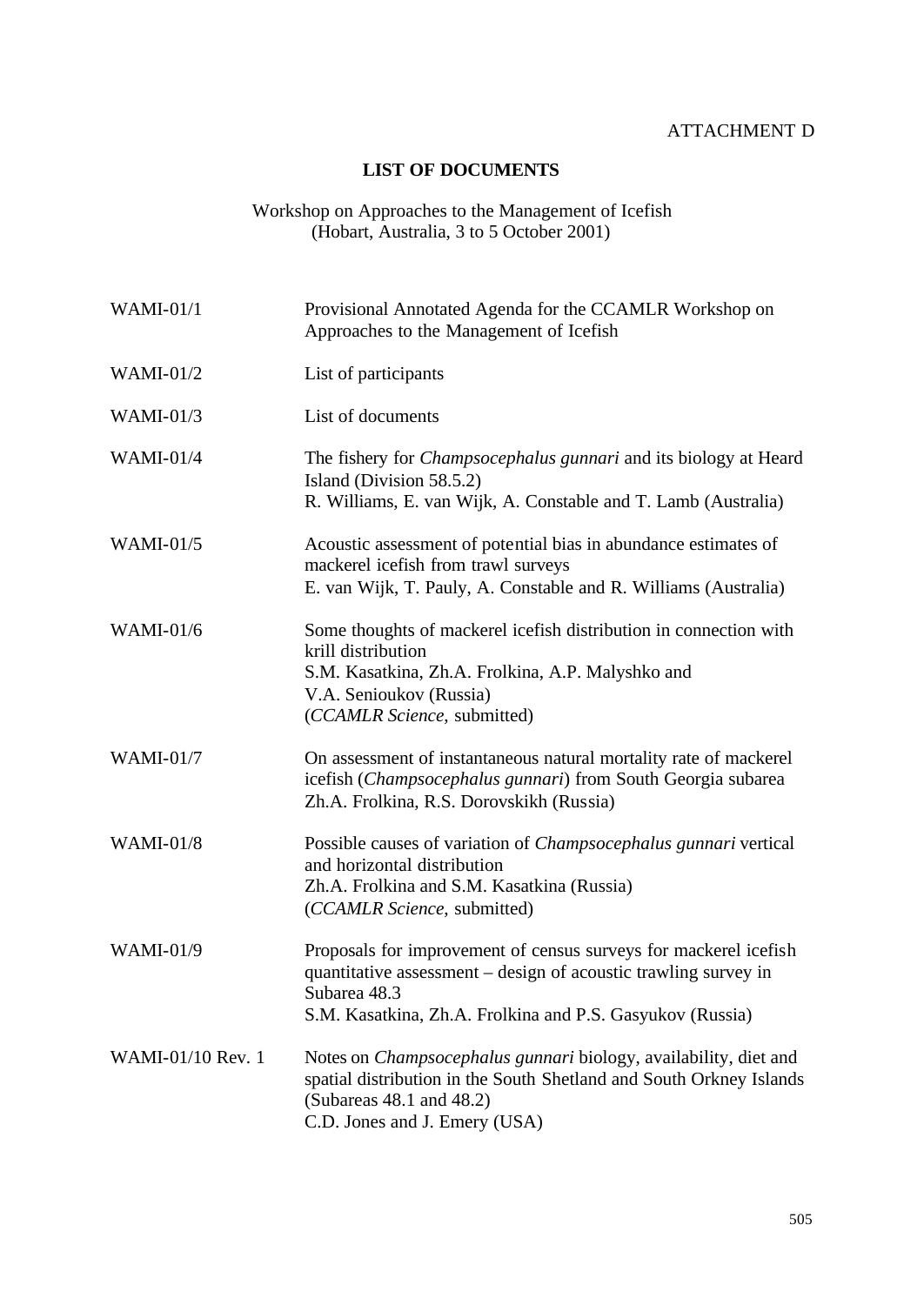| <b>WAMI-01/11</b>      | Occurrence by-catch juvenile <i>Champsocephalus gunnari</i> under krill<br>fishing in Subarea 48.2 in May to July 1999<br>V.A. Bibik and L.K. Pshenichnov (Ukraine) |
|------------------------|---------------------------------------------------------------------------------------------------------------------------------------------------------------------|
| WAMI-01/12             | Estimation of relative fishing power of vessels carried out bottom<br>trawl survey off South Georgia<br>P.S. Gasyukov (Russia)                                      |
| WAMI-01/13             | Biological reference points for C. gunnari based on the stock<br>assessment with integrated statistic methods (XSA)<br>P.S. Gasyukov and R.S. Dorovskikh (Russia)   |
| <b>WAMI-01/14</b>      | Assessments of mackerel icefish<br>I. Everson (United Kingdom), S. Kasatkina (Russia), C. Goss and<br>M. Belchier (United Kingdom)                                  |
| WAMI-01/15 Rev. 1      | Icefish fishery information<br>Secretariat                                                                                                                          |
| WAMI-01/16             | Distribution of mackerel icefish by size-group at South Georgia<br>A.W. North and I. Everson (United Kingdom)                                                       |
| <b>Other Documents</b> |                                                                                                                                                                     |
| WG-FSA-01/30           | Preliminary analysis of seabird by-catch in the South Georgia<br>icefish fishery<br>D.J. Agnew, N. Ansell and J.P. Croxall (United Kingdom)                         |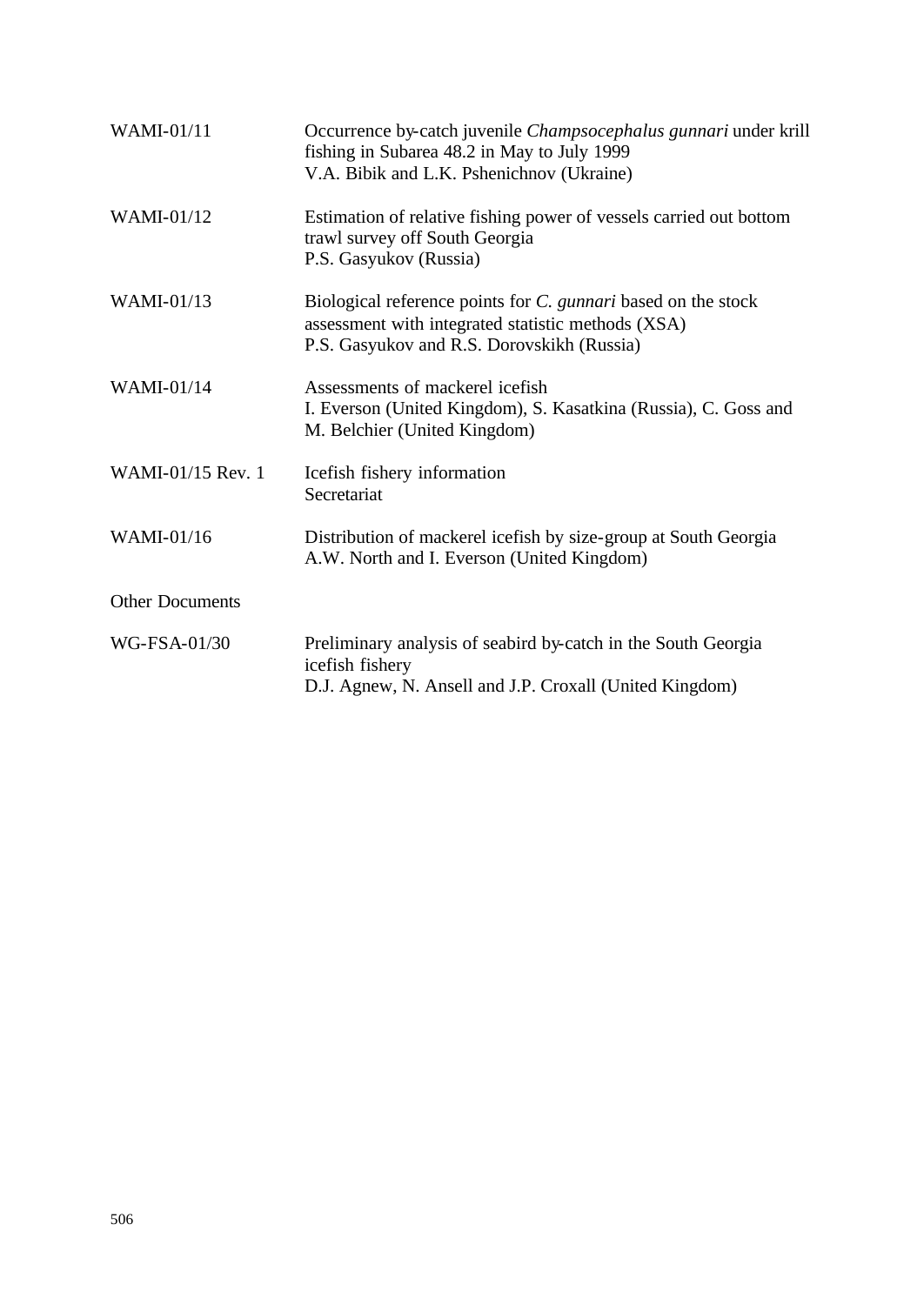# ATTACHMENT E

## **BIBLIOGRAPHY ON** *CHAMPSOCEPHALUS GUNNARI*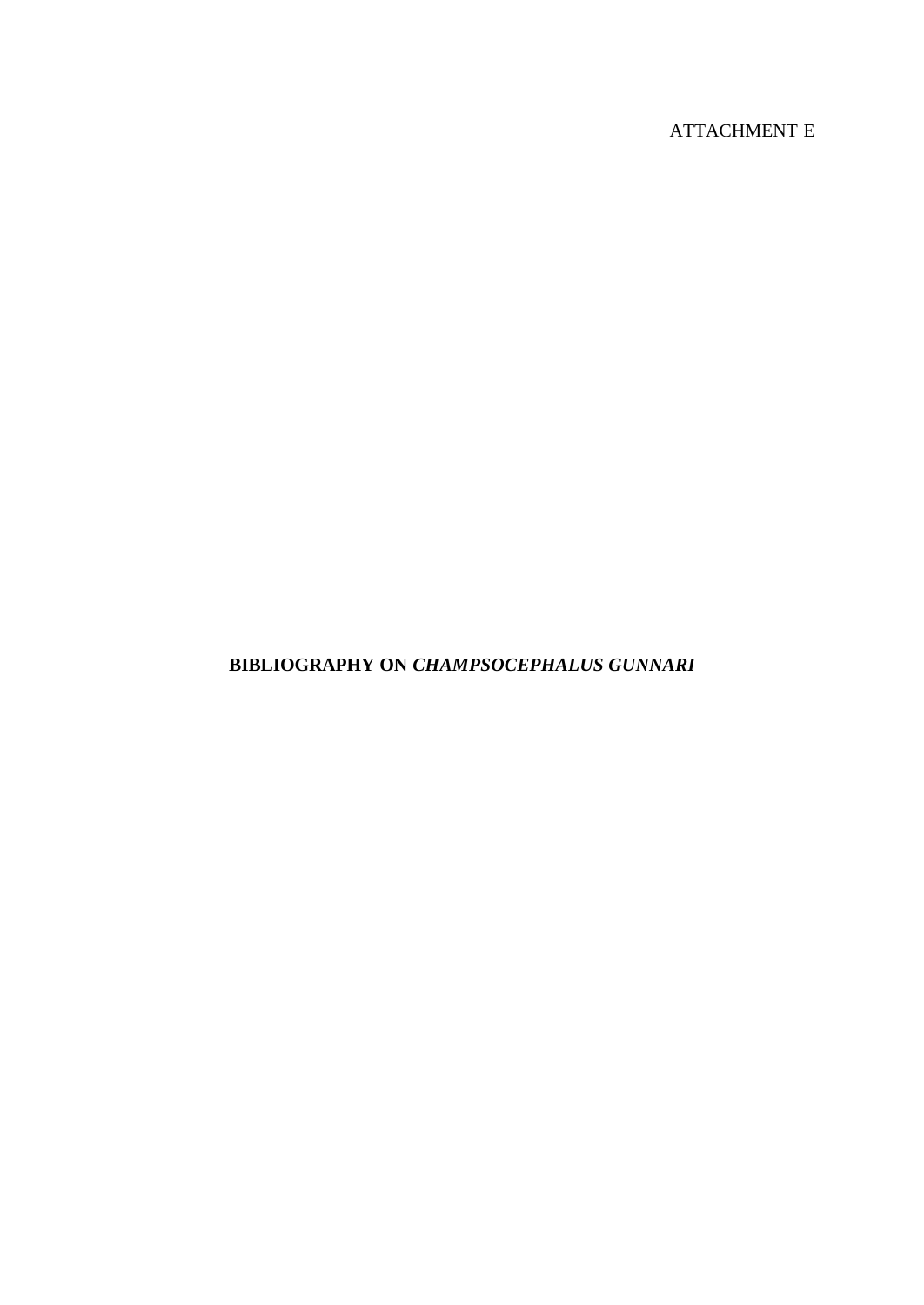#### **BIBLIOGRAPHY ON** *CHAMPSOCEPHALUS GUNNARI*

- Agnew, D.J., I. Everson, G.P. Kirkwood and G.B. Parkes. 1998. Towards the development of a management plan for mackerel icefish (*Champsocephalus gunnari*) in Subarea 48.3. *CCAMLR Science*, 5: 63–77.
- Barrera-Oro, E., R. Casaux and E. Marschoff. 1998. Analysis of the diet of *Champsocephalus gunnari* at South Georgia in late summer from 1994 to 1997, *Dr Eduardo L. Holmberg* surveys. *CCAMLR Science*, 5: 103–123.
- Basson, M., J. Beddington and W. Slosarczyk. 1989. The status of the *Champsocephalus*  stock in the South Georgia area. Document *WG-FSA-89/8*. CCAMLR, Hobart, Australia: 34 pp.
- Boronin, V.A., G.P. Zakharov and V.P. Shopov. 1986. Distribution and relative abundance of juvenile icefish (*Champsocephalus gunnari*) from a trawl survey of the South Georgia shelf in June–July 1985. In: *Selected Scientific Papers, 1986 (SC-CAMLR-SSP/3)*. CCAMLR, Hobart, Australia: 55–63.
- Balguerías, E., J. Bruno, E. Daroca and M.E. Quintero. 1987. Estimación de la biomasa de algunas especies capturadas durante la campaña 'Antártida 8611'. In: *Actas del Segundo Simposia Español de Estudios Antárticos*, Madrid, Julio 1987: 285–309.
- Carvalho, G.R. and D.P. Lloyd-Evans. 1990. Pilot study on electrophoretic variation and stock structure in the mackerel icefish, *Champsocephalus gunnari*, South Georgia waters. Document *WG-FSA-90/10.* CCAMLR, Hobart, Australia.
- Carvalho, G.R.and M. Warren. 1991. Genetic population structure of the mackerel icefish, *Champsocephalus gunnari*, in Antarctic waters. Document *WG-FSA-91/22*. CCAMLR, Hobart, Australia: 46 pp.
- Chechun, I.S. 1984. Feeding and food interrelationships of some sub-Antarctic fishes of the Indian Ocean. *Trudy Inst. Zool. Leningrad*, 127: 38–68 (in Russian).
- Constable, A.J. and R. Williams. 1998. A revised estimate of short-term yield for the mackerel icefish (*Champsocephalus gunnari*) off Heard Island based on a trawl survey in 1998. Document *WG-FSA-98/54*. CCAMLR, Hobart, Australia.
- Constable, A., R. Williams, T. Lamb, and E. van Wijk. 2000. A revision of yield and catch controls for managing the mackerel icefish (*Champsocephalus gunnari*) fishery in the vicinity of Heard Island and McDonald Islands. Document *WG-FSA-00/41*. CCAMLR, Hobart, Australia.
- de la Mare, W.K., R. Williams and A.J. Constable. 1998. An assessment of the mackerel icefish (*Champsocephalus gunnari*) off Heard Island. *CCAMLR Science*, 5: 79–101.
- Duhamel, G. 1987. Ichthyofaune des secteurs indien occidental et atlantique oriental de l'océan Austral: biogéographie, cycles biologiques et dynamique des populations. Thèse de doctorat d'État, Université Pierre et Marie Curie, Paris VI: 687 pp.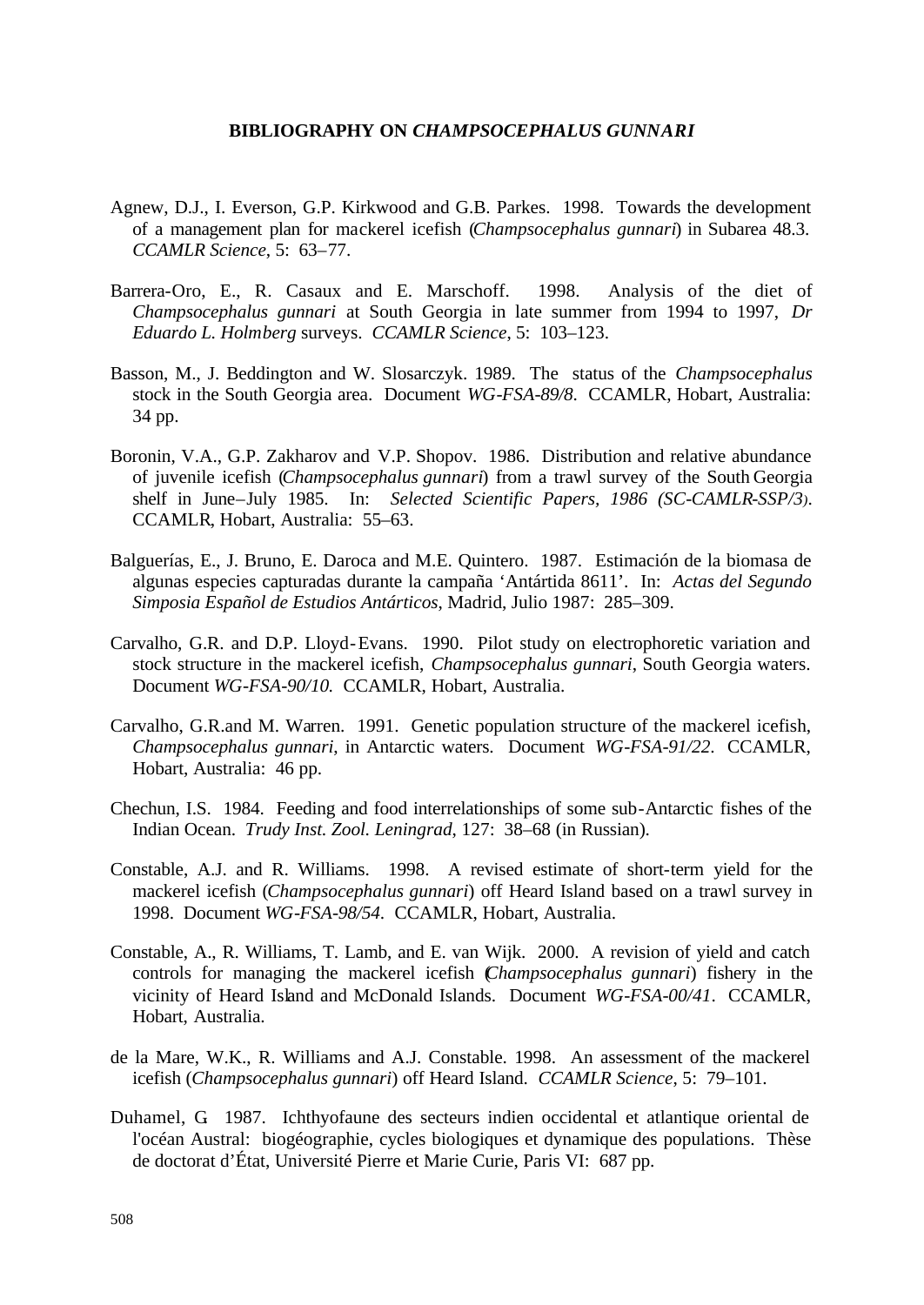- Duhamel, G. 1991. Biological and demographic peculiarities of the icefish *Champsocephalus gunnari* Lönnberg, 1905 from the Kerguelen shelf. In: di Prisco, G., B. Maresca and B. Tota (Eds). *Biology of Antarctic Fish*. Springer, Berlin Heidelberg: 40–53.
- Duhamel, G. 1995. New data on spawning, hatching and growth of *Champsocephalus gunnari* on the shelf of the Kerguelen Islands. *CCAMLR Science*, 2: 21–34.
- Duhamel, G., C. Ozouf-Costaz, G. Cattaneo-Berrebi, P. Berrebi. 1995. Interpopulation relationships in two species of Antarctic fish, *Notothenia rossii*, and *Champsocephalus gunnari* from the Kerguelen Islands: an allozyme study. *Ant. Sci*., 7: 1–5.
- Efanov, S.F., G.E. Bidenko and V.A. Boronin. 1989. Trawl selectivity for *Champsocephalus gunnari*. In: *Selected Scientific Papers, 1989 (SC-CAMLR-SSP/6)*. CCAMLR, Hobart, Australia: 69–75.
- Efremenko, V.N. 1979. Description of larvae of six species of Chaenichthyidae from the Scotia Sea. *J. Ichthyol,*. 19 (3): 65–75.
- Efremenko, V.N. 1983. Atlas of fish larvae of the Southern Ocean. *Cybium*, 7 (2): 1–74.
- Everson, I. 1977. The living resources of the Southern Ocean. FAO GLO/S0/77/1, Rome: 156 pp.
- Everson, I. 1978. Antarctic fisheries. *Polar Record*, 19 (120): 233–251.
- Everson, I. 1981. Fish. In: El-Sayed, S.Z. (Ed.) *Biological Investigations of Marine Antarctic Systems and Stocks (BIOMASS)*, Vol. II: Selected contributions to the Woods Hole Conference on Living Resources of the Southern Ocean 1976. SCAR and SCOR, Cambridge; 79–97.
- Everson, I. 1984. Fish Biology. In: Laws, R.M. (Ed.). *Antarctic Ecology*, 2. Academic Press, London: 491–532.
- Everson, I. 1992. Managing Southern Ocean krill and fish stocks in a changing environment. *Phil. Trans. Roy. Soc. London B*, 338 (1285): 311–317.
- Everson, I. 1998. Natural mortality rate in the mackerel icefish (*Champsocephalus gunnari*) around South Georgia. *CCAMLR Science*, 5: 245–257.
- Everson, I., K.-H. Kock, S. Campbell, G. Parkes, Z. Cielniaszek and J. Szlakowski. 1991. Reproduction in the mackerel icefish, *Champsocephalus gunnari*, at South Georgia. Document *WG-FSA-91/7*. CCAMLR, Hobart, Australia: 12 pp.
- Everson I., M. Bravington and C. Goss. 1996a. A combined acoustic and trawl survey for efficiently estimating fish abundance. *Fisheries Research*, 26: 75–91.
- Everson, I., K.-H. Kock and G. Parkes. 1996b. Ovarian development associated with first maturity in three Antarctic channichthyid species. *J. Fish Biol.*, 49 (5): 1019–1026.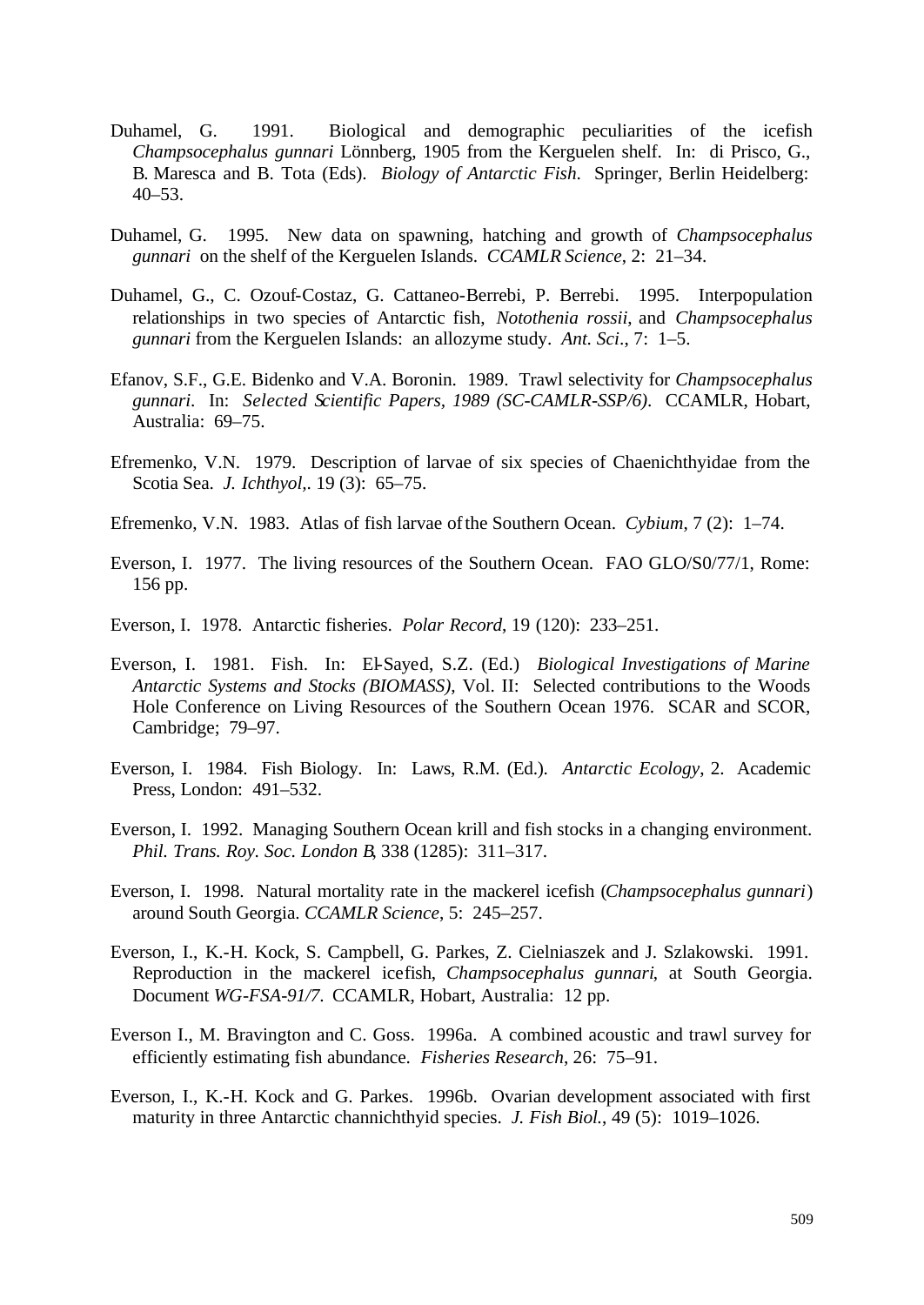- Everson, I., K.-H. Kock and G. Parkes. 1997. Interannual variation in condition of the mackerel icefish. *J. Fish Biol*., 51 (1): 146–154.
- Everson, I., B. Bendall and A. Murray. 1999a. Otolith and body size relationships in the mackerel icefish (*Champsocephalus gunnari*). *CCAMLR Science*, 6: 117–123.
- Everson, I., G. Parkes, K-H. Kock and I. Boyd. 1999b. Variations in standing stock of the mackerel icefish *Champsocephalus gunnari* at South Georgia. *J. Appl. Ecol*., 36: 591– 603.
- Everson, I., K.-H. Kock and J. Ellison. 2000. Inter-annual variation in the gonad cyc le of the mackerel icefish. *J. Fish Biol*., 57 (Supplement A): 103–111.
- Frolkina, G.A. 1989. Methods of age determination for mackerel icefish (*Champsocephalus gunnari* Lönnberg, 1905) from the South Georgia Island shelf. In: *Selected Scientific Papers, 1989 (SC-CAMLR-SSP/6)*. CCAMLR, Hobart, Australia: 37–49.
- Frolkina, G.A. 1993. Ichthyocene dynamics in the South Georgia area. Fisheries researches in the Atlantic and Southern Pacific Oceans. *Trudy*, *AtlantNIRO*: 138–153 (in Russian).
- Frolkina, G.A. 1999. Distribution and some biological features of icefish (*Champsocephalus gunnari*) at different life cycle stages in the South Georgia subarea. Document *WG-FSA-99/65*. CCAMLR, Hobart, Australia.
- Frolkina, G.A. 2000. Length-age composition of icefish (*Champsocephalus gunnari*, Perciformes, Notothenioidei, Channichthyidae) from different locations of South Georgia Island subarea. Document *WG-FSA-00/32*. CCAMLR, Hobart Australia.
- Frolkina, G.A. and R.S. Dorovskikh. 1989a. On assessment of Bertalanffy growth equation parameters and instantaneous natural mortality rate of South Georgia mackerel icefish. In: *Selected Scientific Papers, 1989 (SC-CAMLR-SSP/6)*. CCAMLR, Hobart, Australia: 29–36.
- Frolkina, G.A. and P. Gasiukov. 1989b. 1989/90 stock status and TAC assessment for *Champsocephalus gunnari* in Subarea 48.3 (South Georgia). In: *Selected Scientific Papers, 1989 (SC-CAMLR-SSP/6)*. CCAMLR, Hobart, Australia: 15–27.
- Frolkina, G.A. and V.I. Shlibanov. 1992. Vertical migrations of mackerel icefish (*Champscephalus gunnari*) on the South Georgia shelf. *Selected Scientific Papers, 1991 (SC-CAMLR-SSP/8)*. CCAMLR, Hobart, Australia. CCAMLR, Hobart, Australia: 3–14.
- Frolkina, G.A. and P.S. Gasyukov. 2000. Distribution, biological characteristics and biomass of mackerel icefish based on the results of the trawling survey carried out at RV A*tlantida* in February 2000. Document *WG-FSA-00/51*. CCAMLR, Hobart, Australia.
- Frolkina, G.A., V.I. Latogursky and V.A. Sushin. 1992. By-catch of juvenile *Champsocephalus gunnari* in krill fishery on the shelf of South Georgia Island. Document *WG-FSA-92/6*. CCAMLR, Hobart, Australia: 20 pp.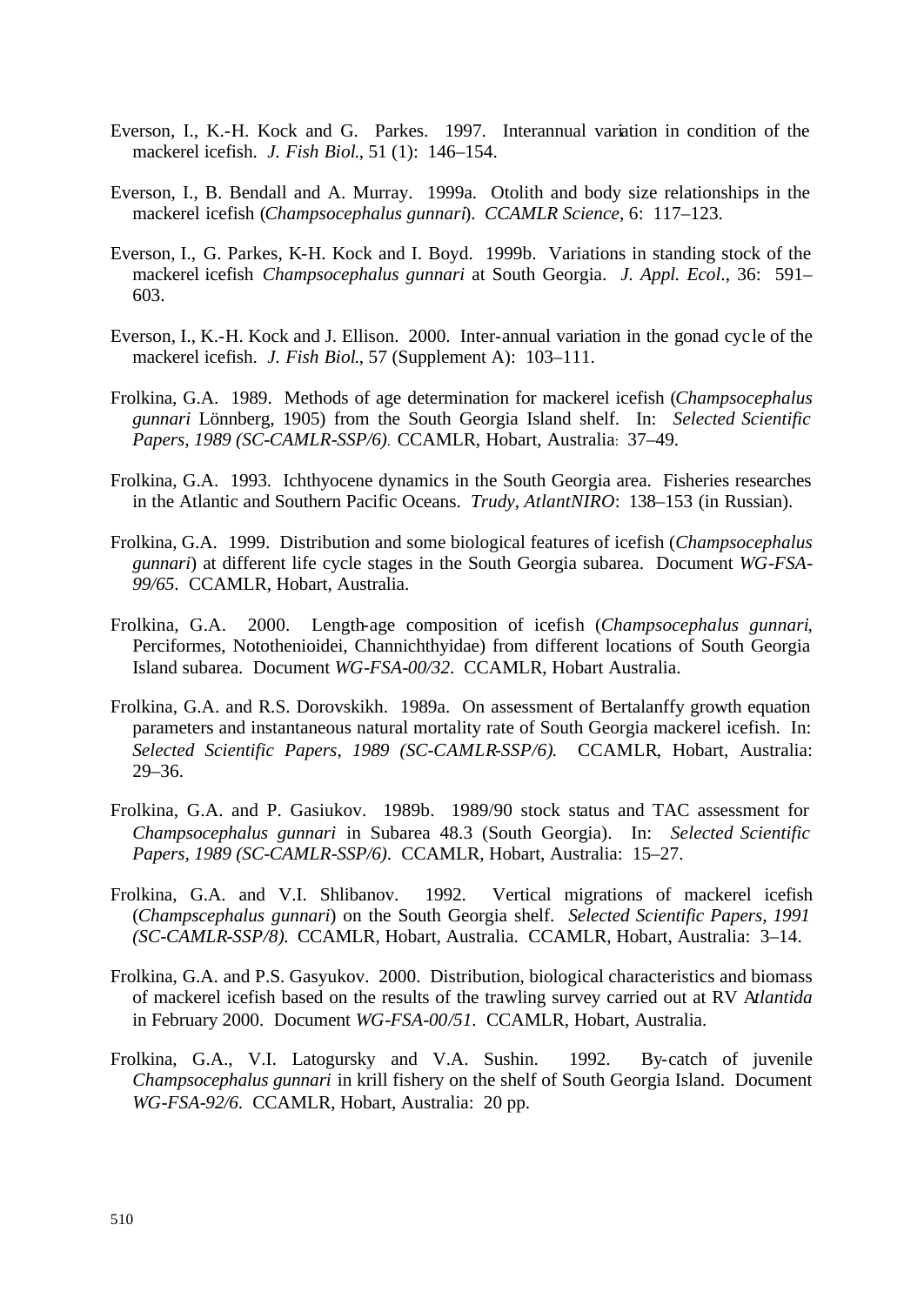- Frolkina, G.A., M.P. Konstantinova and I.A Trunov. 1998. Composition and characteristics of ichthyofauna in pelagic waters of South Georgia (Subarea 48.3). *CCAMLR Science*, 5: 125–164.
- Frolkina, G.A., I.A. Trunov, M.P. Konstantinova, V.A. Boronin and G.P. Zakarov. 1999. Research in the South East Atlantic and Atlantic Antarctic. In: *History of Fisheries Research by AtlantNIRO*, Kaliningrad: 66–72.
- Frolkina, G.A., M.P. Konstantinova and I.A Trunov. 2000. Composition and distributional peculiarities for ichthyofauna in the South Georgia pelagic waters. In: *Antarctic Hydrobiological Studies in the Atlantic Ocean. Coll. vol. of scien. papers*, Vol. 2. Marine Hydrobiological, Kaliningad: 131–149.
- Gerasimchuk, V.V. 1993. States of stocks *Champsocephalus gunnari* on the shelf of the Kerguelen Islands. In: Duhamel, G. (Ed). *Les Rapports des campagnes à la mer: Campagnes SKALP 1987 et 1988 aux îles Kerguelen. Les Publications de l'Institut Français pour la Recherche et la Technologie Polaires*, 93-01: 266–276.
- Gerasimchuk, V.V. 1995. Fishing of icefishes (Channichthyidae family) in the Kerguelen Ridge waters (Subarea 58.5) in 1970–1978 split years. Document *WG-FSA-95/15 Rev. 1*. CCAMLR, Hobart, Australia.
- Gerasimchuk, V.V., V.N. Borodin, A.V. Kljausov, N.I. Russelo, P.V. Tishkov and N.B. Zaremba. 1987. Brief report of the joint Soviet-Australian expedition of the USSR FRV *Professor Mesyatsev* to the Australian fishing zone around the Territory of Heard and McDonald Islands, May–August 1987. *Selected Scientific Papers, 1987 (SC-CAMLR-SSP/4)*. CCAMLR, Hobart, Australia: 75–103.
- Gröhsler, T. 1992. Nahrungsökologische Untersuchungen an antarktischen Fischen um Elephant Island unter besonderer Berücksichtigung des Südwinters. *Mitt. Inst. Seefisch. Hamburg*, 47: 1–296 (in German).
- Gubsch, G. 1980a. Unteruschungen zur Altersbestimmung und zum Wachstum beim Eisfisch *Chaenocephalus aceratus* (Lönnberg). *Fischerei Forsch*.
- Gubsch, G. 1980b. Zur Verbreitung und Biologie der Eisfische (Chaenichthyidae) im atlantischen Sektor der Antarktis. *Fischerei Forsch*., 20: 39–47 (in German).
- Jones, C.D., K.-H. Kock and E. Balguerías. 2000. Changes in biomass of eight species of finfish around the South Orkney Islands (Subarea 48.2) from three bottom trawl surveys. *CCAMLR Science*, 7: 53–74.
- Kochkin, P.M. 1985. Analysis of age sensitive structures and linear growth in the pike glassfish – *Champsocephalus gunnari* Lönnberg (Channichthyidae). *Journal of Ichthyology*, 25 (5): 110–119.
- Kochkin, V.N. 1989. On growth rate of icefish, *Champsocephalus gunnari* Lönnberg 1905 (Channichthyidae) off the South Georgia Island. *Antarktica*, 28: 169–179 (in Russian).
- Kock, K-H. 1980. Graphical analysis of length frequency distributions of *Champsocephalus gunnari* Lönnberg (Channichthyidae) from South Georgia. *Cybium*, 3: 33–42.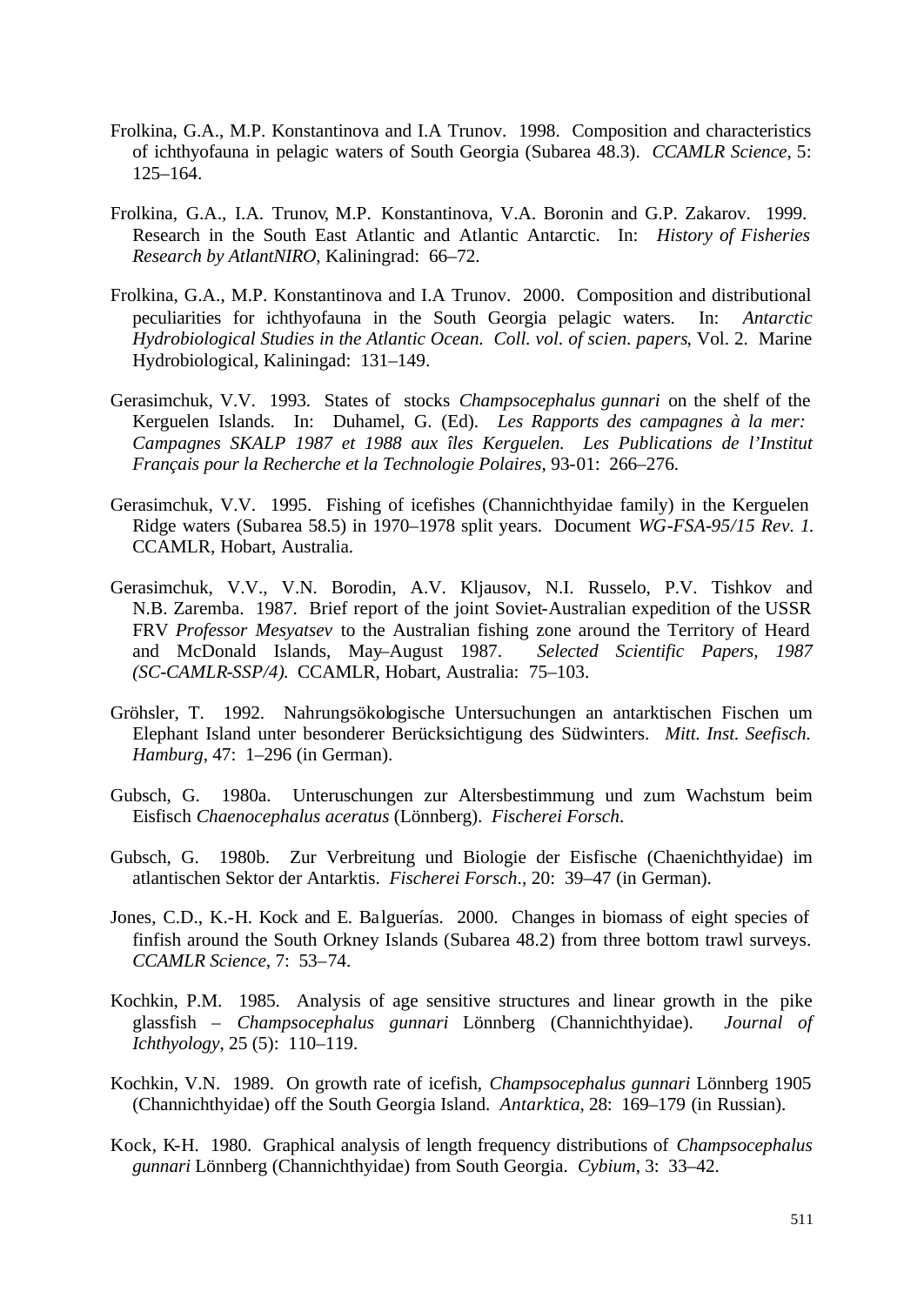- Kock, K.-H. 1981. Fischereibiologische Untersuchungen an drei antarktischen Fischarten: *Champsocephalus gunnari* (Lönnberg, 1905), *Chaenocephalus aceratus* (Lönnberg, 1906) und *Pseudochaenichthys georgianus* Norman, 1937 (Notothenioidei, Channichthyidae). *Mitt. Inst. Seefisch. Hamburg*, 32: 1–226.
- Kock, K.-H. 1982. Fischereibiologische Untersuchungen bei Elephant Island im März 1981. *Arch. FischWiss*., 33 (1): 127–142.
- Kock, K.-H. 1986. The state of exploited Antarctic fish stocks in the Scotia Sea region during SIBEX (1983–1985). *Arch. FischWiss.*, 37 (1): 129–186.
- Kock, K.-H. 1989a. Reproduction in fish around Elephant Island. *Arch. FischWiss.*, 39 (1): 171–210.
- Kock, K.-H. 1989b. Reproduction of the mackerel icefish (*Champsocephalus gunnari*) and its implications for fisheries management in the Atlantic sector of the Southern Ocean. In: *Selected Scientific Papers, 1989 (SC-CAMLR-SSP/6).* CCAMLR, Hobart, Australia: 51–68.
- Kock, K.-H. 1991. The state of exploited fish stocks in the Southern Ocean a review. *Arch. FischWiss.*, 41 (1): 66 pp.
- Kock, K.-H. 1992. *Antarctic Fish and Fisheries.* Cambridge University Press, Cambridge: 359 pp.
- Kock, K.-H. 1998. Changes in the fish biomass around Elephant Island (Subarea 48.1) from 1976 to 1996. *CCAMLR Science*, 5: 165–189.
- Kock, K.-H. and F.W. Köster. 1989. The state of exploited fish stocks in the Atlantic sector of the Southern Ocean. *Mitteilungen aus dem Institut für Seefischerei der Bundesforschungsanstalt für Fischerei,* 46: 1–73.
- Kock, K.-H. and A. Kellermann. 1991. Reproduction in Antarctic fish: a review. *Ant. Sci.*, 3 (2): 125–150.
- Kock, K.-H. and I. Everson. 1997. Biology and ecology of mackerel icefish, *Champsocephalus gunnari*: an Antarctic fish lacking haemoglobin. *Comp. Biochem. Physiol*., 118A (4): 1067–1077.
- Kock, K.-H., G. Duhamel and J.-C. Hureau. 1985. Biology and status of exploited Antarctic fish stocks: a review. *BIOMASS Sci. Ser.*, 6: 1–143.
- Kock, K.-H., I. Everson, S. Campbell, G. Parkes, Z. Cielniaszek and J. Szlakowski. 1991. Food and feeding of the mackerel icefish (*Champsocephalus gunnari*) around South Georgia in January/February 1991. In: S*elected Scientific Papers, 1991 (SC-CAMLR-SSP/8)*. CCAMLR, Hobart, Australia: 15–23.
- Kock, K.-H., S. Wilhelms, I. Everson and J. Gröger. 1994. Variations in the diet composition and feeding intensity of mackerel icefish (*Champsocephalus gunnari*) at South Georgia (Antarctica). *Mar. Ecol. Prog. Ser.*, 108 (1–2): 43–57.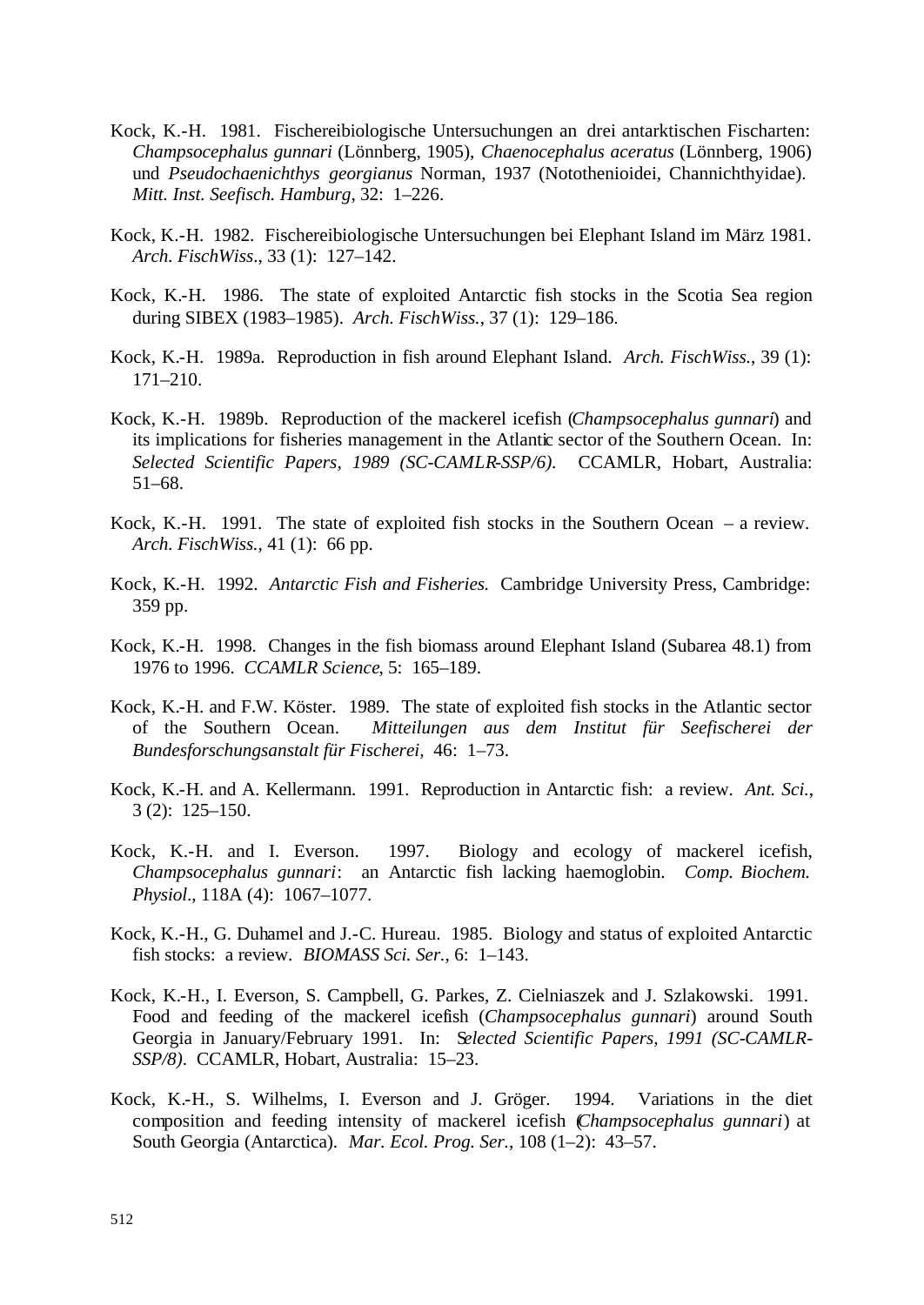- Kock, K.-H., C.D. Jones and S. Wilhelms. 2000. Biological characteristics of Antarctic fish stocks in the southern Scotia Arc region. *CCAMLR Science*, 7: 1–41.
- Kompowski, A. 1980. On the feeding of *Champsocephalus gunnari* Lönnberg, 1905 (Pisces, Channichthyidae) off South Georgia. *Acta Ichthyol. Piscatoria*, 10 (1): 25–44.
- Kozlov, A.N., J.A. Pinskaya, S.G. Podrajanskaya and M.J. Tarverdiyeva. 1988. Feeding habits of icefish in the different regions of the Atlantic sector of Antarctica. *J. Ichthyol.*, 28 (6): 137–145.
- Lisovenko, L.A. and Z.S. Silyanova. 1980. The reproduction and fecundity of fish of the family Chaenichthyidae. In: *An Ecological and Biological Description of Some Species of Antarctic Fishes. Trudy VNIRO, Moscow*: 38–52.
- Macchi, G.J. and E.R. Barrera-Oro. 1995. Histological study on the ovarian development of mackerel icefish *(Champsocephalus gunnari)* from the South Georgia Islands. *CCAMLR Science,* 2: 35–49.
- Melnikov, Y.S. 1993. Account of the results of investigations on board of the Soviet vessels *Skif* and *Kalper* in the waters of the Kerguelen Islands for the period of February 1987– April 1988. In: Duhamel, G. (Ed.). *Les Rapports des campagnes à la mer: Campagnes SKALP 1987 et 1988 aux îles Kerguelen. Les Publications de l'Institut Français pour la Recherche et la Technologie Polaires*, 93-01: 13 –193.
- North, A.W. 1991. *Ecological Studies of Antarctic Fish with Emphasis on Early Development of Inshore Stages at South Georgia*. Ph.D. thesis. Council for National Academy Awards, Cambridge, UK: 319 pp.
- North, A.W. 1996. Fish in the diet of Antarctic fur seals (*Arctocephalus gazella*) at South Georgia during winter and spring. *Ant. Sci.*, 8 (2): 155–160.
- North, A.W. 2001. Early life history strategies of notothenioids at South Georgia. *J. Fish Biol*., 58: 496–505.
- North, A.W. and A.W.A. Murray. 1996. Abundance and diurnal vertical distribution of fish larvae in early spring and summer in a fjord at South Georgia. *Ant. Sci*., 4: 405–412.
- Olsen, S. 1955. A contribution to the systematics and biology of channichthyid fishes from South Georgia. *Nytt. Mag. Zool. Oslo*, 3 (1): 79–93.
- Pakhomov, E.A. and S.A. Pankratov. 1994. By-catch, growth and feeding of Antarctic juvenile fish taken in krill (*Euphausia superba* Dana) fisheries in the South Georgia area, in 1992. *CCAMLR Science*, 1: 129–142.
- Parkes, G.B. 1992. Notes on the use of virtual population analysis for stock assessment of the mackerel icefish, *Champsocephalus gunnari* (Lönnberg, 1906) in Subarea 48.3 for the 1990/91 and 1991/92 seasons. In: *Selected Scientific Papers, 1992 (SC-CAMLR-SSP/9)*. CCAMLR, Hobart, Australia: 49–79.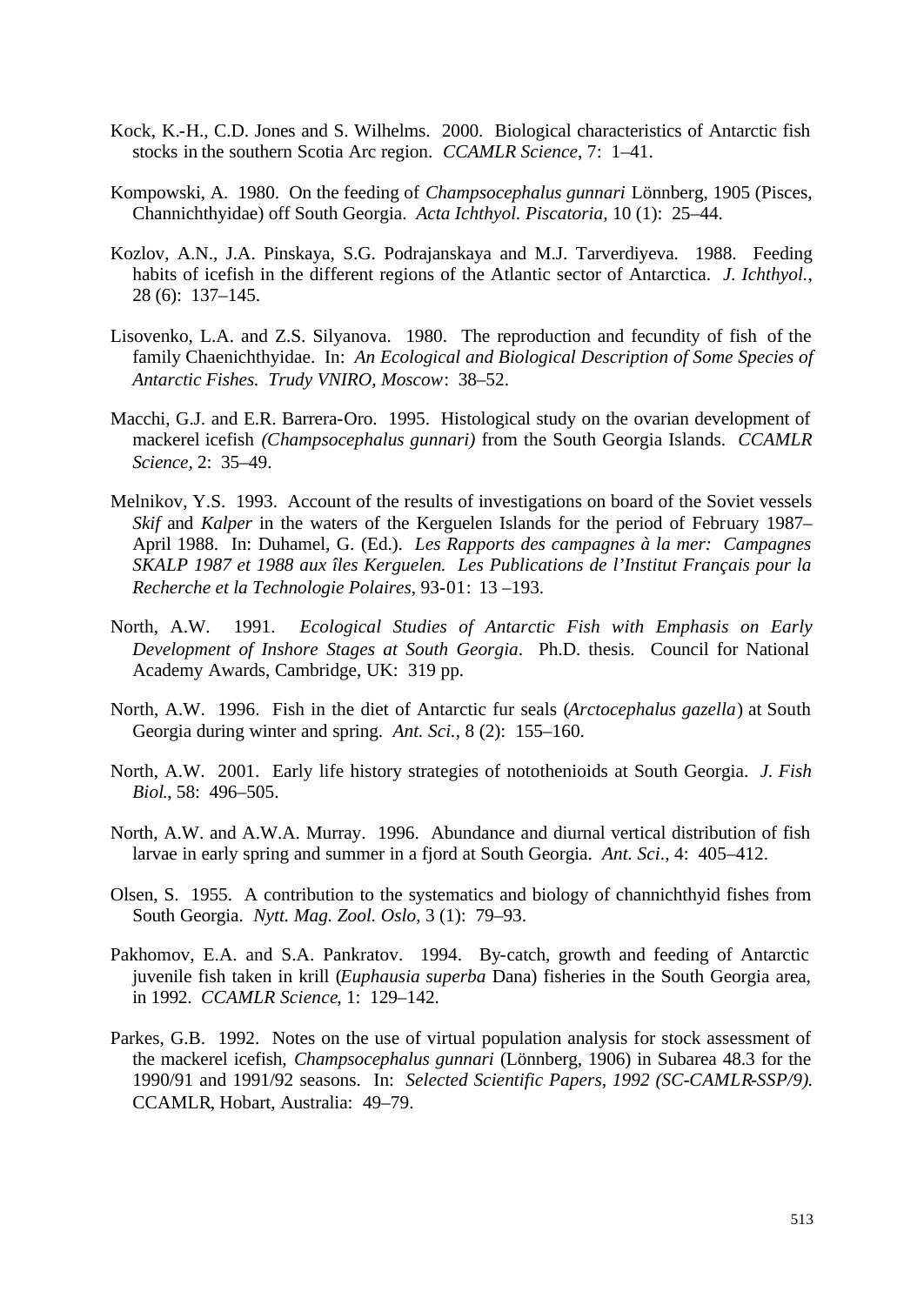- Parkes, G.B. 1993. *The Fishery for AntarcticIcefish, Champsocephalus gunnari, around South Georgia*. Unpublished PhD thesis. Imperial College of Science, Technology and Medicine, London University: 465 pp.
- Parkes, G.B. 2000. Protecting young fish and spawning aggregations of *Champsocephalus gunnari* in Subarea 48.3 (South Georgia): a review. *CCAMLR Science*, 7: 75–86.
- Permitin, Y.Y. 1973. Fecundity and reproductive biology of icefish (Channichthyidae), fish family of the family Muraenolepidae and dragonfish (Bathydraconidae) of the Scotia Sea (Anarctica). *J. Ichthyol.*, 13 (2): 204–215.
- Permitin, Y.Y. and M.I. Tarverdiyeva. 1978. Feeding of Antarctic cods (Nototheniidae) and icefishes (Chaenichthyidae) near the South Orkney Islands. *Biol. Morya Vladivostok,* 2: 7 –81.
- Pshenichnov L.K. 1995. Some biological aspects of fishing *Champsocephalus gunnari* in the Kerguelen area in the season of 1994/95. Document *WG-FSA-95/13.* CCAMLR, Hobart, Australia.
- Radtke, R.L. 1990. Age determination of the Antarctic fishes *Champsocephalus gunnari* and *Notothenia rossii* from South Georgia. *Polar Biol*., 10: 321–327.
- Reid, K. 1995. Diet of Antarctic fur seals (*Arctocephalus gazella* Peters 1875) during winter at South Georgia. *Ant. Sci.*, 7 (3): 241–249.
- Reid, K. 1996. The diet of Antarctic fur seals, *Arctocephalus gazella*, during the breeding season at South Georgia. *Polar Biol*., 16: 105–114.
- Shnar, V.N. and V.I. Shlibanov. 1989. Hydrological conditions and characteristics of icefish (Channichthyidae) distribution on the South Georgia shelf in 1986/87. In: *Selected Scientific Papers, 1989 (SC-CAMLR-SSP/6)*. CCAMLR, Hobart, Australia: 3–14.
- Slosarczyk, W. 1983. Preliminary estimation of abundance of juvenile Nototheniidae and Channichthyidae within krill swarms east of South Georgia. *Acta Ichthyologica et Piscatoria*, 13: 3–11.
- Slosarczyk, W. 1987. Contribution to the early life history of Channichthyidae from the Bransfield Strait and South Georgia (Antarctica). In: Kullander, S.O. and B. Fernholm. (Eds). *Proc. V Congr. Europ. Ichthyol. Stockholm*, 1985. Swedish Museum of Natural History: 427–433.
- Slosarczyk, W. and A. Wysokinski. 1980. Ichthyological and fishery studies of the shelf fishing grounds in the region of Kerguelen Islands (Antarctic). *Pol. Polar Res*., 1: 173– 190.
- Sosinski, J. 1985. Some data on taxonomy and biology of Antarctic icefish, *Champsocephalus gunnari* Lönnberg 1905. *Acta Ichthyol. Piscatoria*, 15: 3–54.
- Tarverdiyeva, M.I. and I.A. Pinskaya. 1980. The feeding of fishes of the families Nototeniidae and Chaenichthyidae on the shelves of the Antarctic Peninsula and the South Shetlands. *J. Ichthyol*., 20: 50–60.